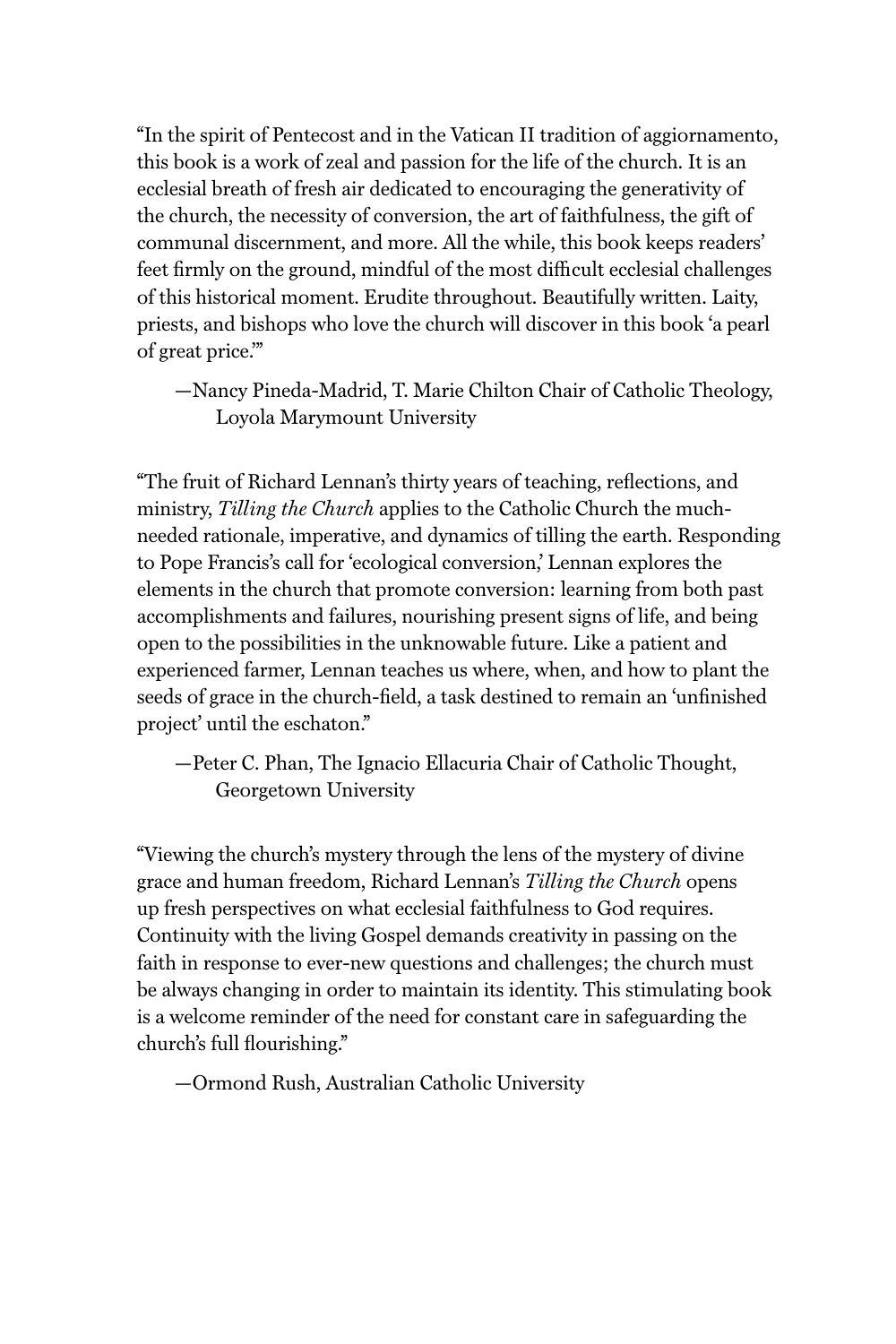"In *Tilling the Church*, Richard Lennan employs the 'homely' agricultural metaphor 'tilling' to help us recognize how God's gift of Grace works to 'till,' 'to cultivate' us as church—opens us pilgrim people not only to our past, but to a future of healing, creating, and community in history and coaxes us to care for the earth and for *all* God's human creatures—believers or not. This book encourages and lifts us in this time of anxiety and distress."

—M. Shawn Copeland, Professor Emerita, Boston College

"Richard Lennan's *Tilling the Church* is a mature, timely, and eloquent treatment of the current Catholic ecclesial moment . . . a 'must read' for all who are concerned for the health of the church and the quality of Catholic life into the future. Born of more than thirty years of praying, thinking, teaching, writing, and pastoral service, it weaves together a lucid synthesis of the key strains in post-conciliar ecclesiology and wider theology of Catholic life with a sustained constructive invitation to become discerning participants in the way of whole-church synodality for which Pope Francis calls. It is a book for our times, written with grace and love, and will be invaluable for students, teachers, pastors, and all interested laity alike."

—Paul D. Murray, Durham University, UK

"Richard Lennan does not shy away from the crises facing the church. These issues and others call for a new theology of the church based on the historical manifestation of God's grace in Christ and the Spirit. Lennan rises to this challenge with striking erudition and imagination. He describes the church as a Spirit-led community of faith and hope, grounded in a future-oriented past, conscious of itself as an unfinished project, and open to self-criticism in the service of the reign of God proclaimed by Jesus. He highlights the essential unity that exists between discipleship and apostolicity, change and tradition, preservation and innovation. Lennan is a creative theologian and a reliable guide in pointing to a number of different ways to address the multilayered challenges facing the church. This book is essential reading for all who care about the reform and the future of the Catholic Church in the twenty-first century."

—Dermot A. Lane, Dublin City University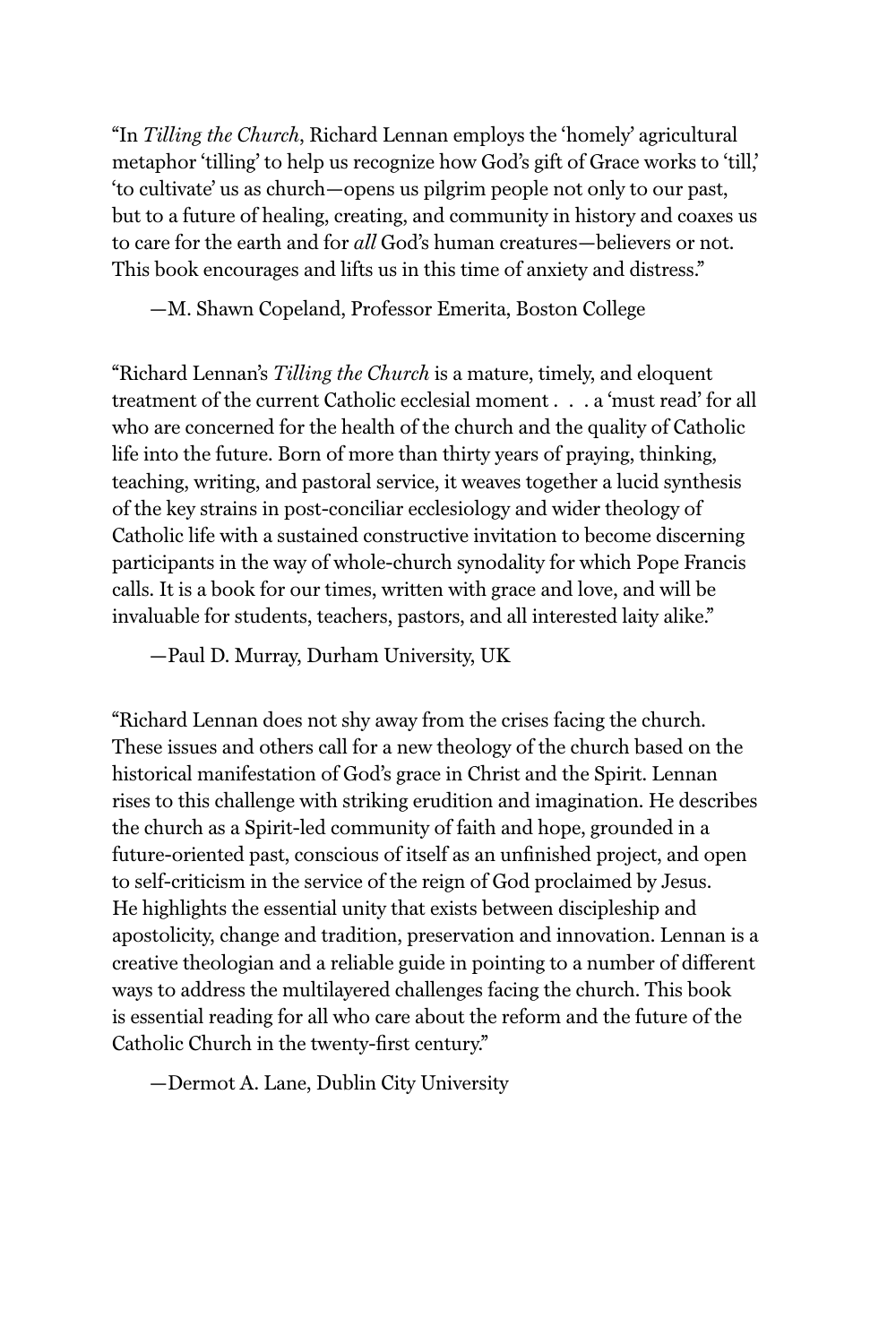# **Tilling the Church**

# *Theology for an Unfinished Project*

Richard Lennan



# **LITURGICAL PRESS ACADEMIC**

**Collegeville, Minnesota www.litpress.org**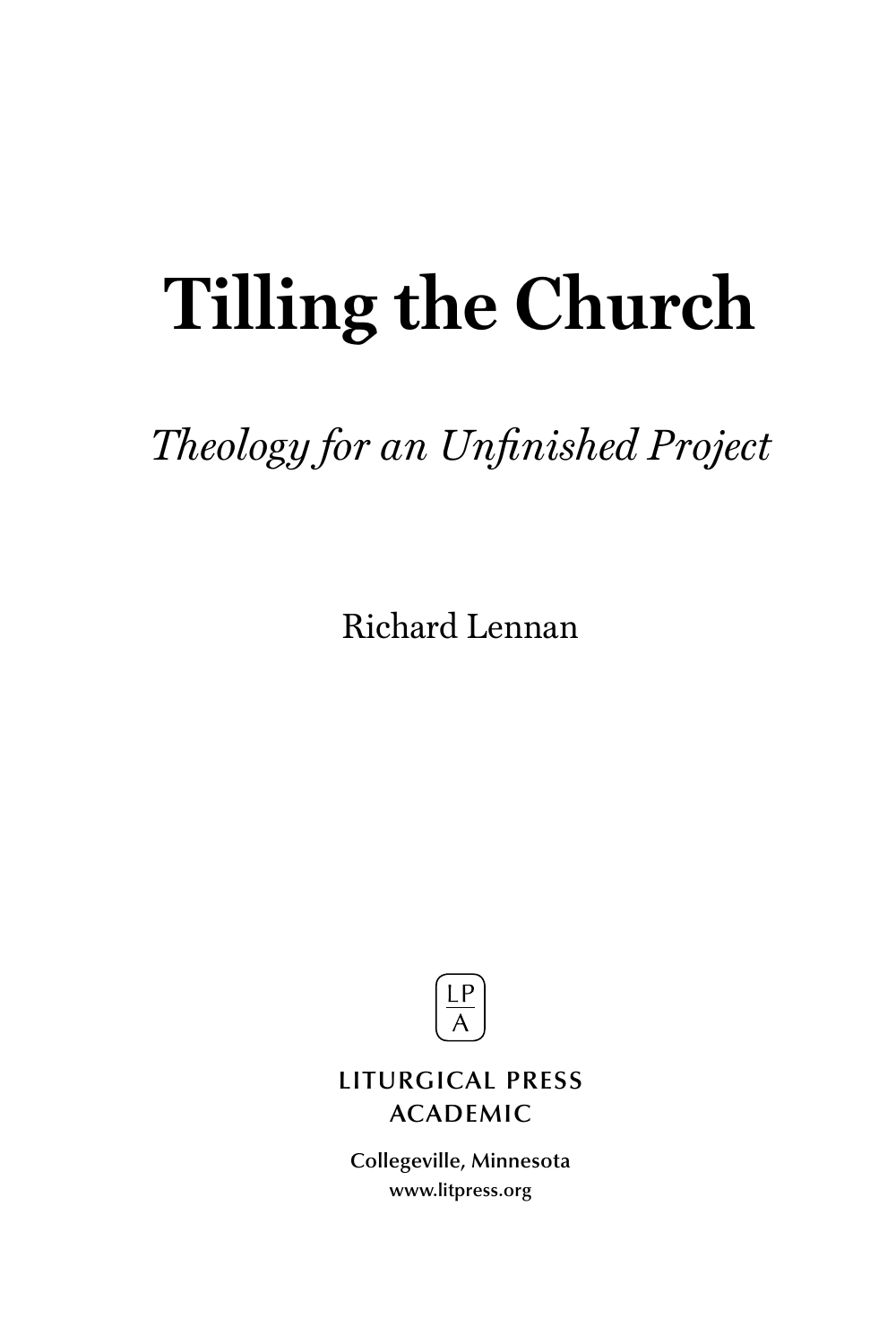Cover design by John Vineyard. Image courtesy of Tim Vineyard. Used with permission.

Scripture quotations are from New Revised Standard Version Bible © 1989 National Council of the Churches of Christ in the United States of America. Used by permission. All rights reserved worldwide.

Excerpts from documents of the Second Vatican Council are from *Vatican Council II: Constitutions, Decrees, Declarations; The Basic Sixteen Documents*, edited by Austin Flannery, OP, © 1996. Used with permission of Liturgical Press, Collegeville, Minnesota.

### © 2022 by Richard Lennan

Published by Liturgical Press, Collegeville, Minnesota. All rights reserved. No part of this book may be used or reproduced in any manner whatsoever, except brief quotations in reviews, without written permission of Liturgical Press, Saint John's Abbey, PO Box 7500, Collegeville, MN 56321-7500. Printed in the United States of America.

| $\begin{array}{cccccccccccccccccc} 1 & 2 & 3 & 4 & 5 & 6 & 7 & 8 & 9 \end{array}$ |  |  |  |  |  |  |  |  |  |
|-----------------------------------------------------------------------------------|--|--|--|--|--|--|--|--|--|
|-----------------------------------------------------------------------------------|--|--|--|--|--|--|--|--|--|

### **Library of Congress Cataloging-in-Publication Data**

Names: Lennan, Richard, author.

Title: Tilling the church : theology for an unfinished project / Richard Lennan. Description: Collegeville, Minnesota : Liturgical Press Academic, [2022] | Includes bibliographical references and index. | Summary: "Tilling the Church explores the possibilities for a more faithful, just, and creative church, one responsive to the movement of grace. Fruitful engagement with grace requires the church's conversion, the ongoing formation of a community whose words and actions reflect the hope that grace engenders"— Provided by publisher.

Identifiers: LCCN 2021049096 (print) | LCCN 2021049097 (ebook) | ISBN 9780814667439 (paperback) | ISBN 9780814667446 (epub) | ISBN 9780814667446 (pdf)

Subjects: LCSH: Church. | Catholic Church—Doctrines. | Grace (Theology)

Classification: LCC BX1746 .L4335 2022 (print) | LCC BX1746 (ebook) | DDC 262/.02—dc23/eng/20220105

LC record available at https://lccn.loc.gov/2021049096

LC ebook record available at https://lccn.loc.gov/2021049097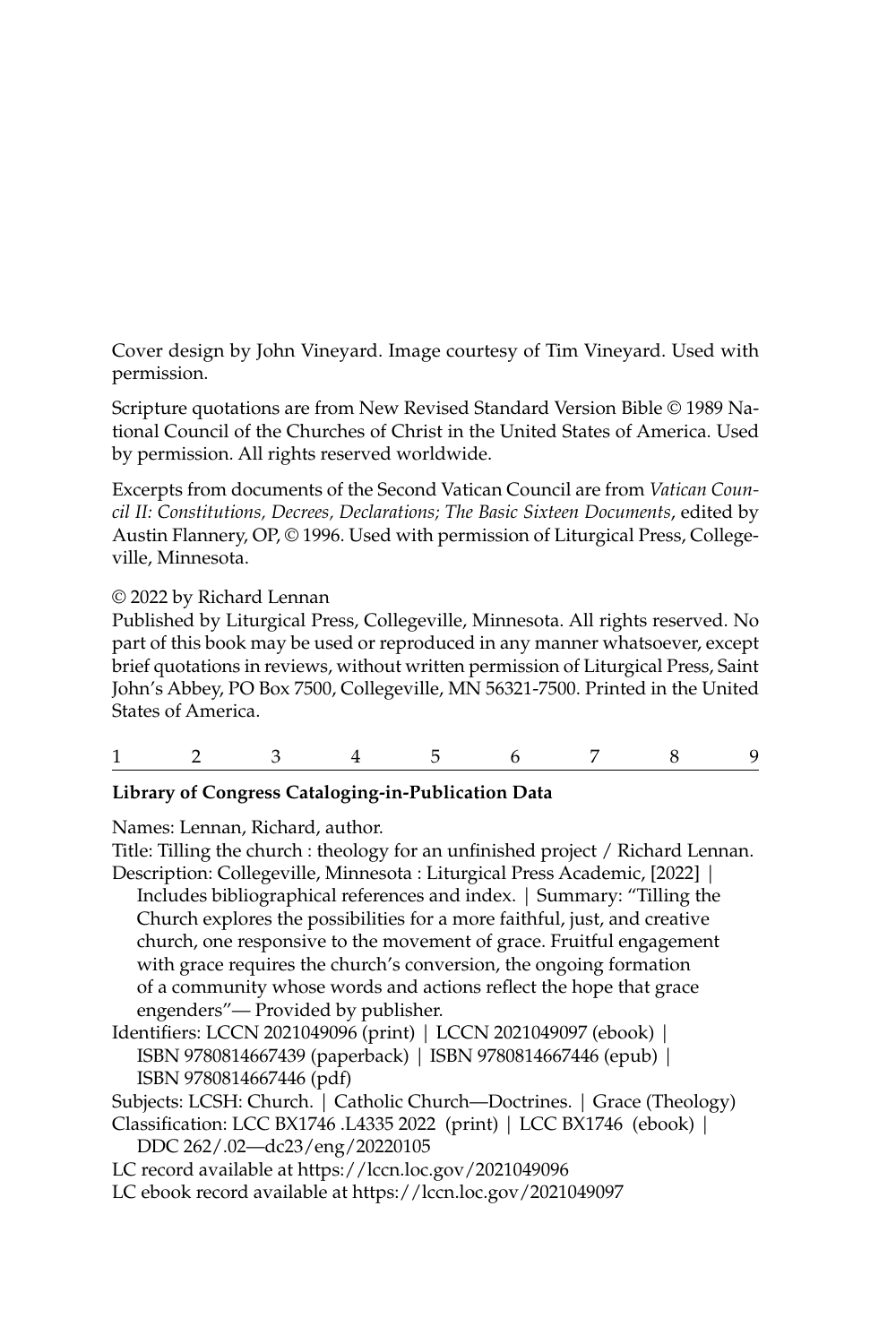For

Liz

*But grace is here. It is present wherever we are*. Karl Rahner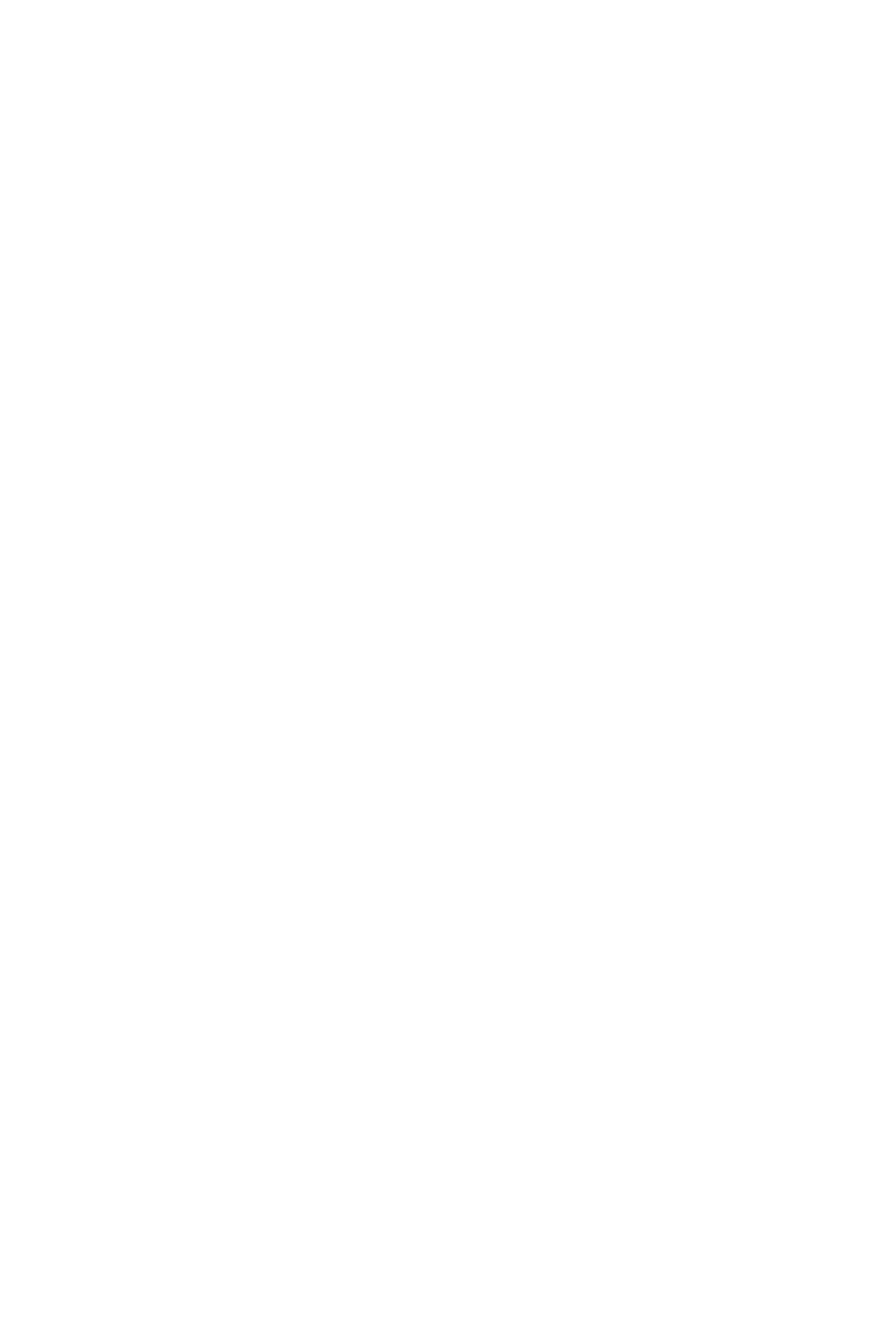# **Contents**

Acknowledgments ix

Introduction xi

1. The Church as Project 1

- 2. Symbolizing Grace 39
- 3. The Pilgrim Community of Faith and Hope 81

4. Engaging the Graced World 123

5. The Future-Oriented Past 163

6. The Art of Faithfulness 207

Conclusion 251

Index 257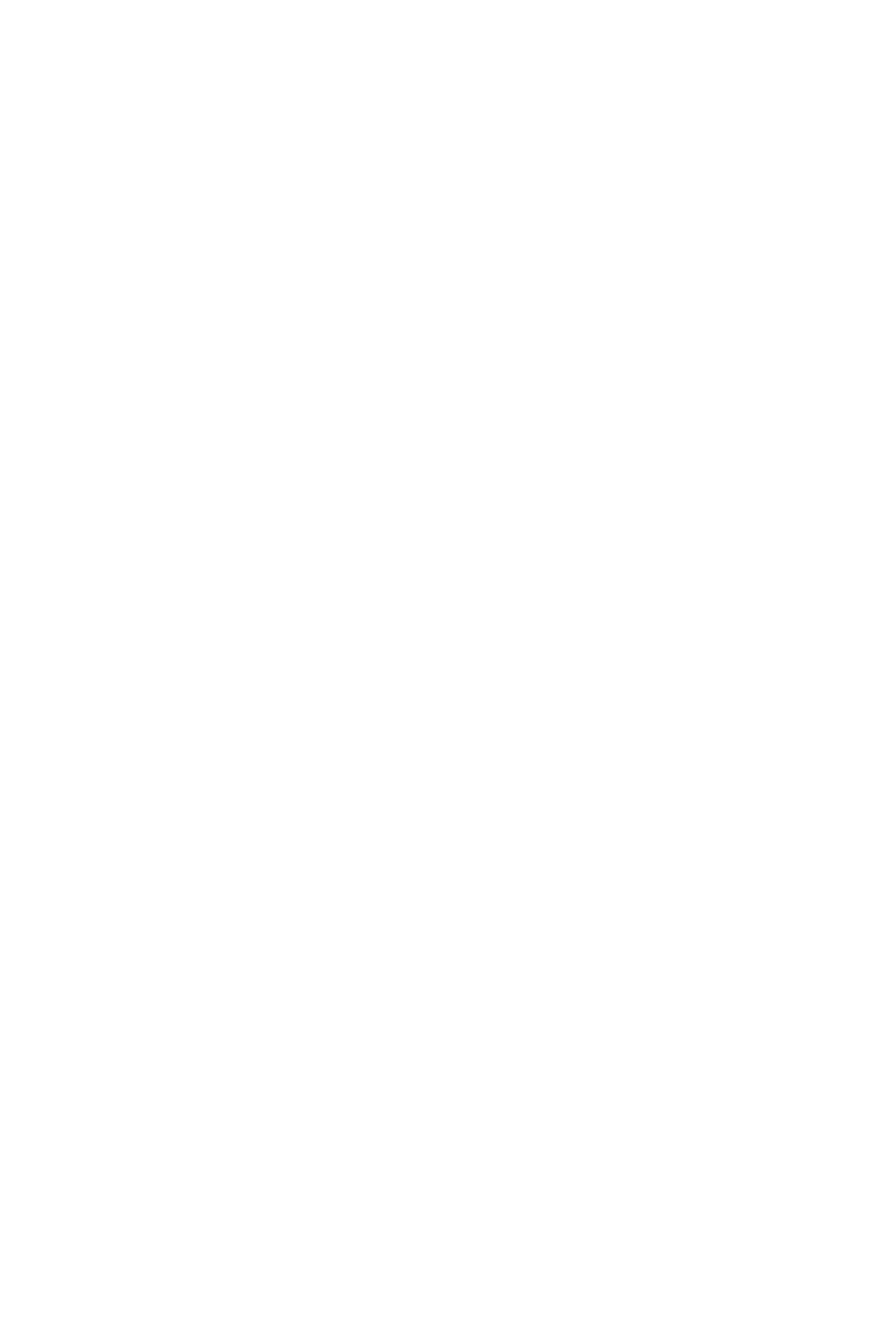# **Acknowledgments**

"The Church" was the first theological course I taught. That was in 1992, immediately after I completed my dissertation on Karl Rahner's ecclesiology. Since that beginning, the course on ecclesiology, under various titles and in ever-evolving formulations, has been the staple of my teaching. Likewise, "the church" has remained the focus of my research and writing—to say nothing of constant wondering.

During the last thirty years, I have had the graced opportunity to explore ecclesiology with a generation of students, beginning at the Catholic Institute of Sydney, then at Weston Jesuit School of Theology, and currently in the School of Theology and Ministry at Boston College. The students' questions, insights, and longing to be part of a church that lives what it proclaims have deepened my understanding of the Christian community and helped me to refine my teaching. I am deeply grateful for the richness of that experience.

It has also been my privilege to participate over the last three decades in a national Plenary Council (Australia, 2021–22), a diocesan synod happily, in my home diocese of Maitland-Newcastle—and to work with pastoral planners, priests, and renewal groups in many places. Amid oft-heard frustrations with numerous aspects of the church, this involvement has confirmed for me the overwhelming desire of Catholics that their community might be more faithful, more transparent, and more generous in its service of God and humanity. My hope is that this book's analysis of the church and its mission does some justice to all that I have gained from being part of the pilgrim community of faith.

It is a pleasure to be able to acknowledge here the encouragement and support of family, friends, and colleagues, including my sisters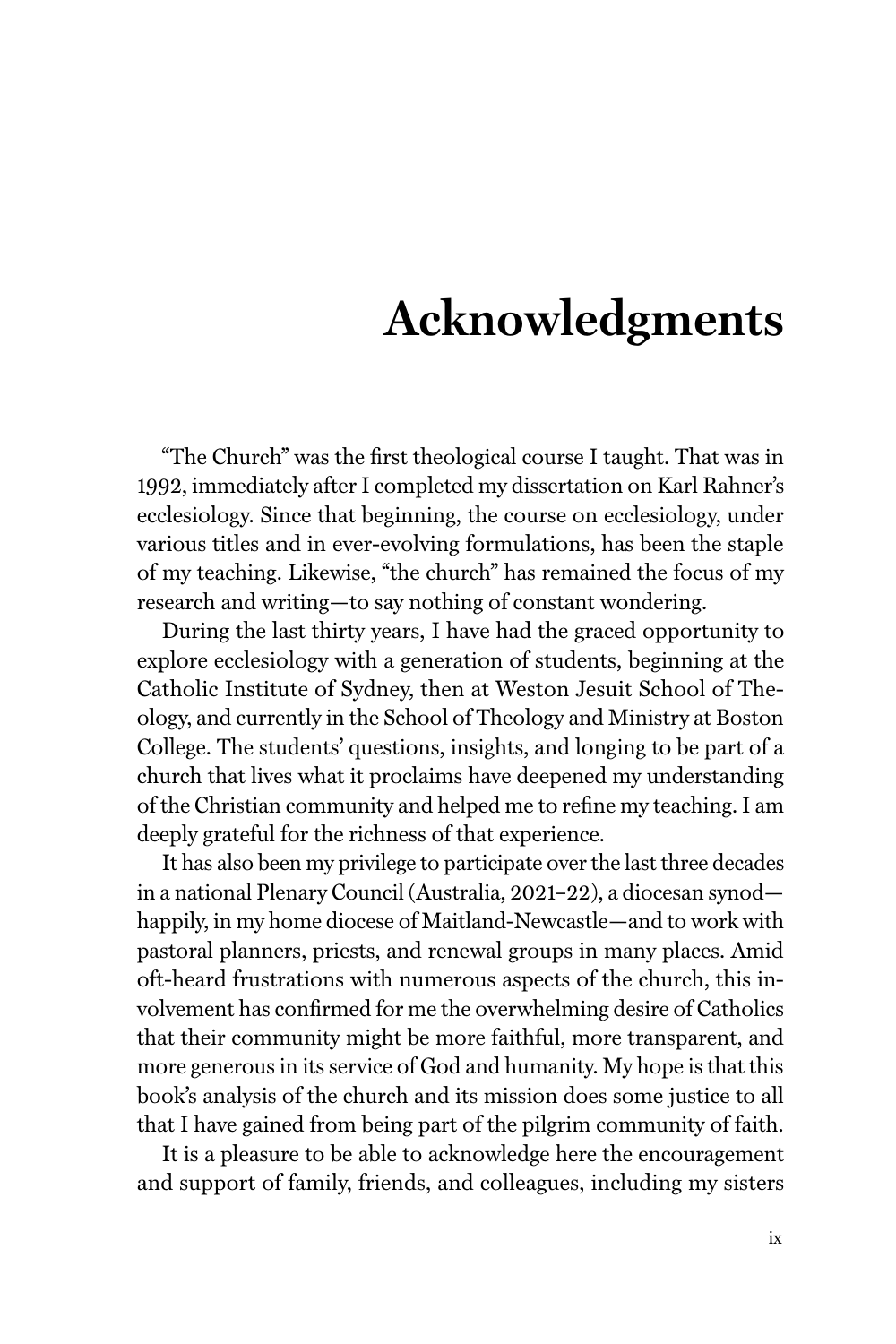### x *Tilling the Church*

(Michele, Helene, and Elizabeth), and also Neil Brown, Erika and Dan Castillo, Andrew Davis, Ken Hughes, Gerard Kelly, Mark Lane, Lex Levey (RIP), Nancy Pineda-Madrid, Jacqueline Regan, and Ernesto Valiente. There are two particular sets of people whom I would like to thank: James McEvoy and Ormond Rush, who read the almostcomplete version of the manuscript and whose comments aided its completion; Colleen Griffith and John Baldovin, with whom I am part of a reading-and-writing group and who have been a source of generous feedback as the book progressed. I am also most grateful to Chris Brennan for his skill and care in constructing the index for the book. Hans Christoffersen and the editorial staff at Liturgical Press have steered the manuscript to publication; I appreciate greatly their commitment and expertise.

I completed the manuscript for this book at Pentecost in 2021. Pentecost's focus on the Holy Spirit as the source of grace, and of the hope that grace engenders even in the midst of loss, seems especially fitting in the context of a world seeking to emerge from the COVID-19 pandemic. This reminder of the enduring presence of the Spirit and the transformative role of grace is always relevant for the life of the church that is, and will remain, an unfinished project.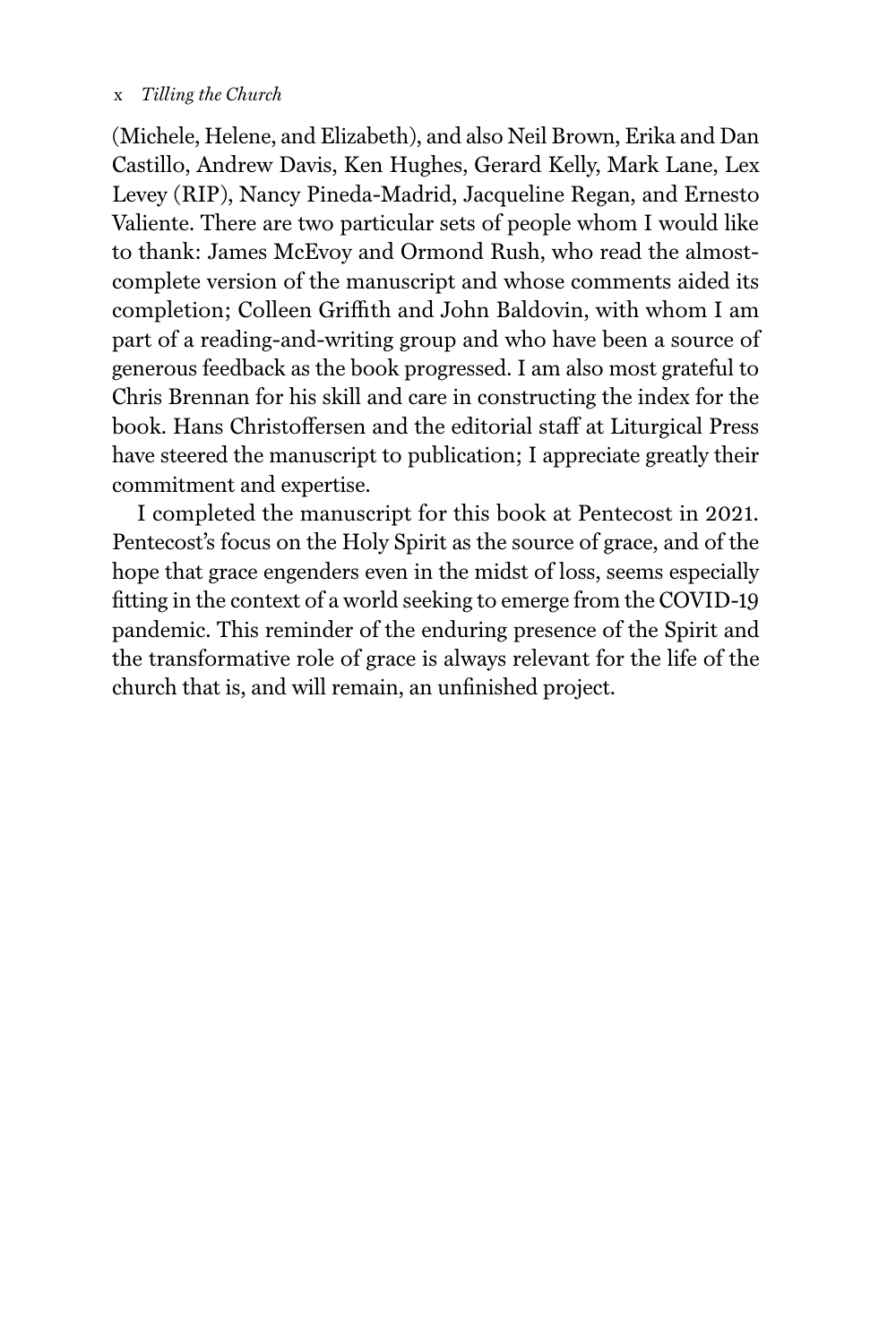# **Introduction**

"Tilling," writes Pope Francis, "refers to cultivating, plowing or working."1 In *Laudato Si'* (LS), his encyclical promoting care for the earth, humanity's "common home," the pope includes tilling among the activities that nurture the earth. The document describes the natural world as "a collective good, the patrimony of all humanity," a status that establishes the physical environment as "the responsibility of everyone" (LS 95). Tilling the earth models human behavior that reverences rather than ravages this patrimony. As with the effort to nurture a vineyard (Isa 5:1-10) or stimulate the fertility of a fruitless fig tree (Luke 13:6-9), tilling fosters the earth's potential for future bounty by supporting existing growth, attending to present needs, and redressing what neglect or misuse has wrought. Tilling, then, expands the likelihood that coming generations will receive their patrimony in a robust condition.

Against the backdrop of human-driven climate change that imperils the earth, Pope Francis supports efforts "to restore the various levels of ecological equilibrium, establishing harmony within ourselves, with others, with nature and other living creatures, and with God" (LS 210). To achieve this equilibrium, *Laudato Si'* advocates for "integral ecology." This category weaves together God, humanity, and the physical environment, underscoring that humanity's right relationship with

1. Pope Francis, *Laudato Si'* (LS), On Care for Our Common Home (2015), 67, http://www.vatican.va/content/francesco/en/encyclicals/documents/papa-francesco \_20150524\_enciclica-laudato-si.html. For analysis of *Laudato Si'* and its reception, see Michele Dillon, *Postsecular Catholicism: Relevance and Renewal* (New York: Oxford University Press, 2018), 51–65.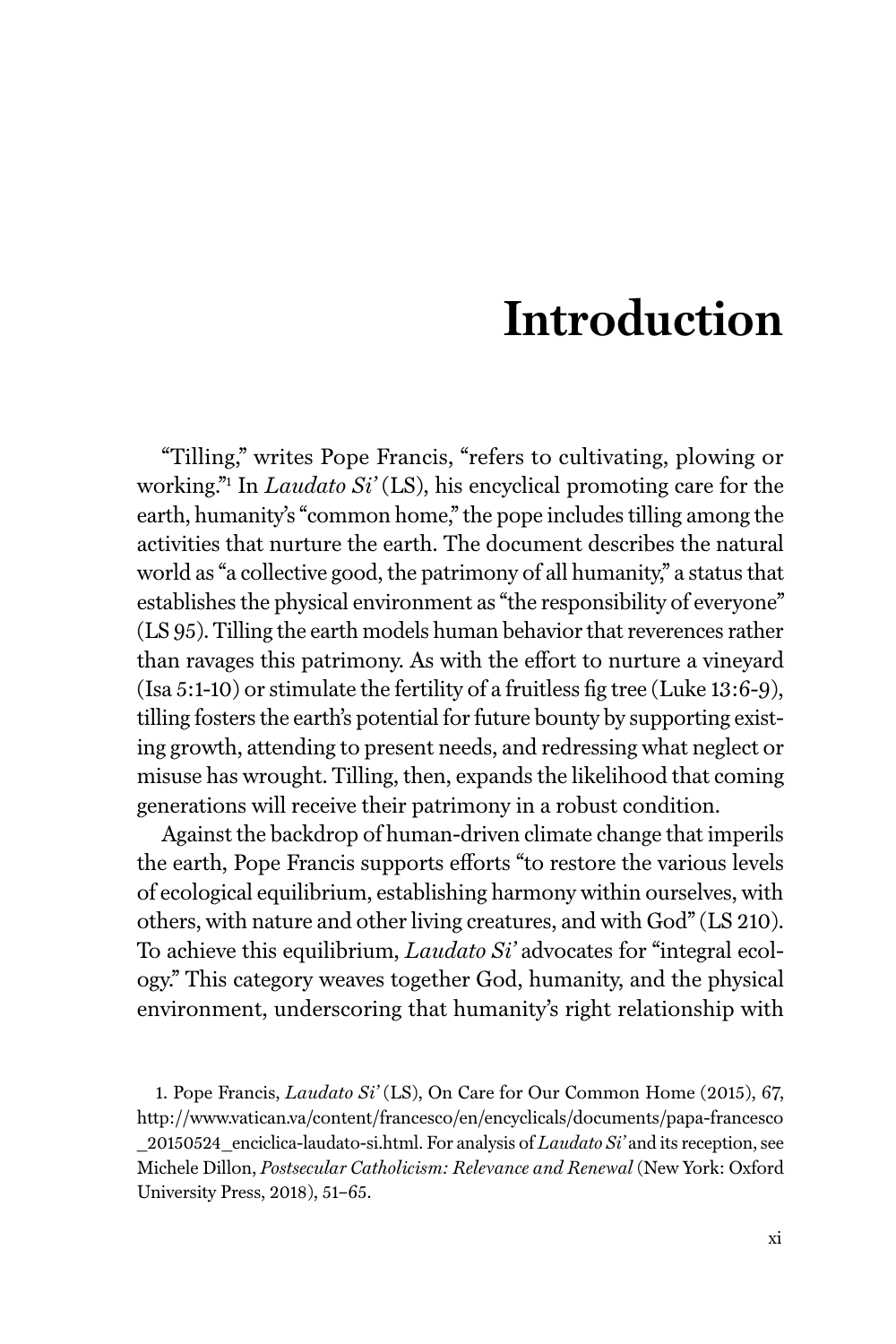God is inseparable from a right relationship with all that God creates, sustains, and fulfills.<sup>2</sup> Integral ecology, since it seeks to reflect God's desires for the whole of creation, extends its attention to political culture and social structures, both of which affect the human as well as the physical environment. From the perspective of integral ecology, the commitment to protect air and water against pollution requires not only support for low-impact manufacturing processes, but resistance to the siting of factories close to residential areas in which vulnerable human populations live. Integral ecology, then, champions policies that serve justice and equity in housing, health, and other social programs, as well as in access to natural resources and renewable energy.<sup>3</sup>

Consistent with his vision for integral ecology, Pope Francis depicts the retrieval of ecological equilibrium as critical for the health of humanity's relationship with the creator God, no less than for the future of life on earth. The pope presents humanity's efforts to live harmoniously with nature and pursue social and economic justice as furthering "a spirituality of that global solidarity that flows from the mystery of the Trinity" (LS 240). *Laudato Si'* develops the spiritual dimension of ecology by arguing that the repair of environmental damage requires the conversion of human hearts and minds beyond a narrow framing of self-interest. Pragmatic decisions alone will not ensure the healthy continuation of life on earth.

Conversion is both an ongoing process and a multidimensional one. Its numerous facets include the disposition to "look at ourselves, to acknowledge our deep dissatisfaction and to embark on new paths to authentic freedom" (LS 205). These actions give shape to humanity's "God-given ability to respond to [God's] grace at work deep in our hearts" (LS 205). The pope's analysis of conversion locates it as the doorway to a more authentic human existence. This authenticity requires human participation, but, to anticipate a principal theme of this volume, it also depends on grace.

3. For a fuller discussion of integral ecology, see Daniel Castillo, *An Ecological Theology of Liberation: Salvation and Political Ecology* (Maryknoll, NY: Orbis, 2019), 38–63.

<sup>2.</sup> Chapter 4 of *Laudato Si'* develops the notion of "integral ecology."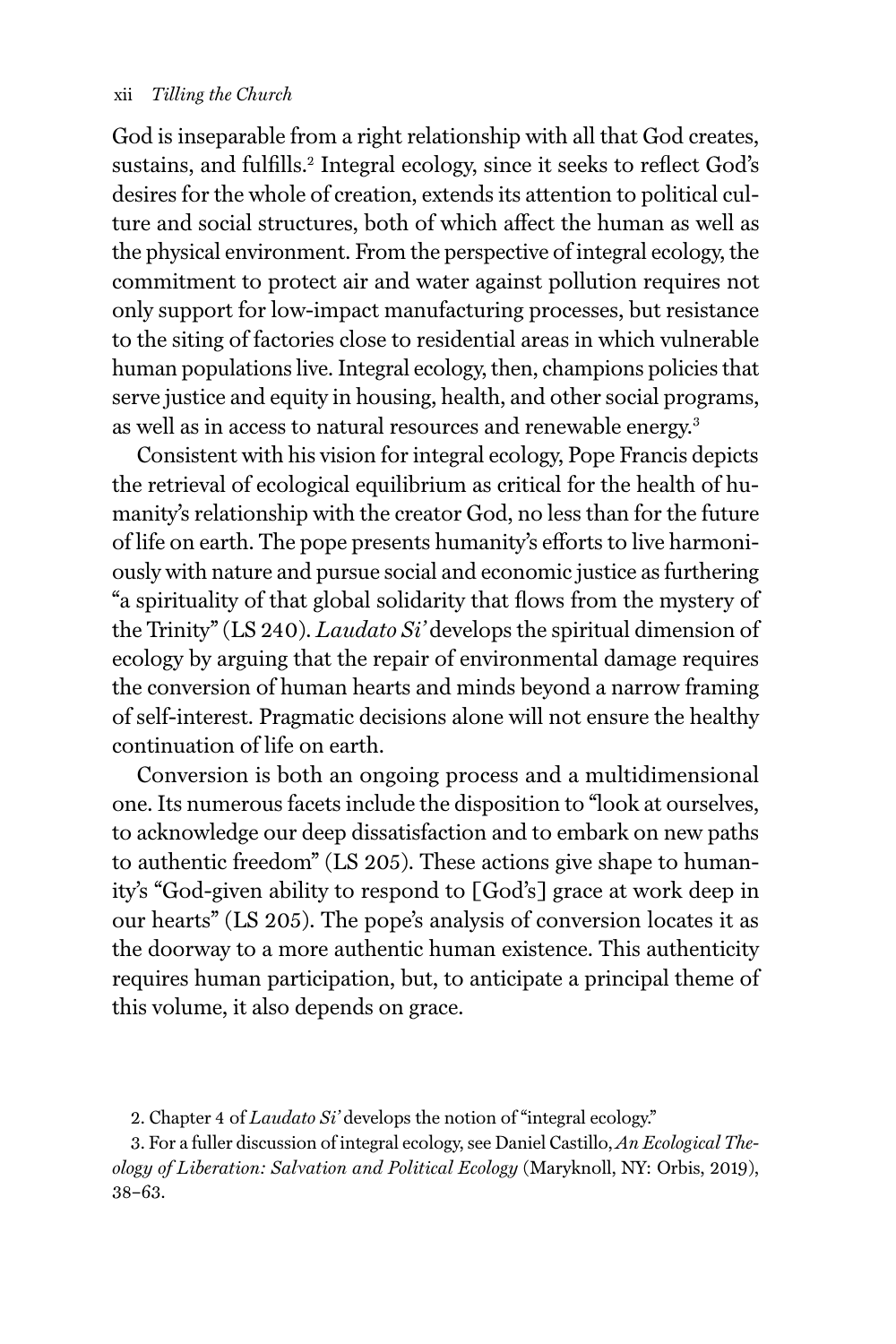Grace, God's self-bestowal, gives life to humanity and to all of God's creatures. Far from being a "thing" or even quantifiable, grace is the self-expression of the God who is other than "a static, distant, noninteractive God." 4 As God's self-bestowal, grace is relational: without suppressing the uniqueness of God's creatures, including the complexity and inconsistency of humanity, grace draws respondents into a deeper communion with God and God's creation. A corollary of the relationship with God that grace initiates is the human vocation to safeguard creation through "disinterested concern for others, and the rejection of every form of self-centeredness and self-absorption" (LS 208). Together with "keeping," which involves "caring, protecting, overseeing and preserving" (LS 67), tilling enacts humanity's role as a graced curator of God's graced creation.

The grace of God has "an incarnational tendency," which establishes grace as "not merely the principle of a merely transcendental 'interiority,'" but as what comes "right down into [humanity's] concrete, tangible daily life, where it receives its 'expression' and takes on corporality."5 This "corporality" applies to creation, to the gift of God's self-offering in Jesus Christ, and, so this book will stress, to the presence of the Holy Spirit in the church. It is "the witness to that divine self-giving in Scripture and tradition [and] in individuals who freely accept in faith this divine offer of salvation," that is an enduring resource for the ecclesial community.6

A core principle for this book is that the centrality of grace does not diminish the humanity of the church. As discouraging and disappointing as policies and practices, as well individuals and communities, in the church can be, these realties are not damning evidence of a lack of relationship between grace and the ecclesial community. They are, on the other hand, sure signs of the church's need for tilling, for the conversion that advances greater transparency to grace.

4. Cynthia Rigby, "Knowing Our Limits and Laughing with Joy: Theology in Service to the Church Invisible," in *Theology in Service to the Church: Global and Ecumenical Perspectives*, ed. Alan Hugh Cole (Eugene, OR: Cascade Books, 2014), 107.

5. Karl Rahner, "Personal and Sacramental Piety," in *Theological Investigations*, vol. 2, trans. K-H. Kruger (New York: Crossroad, 1983), 119–20.

6. Ormond Rush, *The Eyes of Faith: The Sense of the Faithful and the Church's Reception of Revelation* (Washington, DC: Catholic University of America Press, 2009), 42.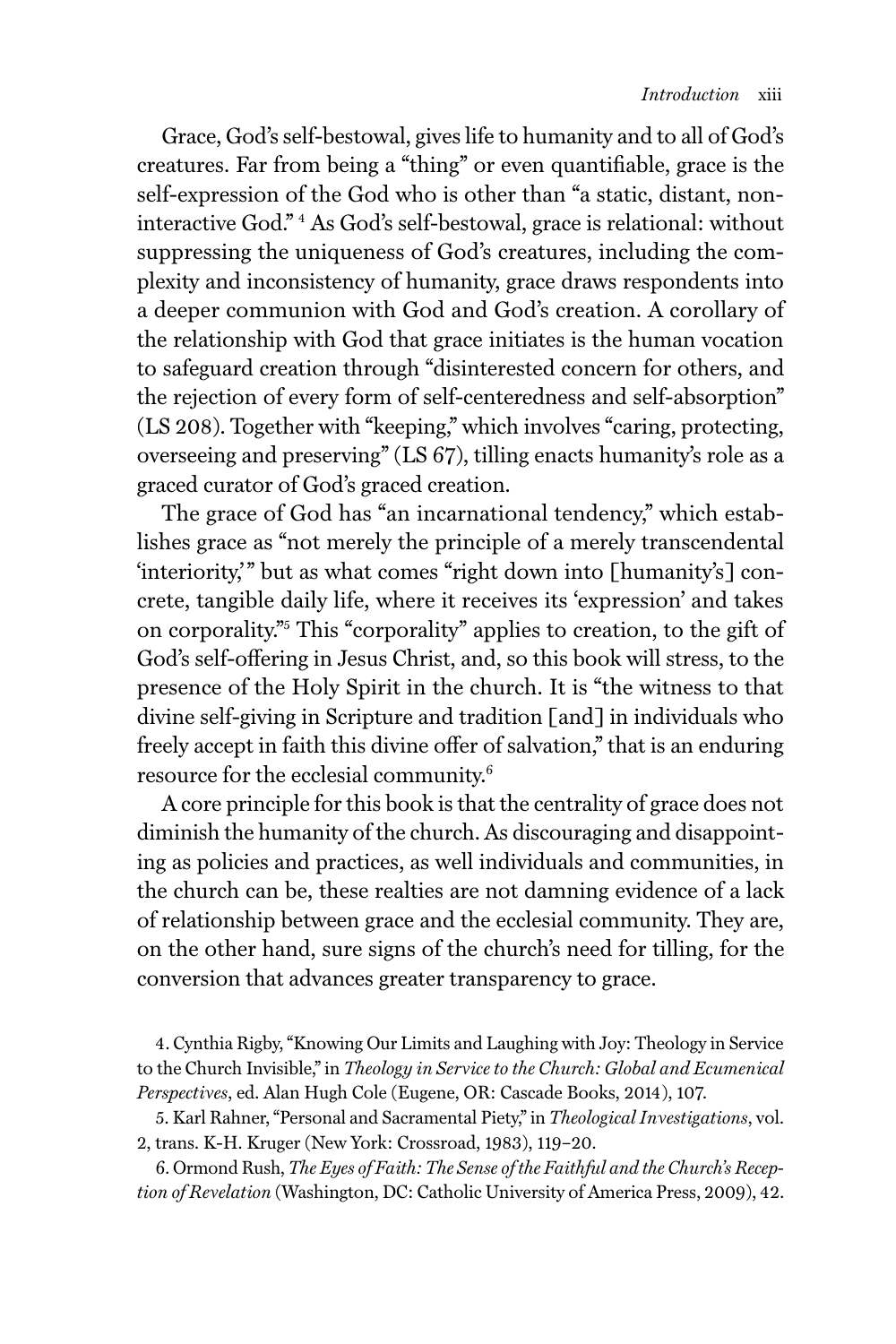#### xiv *Tilling the Church*

This book applies to the Catholic Church the rationale, imperative, and dynamics of tilling the earth. It locates tilling as an aspect of the integral ecology that applies to the church. The church's self-understanding provides a foundation for this application. More specifically, the image of the church as "the seed and the beginning of [God's] kingdom," a metaphor that the Second Vatican Council (1962–65) employed to describe the ecclesial community, endorses the need for attention to all that might nurture or impede the well-being of the church and its mission.7 Hence, the opening to "tilling."

In establishing that the church, like the earth, exists through God's initiative, the image of the "seed" suggests that the ecclesial community can be faithful to its origin only by continuing to grow. This book employs "tilling the church" as a shorthand formula for all that contributes to the church's authenticity and serves its growth. Faithful tilling, which can take shape as innovation, reform, or support for existing expressions of the church's life, serves the future of the ecclesial community.

Preeminent in the process of tilling are the elements that further conversion: learning from both earlier accomplishments and past failures; nourishing present signs of life; and embracing openness to the possibilities likely to emerge in the unknowable future. These actions all express a response to God's call. All are likewise integral to the discipleship that embodies the church's faithfulness in its engagement with the wider world. The elements of conversion make plain that growth for the church implies something other than gaining more members or attracting the acclaim of the wider world.

A thesis flowing through this book is that the faithfulness of the ecclesial community is a graced, free response to grace, to God's continual self-offering. Faithfulness is not an outcome programmed into the DNA of the church's members, such that "choice" and "decision" would be meaningless categories within the church. The interweaving of grace and humanity generates the depths and complexity of the church. The same interweaving both frustrates all efforts at a definitive

7. The Second Vatican Council, *Lumen Gentium* (LG), Dogmatic Constitution on the Church (1964), 5. Unless otherwise acknowledged, quotations from the council's texts come from Austin Flannery, ed., *Vatican Council II: Constitutions, Decrees, Declarations; The Basic Sixteen Documents* (Collegeville, MN: Liturgical Press, 2014).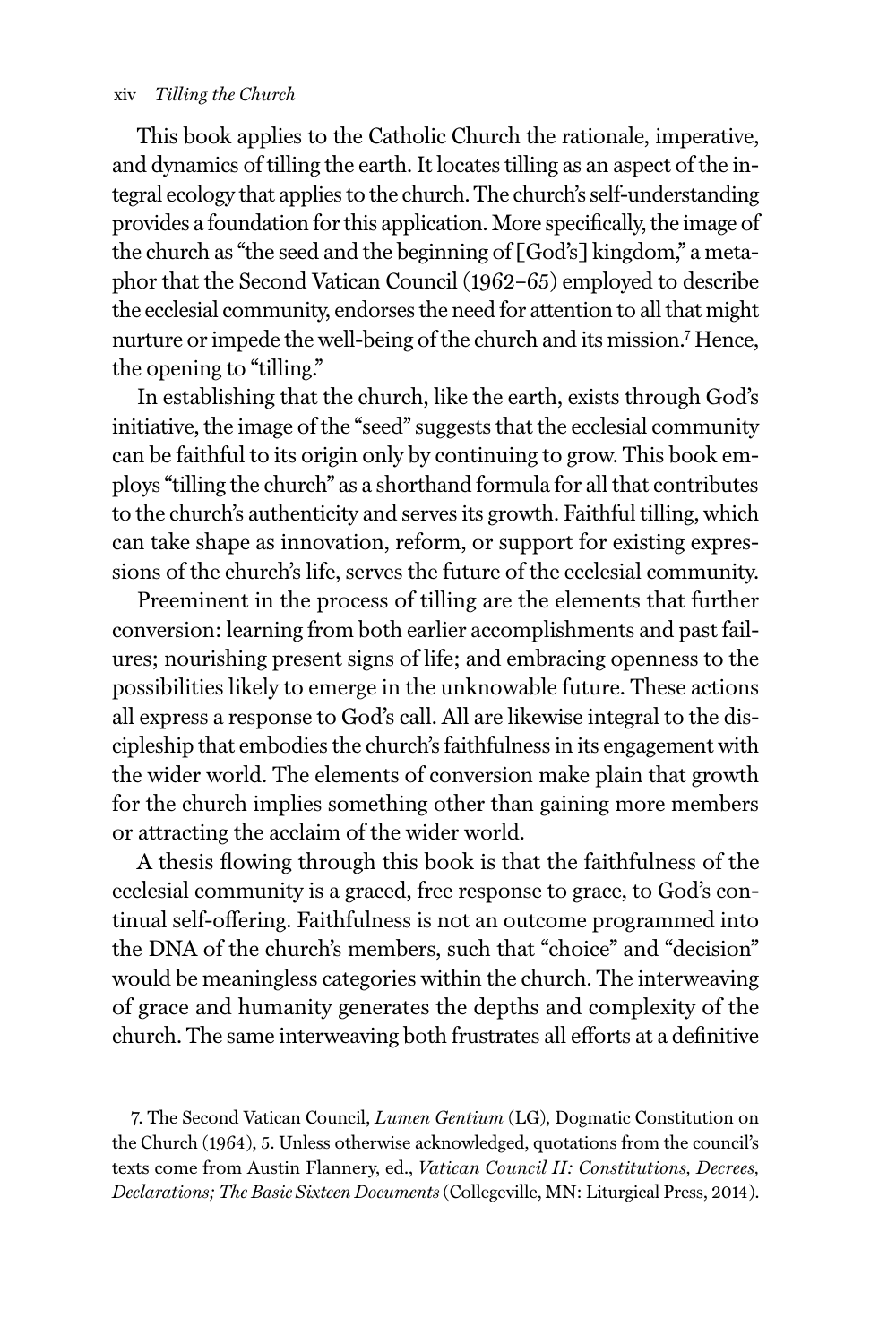appraisal of the ecclesial community and subverts every plan to achieve a specific future for the church.

To respond to grace constructively, the community of the church must accept its need for conversion. Conversion moves the ecclesial community away from those aspects of its own life that contradict the God whose call to the church is constant, unchanging, and accessible even in the ceaselessly fluid circumstances of human history. Only through the church's conversion is it possible for grace to permeate and flavor every aspect of ecclesial life, all forms of the church's relationship with God, other people, and the whole of God's creation. Until the fulfillment of God's reign, then, "tilling the church" remains a critical task, a means to unsettle complacency and break open the potential for growth.

As fruitful as the image of tilling the seed of God's kingdom might be, the appropriation to the church of language proper to an agricultural process is not without its dangers, especially if it spirals downwards into a morass of increasingly awkward metaphors related to farming. Alert to that possibility—and anxious to avoid it—this volume employs "tilling" principally as a synonym for the panoply of grace-inspired actions that further the health of the church. Nowhere in its pages, then, will the book suggest that the ecclesial community designate a specific group of its members as "tillers," nor will it nominate a class of ecclesial activities that are expressly classifiable as "tilling." Rather, the book proposes that grace, which permeates the church and the wider world, works for the health of the community's life and witness through a myriad of agents and means, including those bearing no explicitly religious label.

In a way that parallels the embrace of integral ecology by *Laudato Si'*, the book considers "health" for the church as requiring attention to more than any single feature of ecclesial life.<sup>8</sup> For the church to reflect the trinitarian God who sustains it, ecclesial health requires that all aspects of the church's life exhibit the *perichoresis*, the dancelike connections and interrelationships characteristic of the Trinity.

<sup>8.</sup> From a different perspective than this volume's, Judith Gruber also identifies ecclesiological applications for *Laudato Si'* in "Ec(o)clesiology: Ecology as Ecclesiology in *Laudato Sí*," *Theological Studies* 78 (2017): 807–24.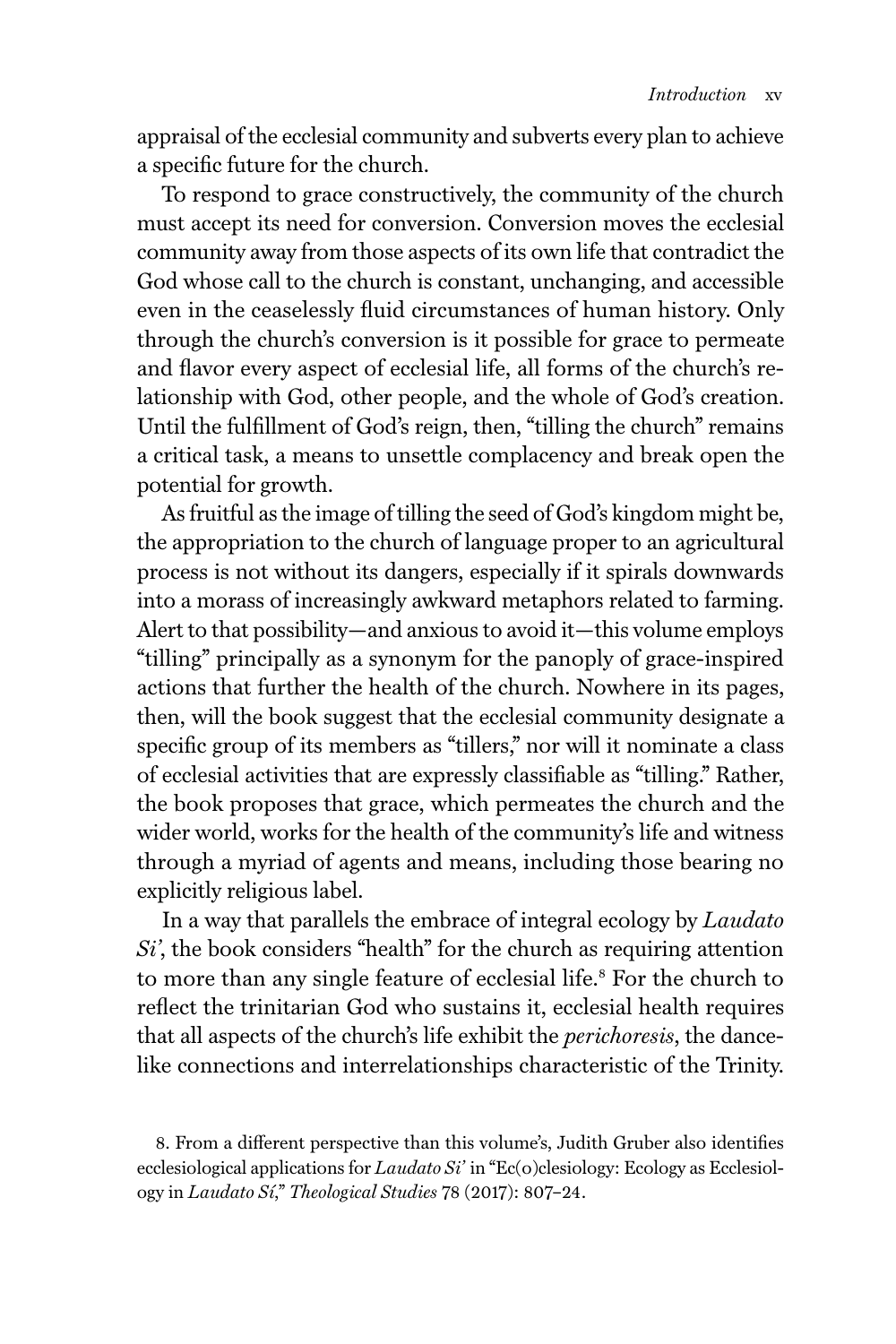The church's mission in the world and the internal ordering of the ecclesial community, then, must interweave and nurture each other in vibrant and creative ways that are responsive to grace. Equally, ill health or dysfunction comes about when the various elements do not coexist harmoniously, when there is a neglect of either an individual component or the balance between them. The church's principal resources—Scripture, sacramental worship and life, the faith and lived spirituality of all the community's members, and the church's ongoing encounter with the wider world—all serve the tilling that grace inspires and reinforces.

# **A Graced and Human Church**

Grace is the vascular system of the church. As such, grace enlivens every aspect of the ecclesial community and orients the church to the fullness of life in Christ. The members of the church can neither instigate nor cancel grace, but are free to accept its call or close themselves to its summons. The fulfilment of God's life-giving grace extends beyond human history, beyond any vulnerability to human rebellion. Within history, however, human action, including its mode as inaction, can shroud the efficacy of grace, a fact that reinforces humanity's need for conversion. The relationship between grace and humanity that is the heart of the church establishes the church as "tillable," as a project in need of actions that mirror the "cultivating, plowing or working" necessary for care for the earth.

As an aid to the church's conversion toward greater transparency to grace, tilling, as noted above, entails attention to the consequences of past failings, engagement with present challenges, and cultivation of grounds for hope in the future in light of the church's orientation toward the fulfilled reign of God. This orientation signals that the church shares in "the ultimate destiny of the universe [that] is in the fullness of God" (LS 83). The conversion of the ecclesial community embodies the graced willingness to be self-critical rather than to assume that the life of the church always aligns perfectly with the prompting of grace.<sup>9</sup>

9. For the importance of the self-critical stance in the life of the church, see Karl Rahner, "The Function of the Church as a Critic of Society," in *Theological Investiga-*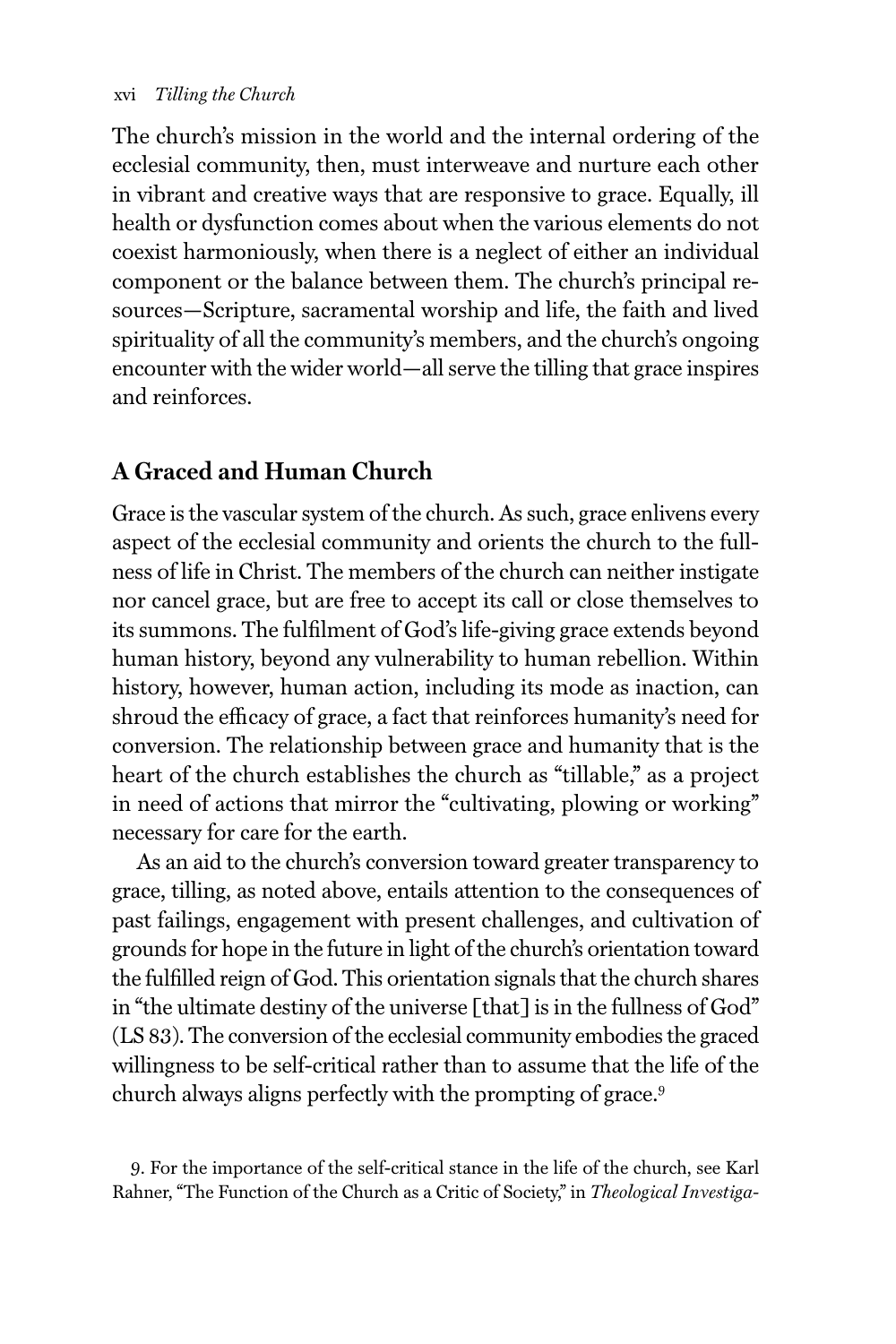# **The Church as Project**

Henry Ford's assembly line disrupted the history of manufacturing. By enabling the high-volume, time-efficient, and cost-effective production of reliable cars, Ford launched a new era in the supply of consumer goods. The assembly line was similarly revolutionary in its impact on human labor. To ensure that his system maintained maximum efficiency, Ford limited workers to the repetition of discrete actions, making it impossible for them to exercise initiative or vary their routines. Ford envisaged personnel in his factories as components of a machine, so he would not allow them "to talk, hum, whistle, sit, lean, pause for reflection, or otherwise behave in a nonrobotic fashion while working, and [they] were given just one thirty-minute break per shift in which to go to the lavatory, have lunch, or attend to any other personal needs."1 Ironically, then, the assembly line, a monument to humanity's technical and aesthetic imagination, achieved its goals by stifling human freedom and spontaneity.

**1**

So intent was Ford on protecting the manufacturing process against the vagaries of human behavior, he insisted that even the pedagogy of the "English School," a facility that his company provided for its employees, should serve this purpose. To satisfy the carmaker's stipulation,

<sup>1.</sup> Bill Bryson, *One Summer: America, 1927* (New York: Doubleday, 2013), 235.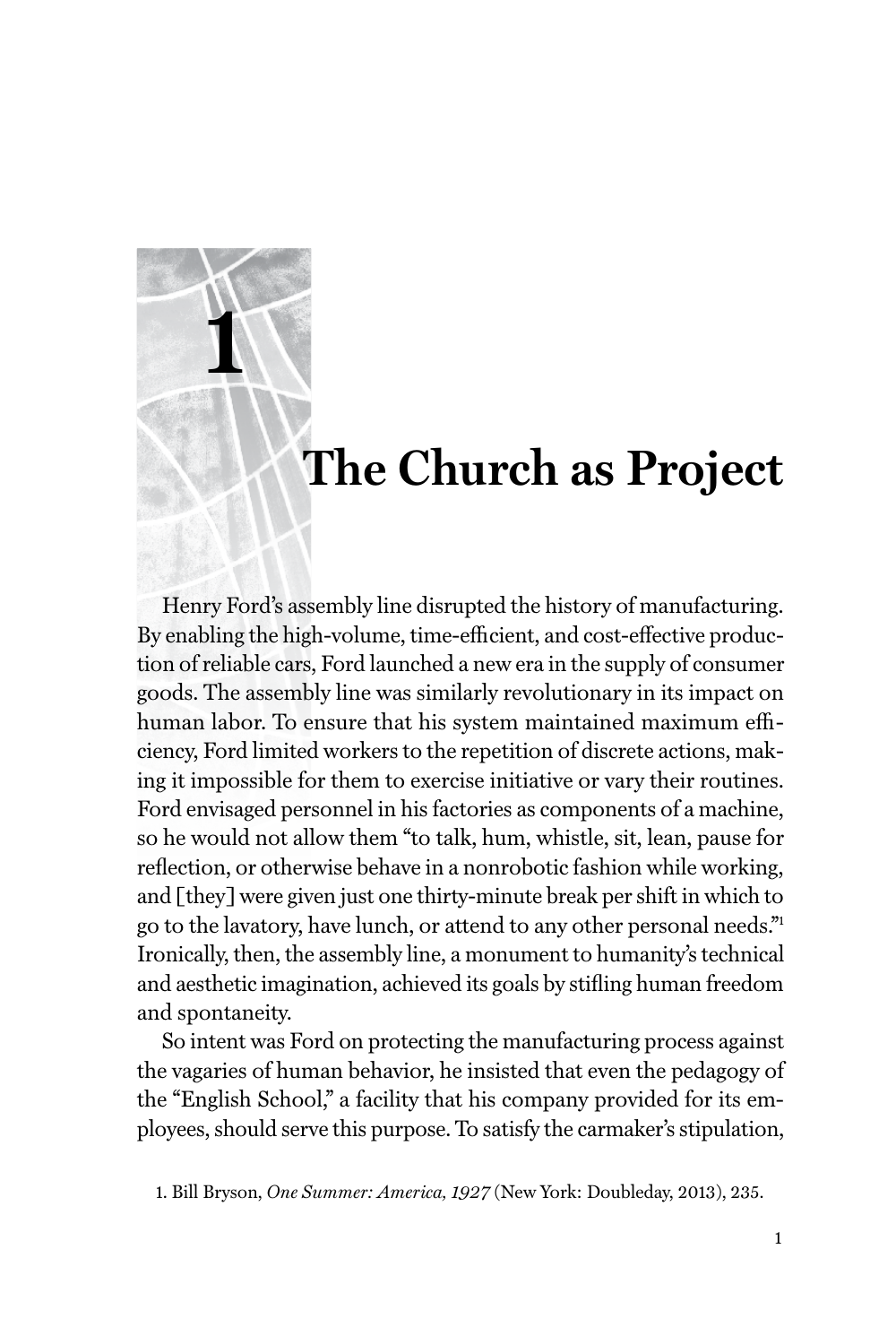### 2 *Tilling the Church*

the school readied recently arrived immigrants to the United States for absorption into Ford's factories, even as it taught them the language and culture of their new homeland. The manifesto for the school highlighted its intent to engineer a new type of worker: "As we adapt the machinery in the shop to turning out the kind of automobile we have in mind, so we have constructed our educational system with a view to producing the human product we have in mind."<sup>2</sup> The evolution of technology eventually liberated carmaking from any excessive reliance on "the human product." With the advent of real robots, immune to distraction and without "personal needs," Ford's assembly line found its ideal acolytes.

The Catholic Church confounds all that Henry Ford prized. The church might not be chaos writ large, but is far from echoing the hum that efficient machines emit. Accounts of "the Catholic vote" and the profiles of "devout Catholics" that portray the ecclesial community in primarily institutional terms could give the opposite impression. These accounts incline at times toward dated depictions of the church by portraying it as the archetype of a vertically integrated structure, one in which "the faithful" obey without demur all directives from the pope, bishops, and even parish priests. This snapshot bears little resemblance to the reality of contemporary ecclesial life.

Far from being a monolith, the Catholic Church is a body of diverse communities whose individual members fit no single pattern of identification with, or participation in, the ecclesial community. Nor do Catholics generally demonstrate the unquestioning obedience to authority that legend ascribes to their ilk. Indeed, suspicion rather than deference may be the hallmark of currently prevailing attitudes toward the church's officeholders. This suspicion is ascribable in part to contemporary cultural trends unsympathetic to authority and structure. More specifically, and more radically, distrust of the church's ordained ministers is a response to the clerical sexual abuse crisis that has rippled around the world since the beginning of the twenty-first century.

The abuse crisis is the most distressing example of circumstances that can emerge suddenly and with little warning, from within the

<sup>2.</sup> The manifesto is quoted in Jill Lepore, *These Truths: A History of the United States* (New York: Norton, 2018), 384.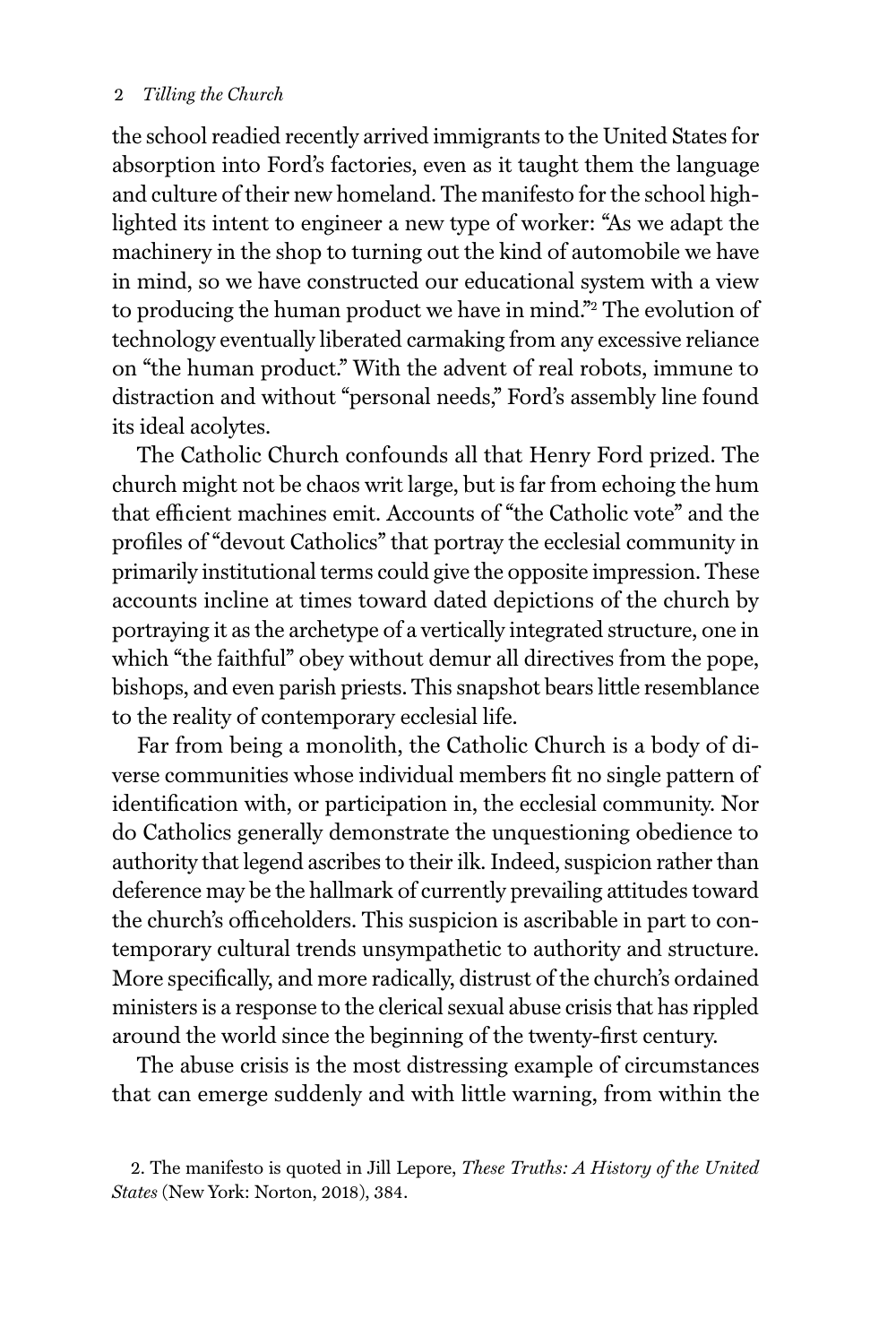church or beyond it, yet be of great moment for the life of the ecclesial community. As catalysts for turmoil and demands for change in the church, these situations testify to the "unfinished" reality of the church.3 They make clear that the church is not the embodiment of the perfection proper to God. Equally, the challenges underscore that the church differs from an object on which neither the circumstances of history nor the actions that span the spectrum of possible human behavior make any impression. The lack of predictability, the need for responsiveness to influences shaping the church's life in history, and the imperative of conversion on which faithfulness depends, all reveal that the church is tillable, that it is a project requiring attention. These features of the church witness unequivocally to the church's humanity. Central to this volume is the contention that the same features disclose, albeit indirectly, the church's relationship to the grace of God.

Since the church "exists wherever 'the cause of Jesus' is made present by the Spirit, taken hold of in faith, and put into practice in love, [it] is primarily an event; it is something happening."4 In response to the grace of God who "is indeed the mystery past all grasp," the church can be what God enables only if it is "an event of human beings giving themselves to God."5 This "event," a term applicable to an ongoing and dynamic process rather than simply to an individual occurrence with circumscribed boundaries, takes place in history, even as it looks toward the fullness of life in God's ever-new future. The church's orientation, because it extends beyond history, ensures that no era in the life of the ecclesial community marks the finality of the church, the end of the ecclesial event.

As an initial step in the process of detailing all that "tilling the church" might imply, this chapter considers what "the church" implies.

3. "Unfinished" as a designation for the church comes from Bernard Prusak, *The Church Unfinished: Ecclesiology Through the Centuries* (Mahwah, NJ: Paulist, 2004).

4. Walter Kasper, *An Introduction to Christian Faith*, trans. V. Green (New York: Paulist, 1980), 139; for an analysis of the application of "event" to the life of the church, specifically to the Second Vatican Council, see Joseph Komonchak, "Vatican II as 'Event,'" in *Vatican II: Did Anything Happen?*," ed. David Schultenover (New York: Continuum, 2007), 26–45.

5. Karl Rahner, "Ignatius of Loyola Speaks to a Modern Jesuit," in *Karl Rahner: Spiritual Writings*, ed. Philip Endean (Maryknoll, NY: Orbis, 2004), 41.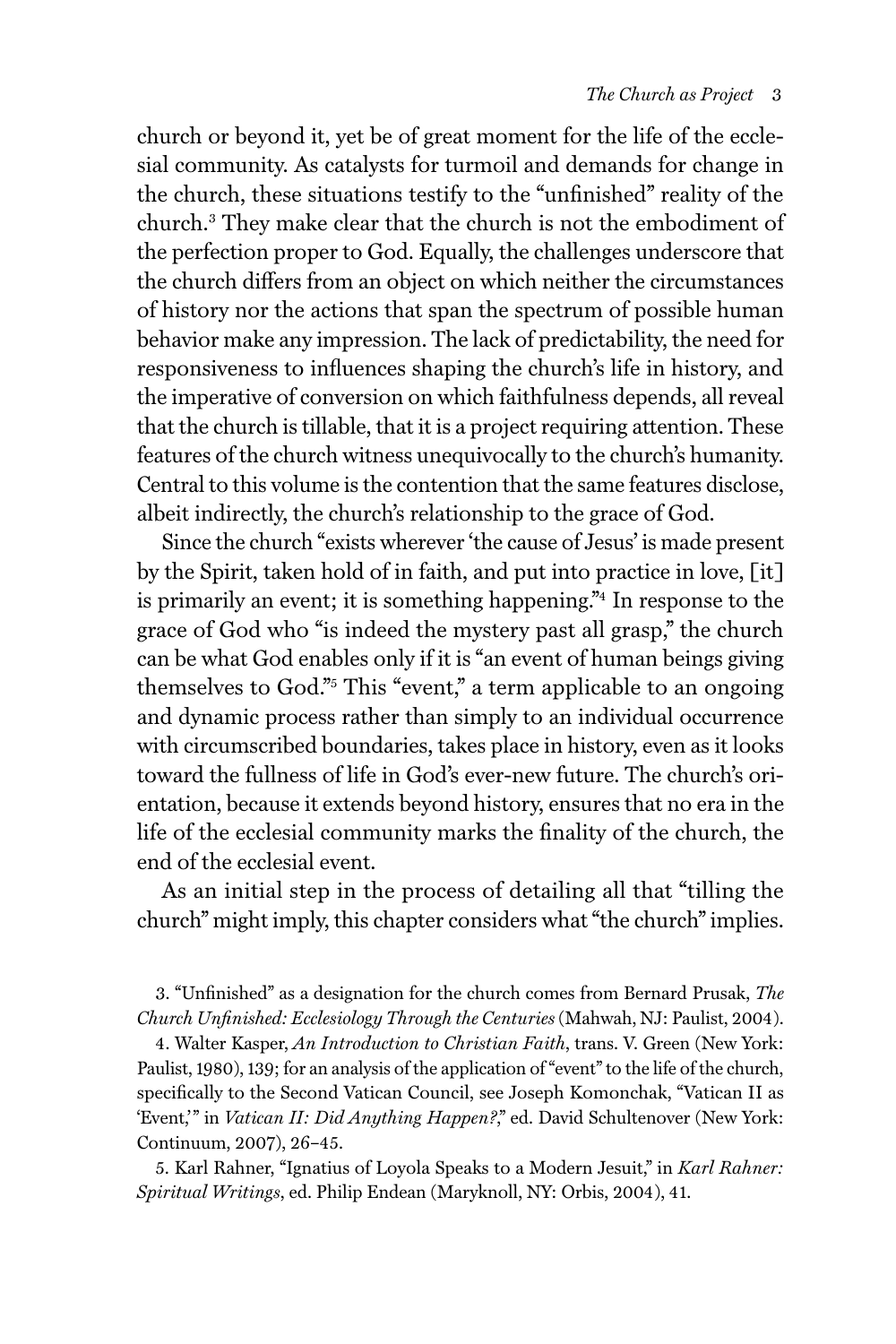## 4 *Tilling the Church*

In so doing, it makes the case for characterizing the church as a project that is tillable and in need of tilling. Simply put, the chapter differentiates the church from both a finished product of Ford's assembly line and the invariable assembly process itself. To accomplish its goal, the chapter pursues a three-pronged approach. First, it surveys trends in present-day ecclesiology, trends reflecting the church's unfinished state. Next, the chapter examines how theological reflection on the church as a graced body in history can accentuate the church's dynamism. The final section profiles "mystery," a theological theme applicable primarily to God but derivatively to the open-ended and tillable church.

# **Locating "the Church"**

No theory of human behavior encompasses all possible variables evident in the conduct of human subjects. Similarly, no theological analysis of the church exhausts everything relevant to the ecclesial community. The limitation of each form of inquiry reflects the unfathomable depths of its topic rather than methodological inadequacies. To repeat a claim from the introduction, the interweaving of grace and humanity that constitutes the church generates the breadth and depth that frustrate all efforts to articulate a definitive appraisal of the ecclesial community. The material in this section supports this contention by reviewing contemporary ecclesiologies that showcase the complex reality of the church as a datum of experience more than a theoretical construct.

As a graced and human reality, the church differs from "a Platonic fiction" floating above the world like an eternal "form."6 The church's existence in history challenges the complacency evident when the church's officeholders—and perhaps even theologians—concentrate on "questions that nobody asks" rather than acknowledging the truths of the church's present situation.7 These truths can be agents for the church's tilling, disturbing for settled practice but likely to be gateways for new possibilities in the life of the ecclesial community.

<sup>6.</sup> Michael Jinkins, *The Church Faces Death: Ecclesiology in a Post-Modern Context*  (New York: Oxford University Press, 1999), 100.

<sup>7.</sup> Pope Francis, *Evangelii Gaudium*, 155.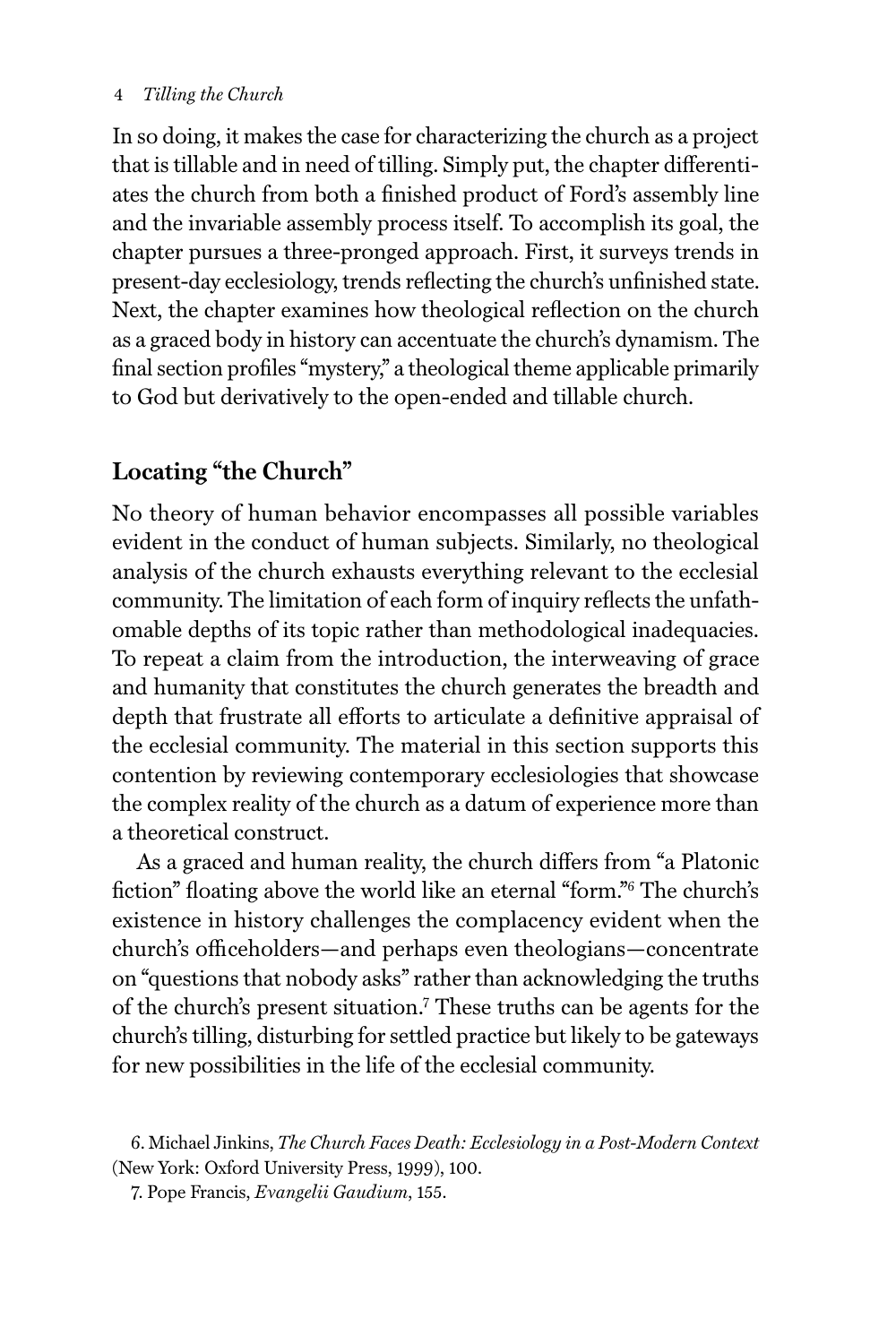Significant issues in the life of the contemporary church provide ample evidence of the impact that the flow of history has on the church. As already noted, the clerical sexual abuse crisis, to begin with the most catastrophic example, has called into question many aspects of ecclesial faith and practice. The harm that criminal actions by abusive priests inflicted on a vast number of minors and vulnerable adults continues to fuel outrage and precipitate large numbers of departures from the Catholic community. Compounding the damage, the failure of many bishops to extend justice and compassion to the survivors of abuse has deepened the scandal and ignited demands for reforms in the church, including in the exercise of episcopal authority.<sup>8</sup>

The fact that male clerics are the principal agents of the abuse has intensified the long-simmering theological discussion—and, more broadly, disillusionment and anger—on many matters that touch on the full and equal participation of women in the church.<sup>9</sup> Prominent among these matters is the prohibition against the entry of women

8. See the discussion in Massimo Faggioli, "The Catholic Sexual Abuse Crisis as a Theological Crisis: Emerging Issues," *Theological Studies* 80 (2019): 572–89; Richard Lennan, "Beyond Scandal and Shame?: Ecclesiology and the Longing for a Transformed Church," *Theological Studies* 80 (2019): 590–610; Richard Lennan, "Unlearning, Learning, and Relearning: Ecclesial Conversion in Response to the Sexual Abuse Crisis," *Josephinum Journal of Theology* 29 (2019): 93–107; and Neil Ormerod, "Sexual Abuse, a Royal Commission, and the Australian Church," *Theological Studies* 80 (2019): 963–65.

9. Representative writings on many issues regarding women in the church include Mary Doak, *A Prophetic Public Church: Witness to Hope Amid the Global Crises of the 21st Century* (Collegeville, MN: Liturgical Press, 2020), 75–115; Susan Ross, "Feminist Theology and the Clergy Sexual Abuse Crisis," *Theological Studies* 80 (2019): 632–52; Cristina Lledo Gomez, *The Church as Woman and Mother: Historical and Theological Foundations* (Mahwah, NJ: Paulist, 2018); Elaine Graham, "Feminist Critiques, Visions, and Models of the Church," in *The Oxford Handbook of Ecclesiology*, ed. Paul Avis (Oxford: Oxford University Press, 2018), 527–51; Tina Beattie, "Transforming Time—The Maternal Church and the Pilgrimage of Faith," *Ecclesiology* 12 (2016): 54–72; Ninna Edgardh, "(De)gendering Ecclesiology: Reflections on the Church as a Gendered Body," in *Ecclesiology in the Trenches: Theory and Method under Construction*, ed. Sune Fahlgren and Jonas Idestrom (Eugene, OR: Pickwick, 2015), 193–207; Mary Ann Hinsdale, "A Feminist Reflection on Postconciliar Catholic Ecclesiology," in *A Church with Open Doors*, ed. Richard Gaillardetz and Edward Hahnenberg (Collegeville, MN: Michael Glazier, 2015), 112–37.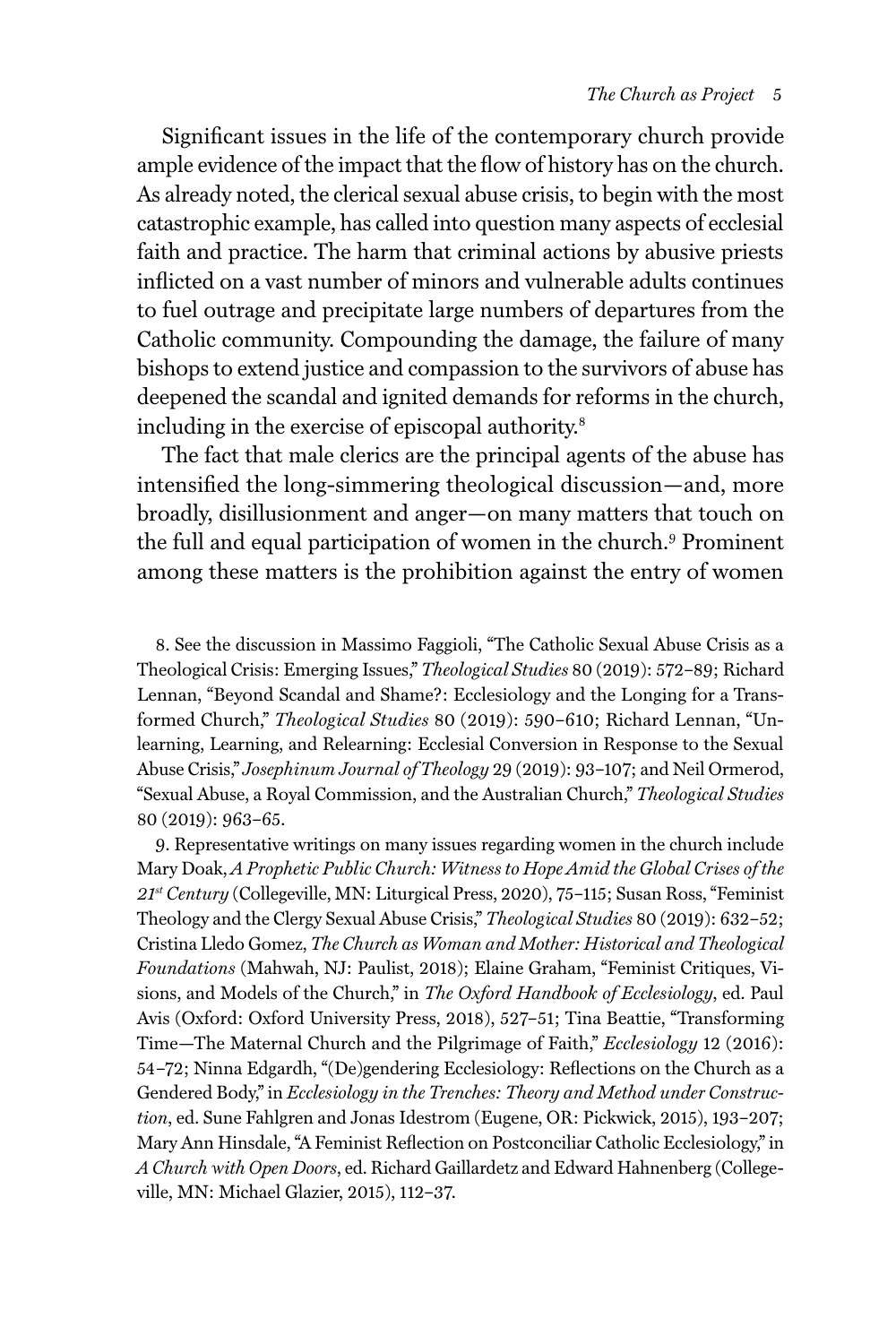### 6 *Tilling the Church*

into those ecclesial ministries for which ordination is a requirement. Frustration with existing policies that affect women in the church underscores in two ways the symbiosis between grace and human history. First, the realization that many groups in society have dismantled long-standing barriers to the full participation of women in roles once the exclusive preserve of men offers a model for those desiring similar changes in the Catholic Church. Second, convictions on the equality of the baptized in the ecclesial community, convictions with a basis in the New Testament (Gal 3:28), fuel the belief that pressures for changes in the church are not merely social protests, but the work of grace: "Women with deep gladness are responding to a call from the Holy Spirit of God, heard in the depths of their hearts, to take the giftedness of their 'one wild and precious life' and meet the world's deep hunger for meaning and healing, liberation and redemption."10

The way ahead on issues affecting the ongoing engagement of women with the church's structures and ministries may be unclear, but the fact that the questions and the demands for change persist amplifies the church's status as an unfinished project. This status likewise makes evident that theological reflection on the ecclesial community must be ongoing. In light of all that the tumultuous early decades of the twenty-first century have witnessed, it is scarcely imaginable that contemporary ecclesiology could proceed as if the church were straightforward, flawless, or static. Such was not always the case for theologies of the church.

Ecclesiology in the not-too-distant past resided in Roman Catholic, Orthodox, Anglican, and various Protestant denominational settings that collectively practiced mutual exclusion, while exhibiting little doubt that their own tradition was the apotheosis of all things ecclesial.11 Symptomatic of the persistent divisions within the one Christian Church, each sectarian ecclesiology sought to bolster the legitimacy of its host by contrasting its own tradition with other, necessarily lesser,

10. Elizabeth Johnson, "'Your one wild and precious life': Women on the Road to Ministry," *Theological Studies*, 80 (2019): 203.

11. For the history and development of a range of denominational ecclesiologies, see the chapters in part 2 of *The Oxford Handbook of Ecclesiology*, ed. Paul Avis (Oxford: Oxford University Press, 2018), 183–357.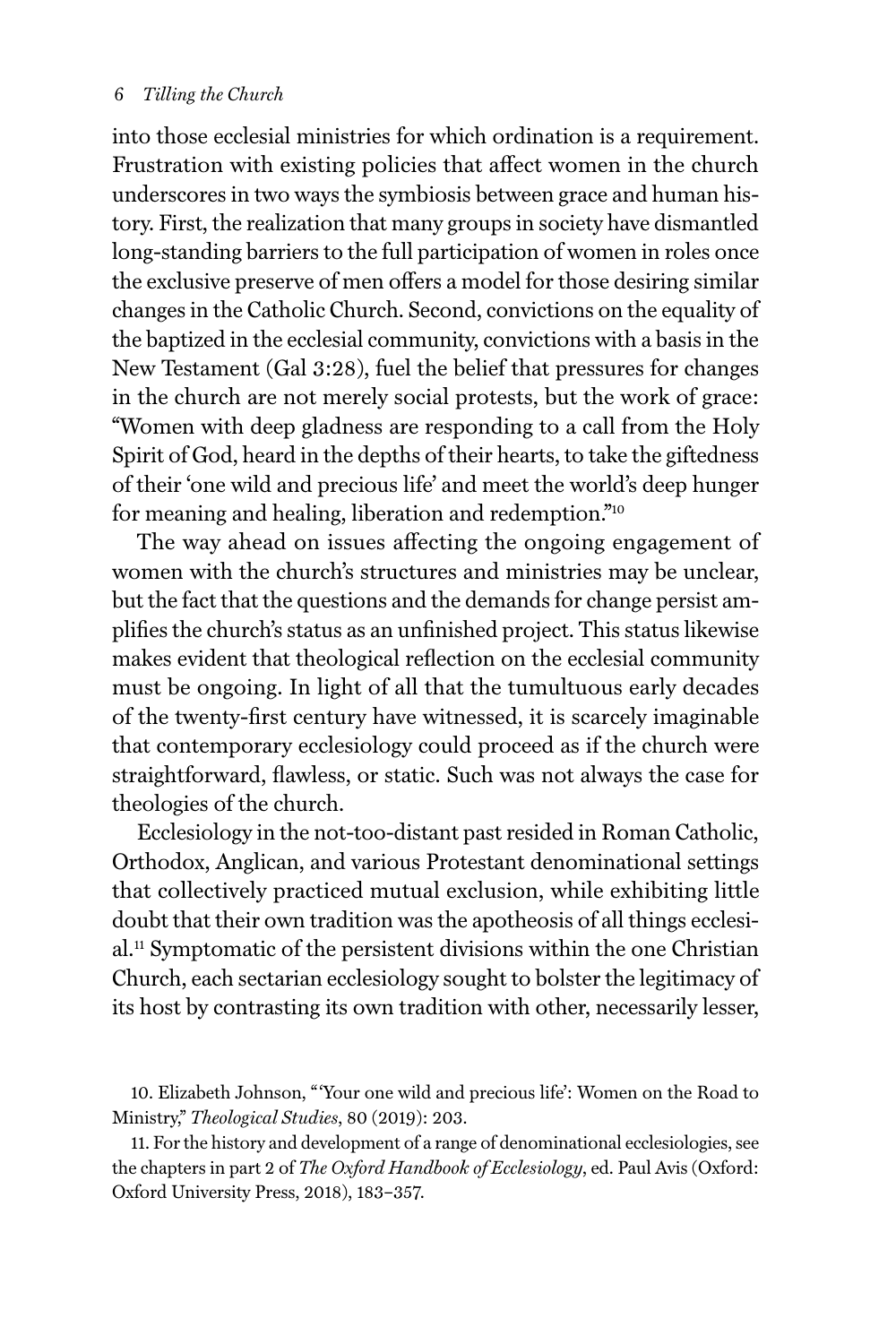ecclesial embodiments. The tradition-specific ecclesiologies directed their attention primarily to the internal concerns of their sponsoring body, often elevating those concerns above engagement with the church's mission in the wider world.

Today—happily—most ecclesiologies, including those that concentrate on a single ecclesial tradition, as this work does in discussing the Catholic Church, recognize that the many bodies within the one Christian Church share a common pool of resources and a common mission, both of which have their source in God's self-revelation in history, from which ecclesial faith springs. It is certainly true that different communities, even now, weave these common elements into formulations of "the church" that do not necessarily promote closer relationships with other communities. Nonetheless, dialogue, a theme that will be prominent in a number of places throughout this book, has largely eliminated both the mutual anathemas and extreme vituperation that scarred previous eras of ecclesial life. Steps toward enduring reconciliation and expanded possibilities for shared mission now appear where once hostility reigned. The new age of dialogue has enabled deeper appreciation of commonalities between Christian communities. It has likewise facilitated new approaches to the contentious issues inherited from earlier periods, issues that remain obstacles to full communion between the churches.<sup>12</sup>

A less congenial stimulus for efforts at reconciliation between the churches has come from the marginalization of ecclesial faith in pluralist societies. Neither depth of history nor the assertion of uniqueness is enough to spare any individual church, the Catholic Church included, from the diminution that has increasingly become their shared lot. This situation makes plain that prioritizing past divisions over present opportunities and challenges endangers the church's mission in the contemporary world, whose religious landscape is no longer identical with that of the sixteenth century.<sup>13</sup>

13. On this point, see Richard Lennan, "Truth, Context, and Unity: Karl Rahner's Ecumenical Theology," *Philosophy and Theology*, 27 (2015): 497–512.

<sup>12.</sup> For an overview of contemporary ecumenical theology, see Gesa Elsbeth Thiessen, ed., *Ecumenical Ecclesiology: Unity, Diversity and Otherness in a Fragmented World* (London: T. and T. Clark, 2009).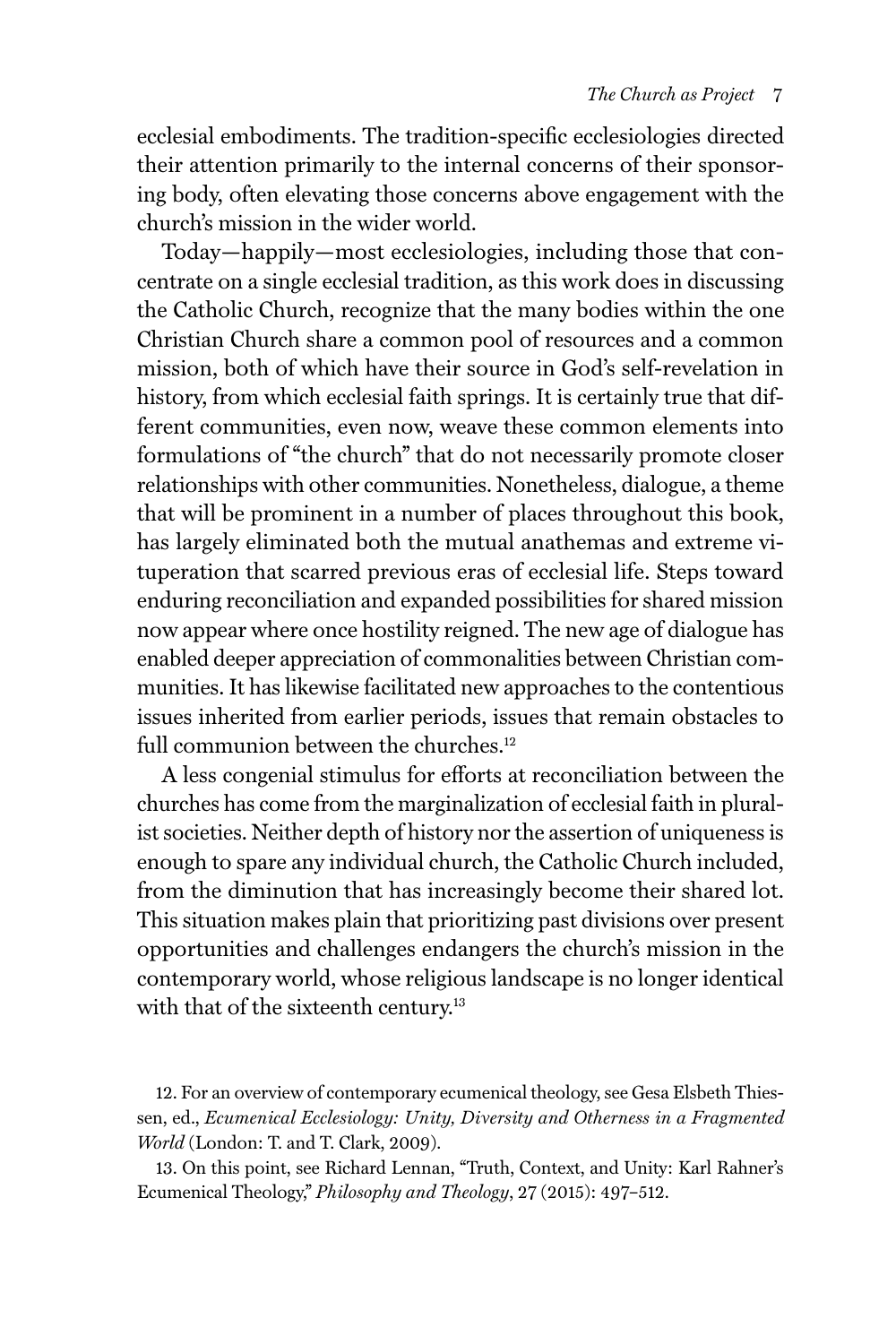#### 8 *Tilling the Church*

The Catholic Church, especially as a result of the Second Vatican Council, has been active in helping to craft a new ecumenical landscape, one better able to reflect the realities of the twenty-first century.14 Present-day Catholics are likely to affirm the wisdom of Christian traditions other than their own, and to accept these traditions as a gift that enhances the whole church. In this vein, current ecumenical engagement, even as it grapples with the legacy of church-dividing controversies and struggles to translate theological agreement into everyday practice, directs attention to what the churches can receive from, and offer to, each other for the sake of the fundamental unity of the one church of Jesus Christ.15

Just as the years since Vatican II have altered the ecumenical landscape, the same period has witnessed significant shifts in the ecclesial self-understanding of Catholics, shifts that owe much to the council's stimulus. The council's teaching on the church, with which later chapters will engage more amply, offered alternatives to a theology of the church as "perfect society," the imaginary that dominated the ecclesial worldview of Catholics between the Council of Trent (1545–63) and Vatican II, as the final section of this chapter will illustrate.

A frequent companion of the emphasis on the church as a perfect society was the stress on the church in Europe as the lynchpin of ecclesial life. The Eurocentric emphasis relegated Catholics in other parts of the world to being little more than recipients of what emanated from a centralized "export firm," which dispatched "to the whole world a European religion along with other elements of this supposedly superior civilization and culture."16 In the era of the "export firm," Catholic communities were often more attentive to Rome than to their local social, economic, religious, and political settings. These circumstances

14. For a detailed analysis of Vatican II's ecumenical theology, see Ormond Rush, *The Vision of Vatican II: Its Fundamental Principles* (Collegeville, MN: Liturgical Press, 2019), 371–424.

15. See Paul Murray, "Receptive Ecumenism and Catholic Learning: Establishing the Agenda," in Paul Murray, ed., *Receptive Ecumenism and the Call to Catholic Learning: Exploring a Way for Contemporary Ecumenism* (Oxford: Oxford University Press, 2008), 5–25.

16. Karl Rahner, "Basic Theological Interpretation of the Second Vatican Council," in *Theological Investigations*, vol. 20, trans. E. Quinn (New York: Crossroad, 1986), 78.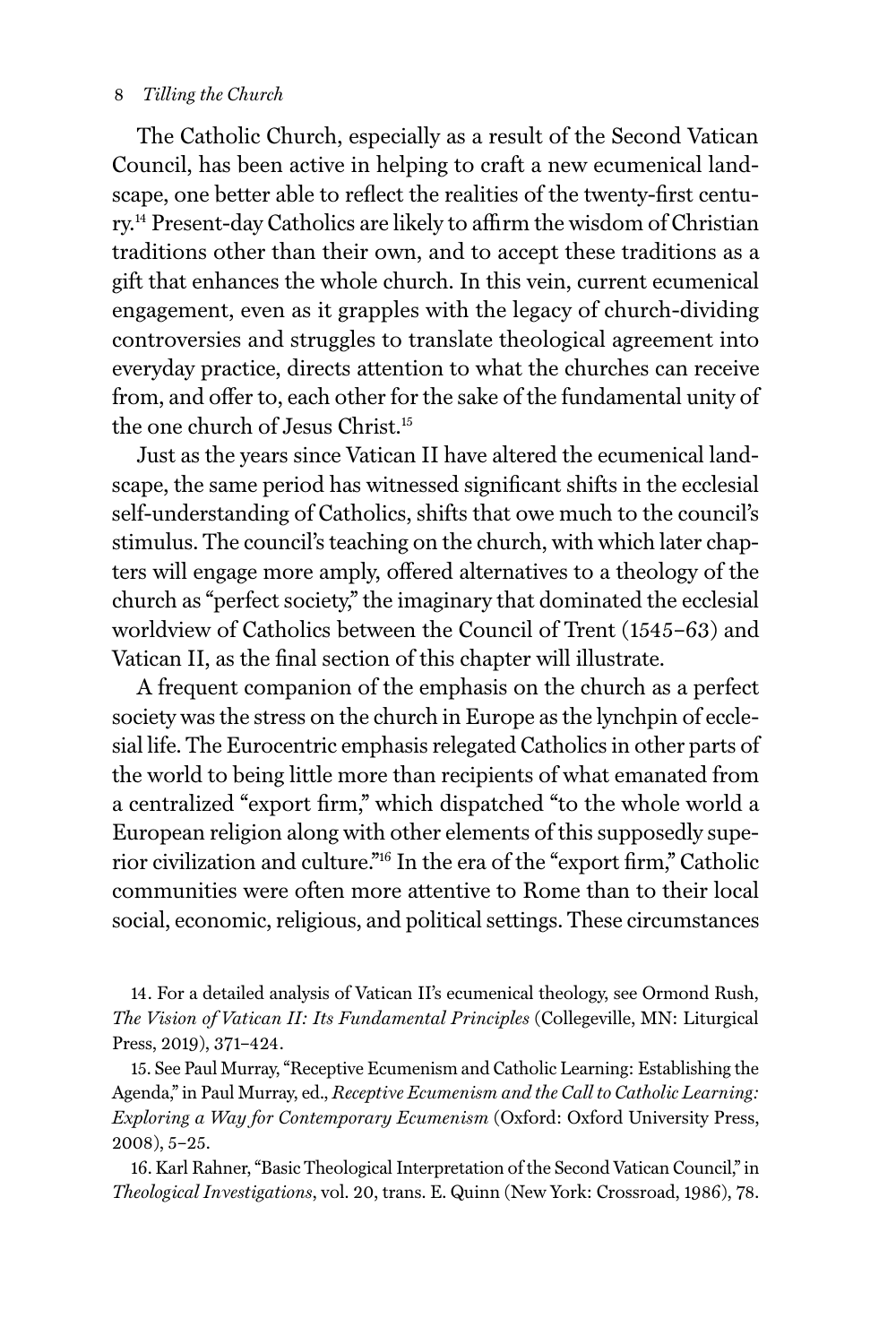nurtured the belief—psychologically compelling, but reflecting reality only partially, at best—that Catholic communities around the world resembled each other in every detail, as well as being able to rely unreservedly on authoritative structures that guaranteed stability.

The hegemony of a European model reflected, and buttressed, a narrow interpretation of Catholic life. This interpretation understood unity in the church as requiring communities in every place to practice an identical approach to worship, structure, and all else that expresses the church in the world. Conversely, the current challenge is to preserve a commitment to "one Lord, one faith, one baptism" (Eph 4:5) that maintains unity but does not require uniformity in all aspects of the church's life, either between the many churches that claim the title of "Christian" or within the Catholic Church itself.

The contemporary church's engagement with the tsunami that is the multi-faith, digital, and globalized world—phenomena unimaginable in previous decades—has generated challenges that Christian communities, individually or collectively, have not previously confronted.17 The dramatic interference to "normal" life that the COVID-19 pandemic precipitated in 2020 and beyond has affected even the practice of the church's worship, and so demonstrated that no dimension of ecclesial life is exempt from the world's fluidity.<sup>18</sup> Consequently, attention to the church's historical and cultural setting has become a guiding principle for much contemporary ecclesiology: "If distinctively theological notions must govern any adequate ecclesiology, exclusive attention to them tends to abstract the Church out of history and out of those quite particular realizations that are the individual churches assembled

17. Daniella Zsupan-Jerome, *Connected toward Communion: The Church and Social Communication in the Digital Age* (Collegeville, MN: Liturgical Press, 2014) examines the impact that the evolution of digital technology has on the church; see also Anthony Godzieba, "*Quaestio Disputata*: The Magisterium in an Age of Digital Reproduction," in *When the Magisterium Intervenes: The Magisterium and Theologians in Today's Church*, ed. Richard Gaillardetz (Collegeville, MN: Liturgical Press, 2012), 140–53. For a discussion of how ecclesiology might respond to the challenges of globalization, see Vincent Miller, "Where Is the Church? Globalization and Catholicity," *Theological Studies* 69 (2008): 412–32.

18. See, for example, Kevin Irwin**,** *Liturgy and Sacraments in a COVID World: Renewal, Not Restoration* (Mahwah, NJ: Paulist, 2021).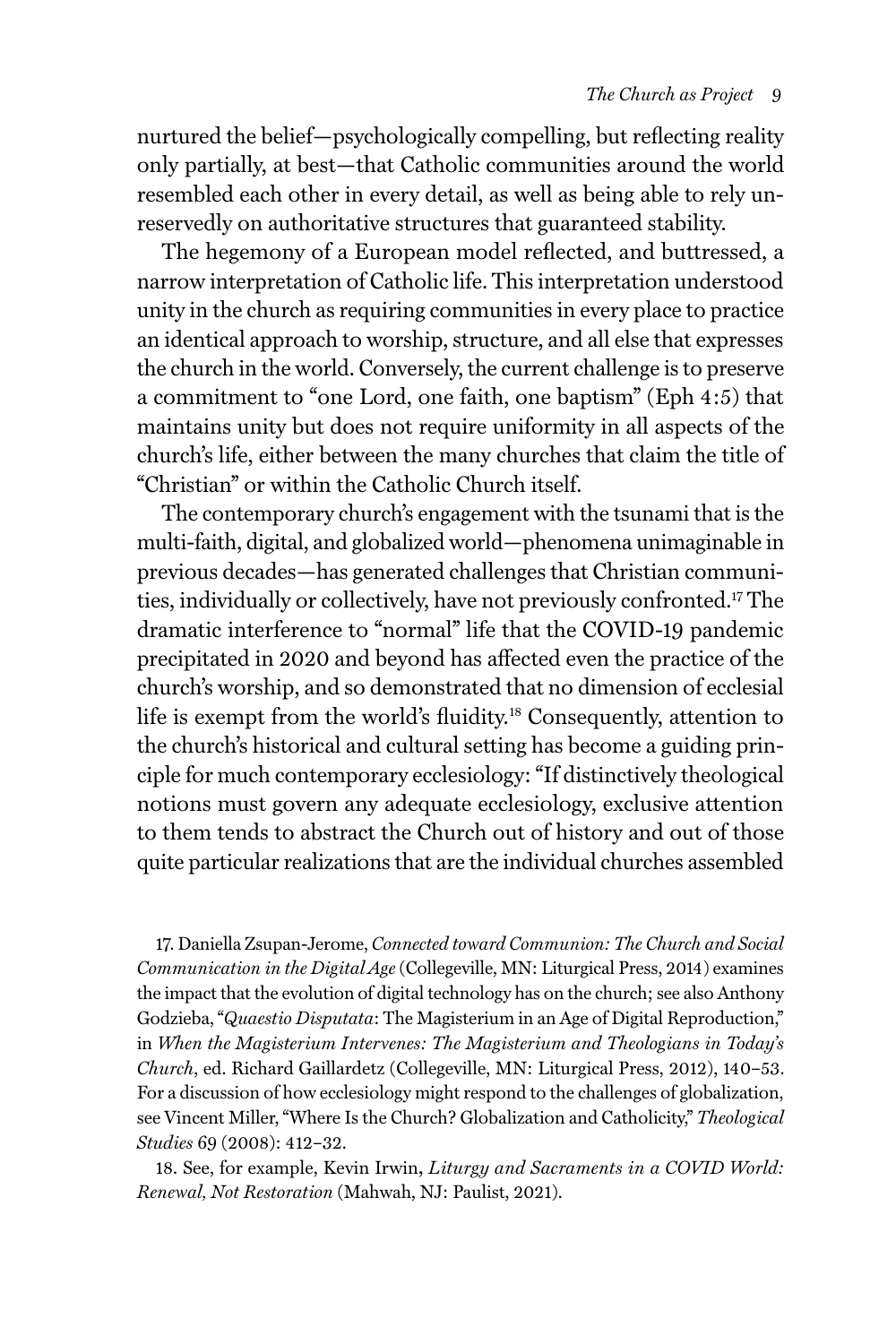### 10 *Tilling the Church*

locally, that is, in particular times, places, and cultures, with distinctive historical tasks to undertake."19

This principle highlights the identity of theology, including ecclesiology, as a "situated" activity, one that requires practitioners to take account of the circumstances in which human beings encounter God.<sup>20</sup> The circumstances of time and place influence the ways in which humanity experiences God, but they also have an impact on reflection on that experience. From this perspective, ecclesiology is a contextual theology: it necessarily takes place somewhere at some time. Ecclesiology, then, must be alert to the topography of those particular times and places, no less than to their effects on the people who form the ecclesial community.

# *Contemporary Trends in Ecclesiology*

The consolidation of ecclesiology as a contextual theology has facilitated the emergence of the human and social sciences as influences on thinking about the church.<sup>21</sup> Building on the recognition of grace as embodied and historical, theological reflection on the church can draw fruitfully from the insights of those disciplines whose bailiwick is human behavior. These disciplines help to identify and evaluate the dynamics of the ecclesial community as a human reality. The insights of these nontheological disciplines aid, too, in the identification of deficits that either militate against the healthy practice of shared ecclesial life or impede the effectiveness of the church's mission in the world. Lessons from sociology can be sources of insight into, for example, how the church's structures function—or become dysfunctional—and how ecclesial communities might navigate change without descending into internecine conflicts.

The sociological trend in ecclesiology that has brought demography and ethnography to the fore has altered the measure of authenticity

19. Joseph Komonchak, "The Epistemology of Reception," *The Jurist* 57 (1997): 187. 20. Dan Stiver, "Theological Method," in *The Cambridge Companion to Postmodern* 

*Theology*, ed. Kevin Vanhoozer (Cambridge: Cambridge University Press, 2003), 179. 21. For discussion of the background and dynamics of the use of social scientific methodologies in ecclesiology, see Neil Ormerod, "Social Sciences and the Ideological Critiques of Ecclesiology," in *The Oxford Handbook of Ecclesiology*, ed. Paul Avis (Oxford: Oxford University Press, 2018), 535–72; see also Ormerod's "*Sensus fidei* and

Sociology: How Do We Find the Normative in the Empirical?," in *Learning from* All *the Faithful: A Contemporary Theology of the* Sensus Fidei, ed. Bradford Hinze and Peter Phan (Eugene, OR: Pickwick, 2016), 89–102.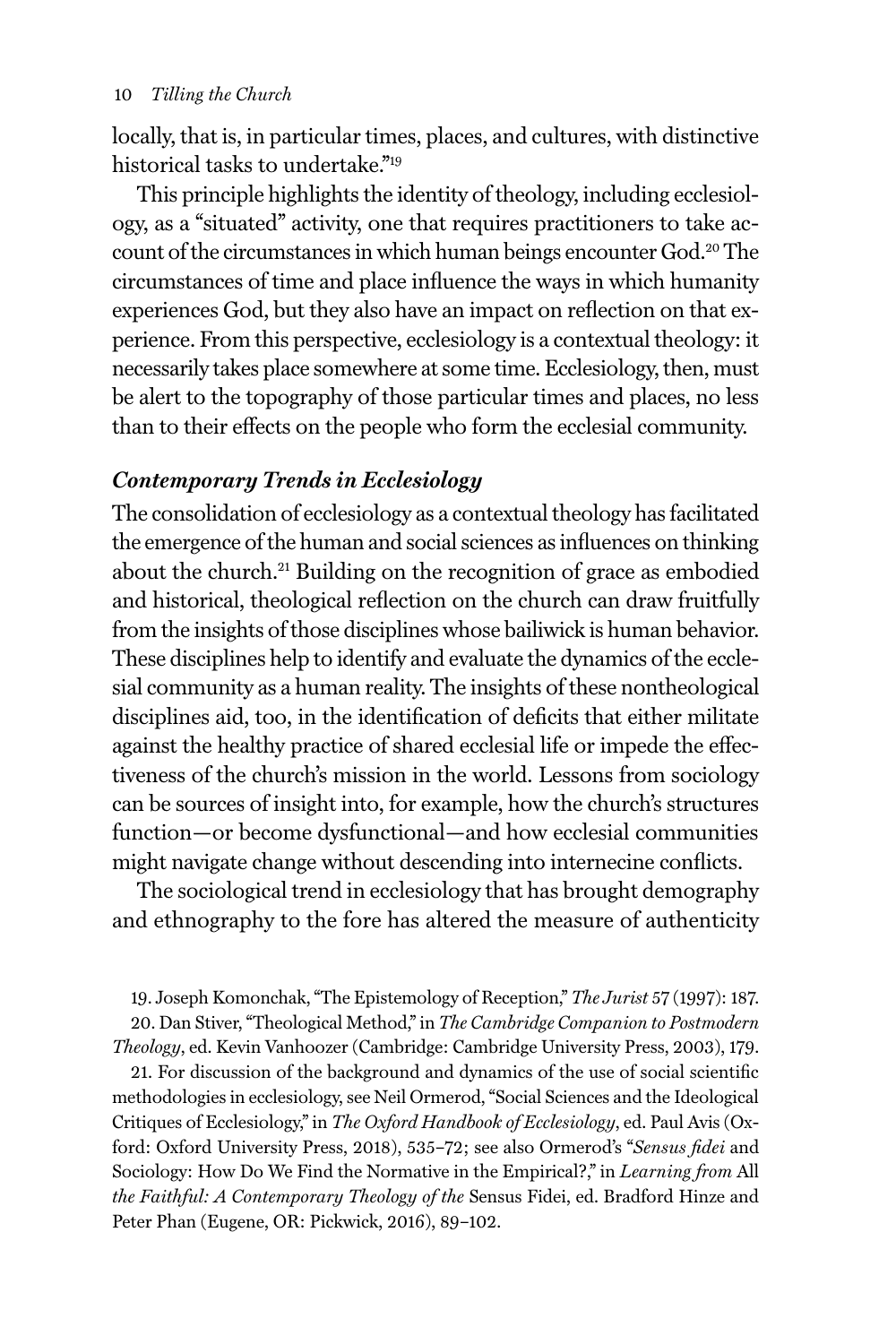for all descriptions of the ecclesial community. Today, it is important that such descriptions locate their subject in relation to the needs, desires, and struggles characteristic of specific groups and locations, rather than as timeless, transcendent, and universally applicable.<sup>22</sup> Such developments have honed sensitivities around references to "the church." Absent this awareness, professions about the church might resemble "ideas disconnected from realities," the sort of ideas that "give rise to ineffectual forms of idealism and nominalism, capable at most of classifying and defining, but certainly not calling to action" (EG 232). In relation to the themes of this volume, such "disconnected" approaches to the church would be irreconcilable with the need for self-criticism, revision of priorities, and openness to new questions that "tilling" promotes and encapsulates.

As part of ensuring that ecclesiology is not abstract, present-day approaches reclaim the voice of groups, including communities of color, people living with disabilities, and the victims of unjust economic and political systems, especially refugees and migrants, long dwelling on the margins of the Christian community's attention and priorities.<sup>23</sup> Notably, the exclusive focus on European experience as the universal norm

22. See, for example, Paul Avis, "Ecclesiology and Ethnography: An Unresolved Relationship," *Ecclesiology* 14 (2018): 322–37; Paul Lakeland, "Ecclesiology and the Use of Demography: Three Models of Apostolicity," in *A Church with Open Doors*, ed. Richard Gaillardetz and Edward Hahnenberg (Collegeville, MN: Michael Glazier, 2015), 23–42; Pete Ward, ed., *Perspectives on Ecclesiology and Ethnography* (Grand Rapids, MI: Eerdmans, 2012). *Ecclesial Practice*, a journal that began publishing in 2014, is dedicated entirely to exploring the use of ethnography in studies of the church.

23. Illustrations of ecclesiology done from the perspective of the marginalized include M. Shawn Copeland, ed., *Uncommon Witness: The Black Catholic Experience* (Maryknoll, NY: Orbis, 2009); Gemma Tulud Cruz, "A New Way of Being Christian: The Contribution of Migrants to the Church," in *Contemporary Issues of Migration and Theology*, ed. Elaine Padilla and Peter Phan (New York: Palgrave Macmillan, 2013), 95–120; Ignacio Ellacuria, "The Church of the Poor, Historical Sacrament of Liberation," *Mysterium Liberationis: Fundamental Concepts of Liberation Theology*, ed. Ignacio Ellacuria and Jon Sobrino (Maryknoll, NY: Orbis, 1993), 543–64; Mary Carlson, "Making the Invisible Visible: Inviting Persons with Disabilities into the Life of the Church," *Horizons* 45 (2018): 46–73; Natalia Imperatori-Lee, *Cuéntame: Narrative in the Ecclesial Present* (Maryknoll, NY: Orbis, 2018), 134–58; and Agnes Brazal, "Church as Sacrament of Yin-Yang Harmony: Toward a More Incisive Participation of Laity and Women in the Church," *Theological Studies* 80 (2018): 414–35.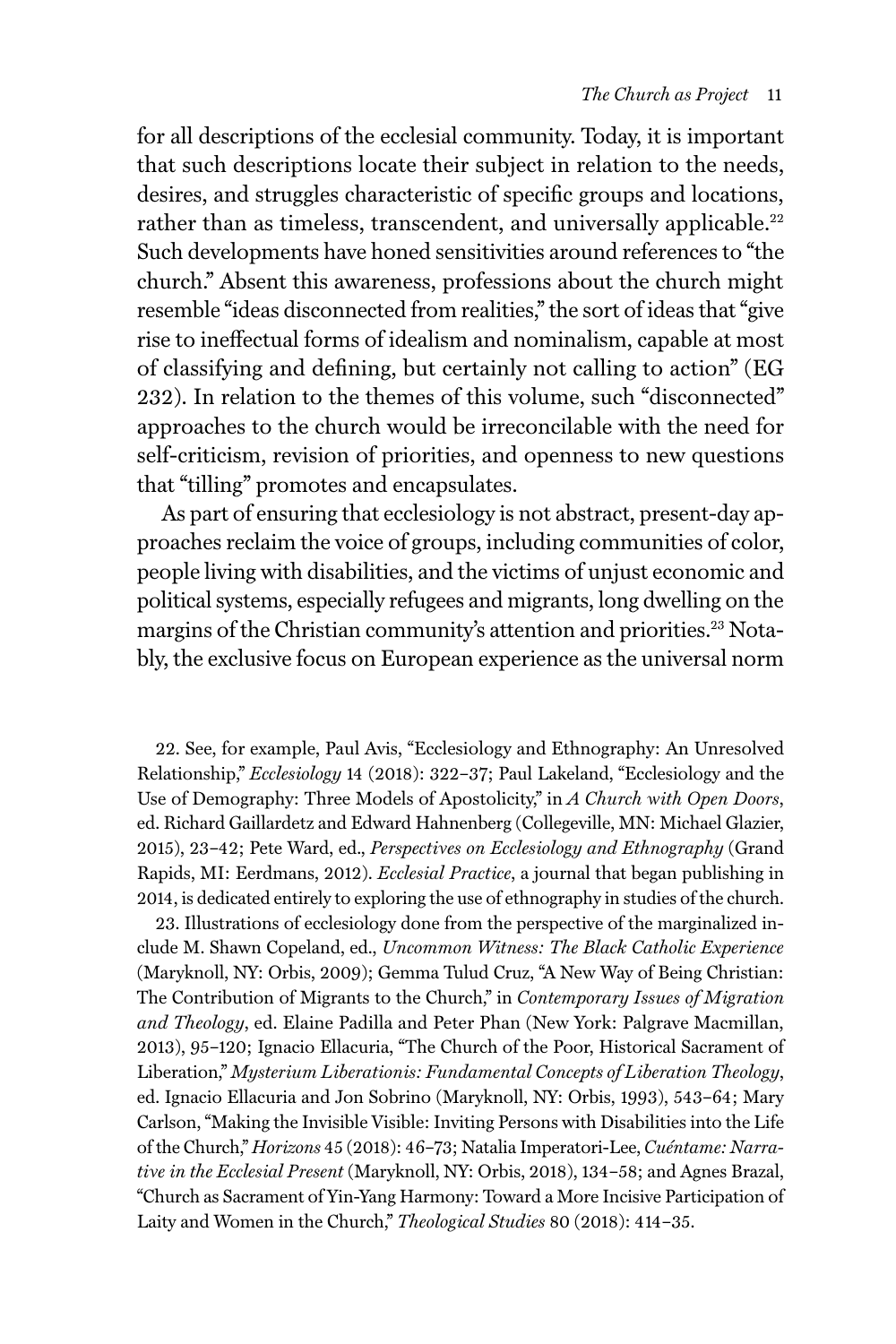#### 12 *Tilling the Church*

for the church has receded as ecclesiological insights from around the globe have become more prominent.<sup>24</sup> This development, reflective of the emergence of the "world-Church" at Vatican II, has at least made it more possible to imagine the Catholic Church as a body characterized by "all its parts exercising a reciprocal influence on one another."25 The activities representative of tilling, so this book contends, are essential for this possibility to move from imagination to realization.

Attention to diverse voices contributes to the richness of the church's life. In addition, this attention facilitates the recognition that the Holy Spirit's activity extends beyond the "middle-class, middle-aged, relatively educated, articulate, skilled, if not professional, and, in general, given to a fairly responsible level of participation in the world of business, work and social life."26 In so doing, theological reflection on the church can echo Pope Francis's conviction that "the poor," a term he understands as "primarily a theological category rather than a cultural, sociological, political or philosophical one" (EG 198), can "evangelize" the rest of the church through the witness of lives lived in hope built on trust in God rather than possessions or personal accomplishments. This emphasis makes clear the distinction between the gospel message and societal norms for success and purpose.

The endorsement of attentiveness to the church's diversity and cultural context as a theological source is not a concession to the Zeitgeist of postmodernity or to contemporary trends in "identity politics." In fact, it reflects the New Testament, where "the church" is interchangeable with "the churches" (Acts 15:41; 1 Cor 7:17; and 1 Thess  $2:14$ ).<sup>27</sup>

24. Examples of ecclesiologies emerging from contexts previously overshadowed by European dominance include Agbonkhianmeghe Orobator, ed., *The Church We Want: African Catholics Look to Vatican III* (Maryknoll, NY: Orbis, 2016); Simon C. Kim, *A World Church in Our Backyard: How the Spirit Moved Church and Society*  (Collegeville, MN: Liturgical, 2016).

25. Rahner, "Basic Theological Interpretation of the Second Vatican Council," 78.

26. John O'Brien, "The Authority of the Poor," in *Authority in the Roman Catholic Church: Theory and Practice*, ed. Bernard Hoose (Burlington, VT: Ashgate, 2002), 217–30.

27. For a brief overview of the New Testament's usage of "the church" and "the churches," see Michael Fahey, "Church" in *Systematic Theology: Roman Catholic Perspectives*, 2nd ed., ed. Francis Schüssler Fiorenza and John Galvin (Minneapolis: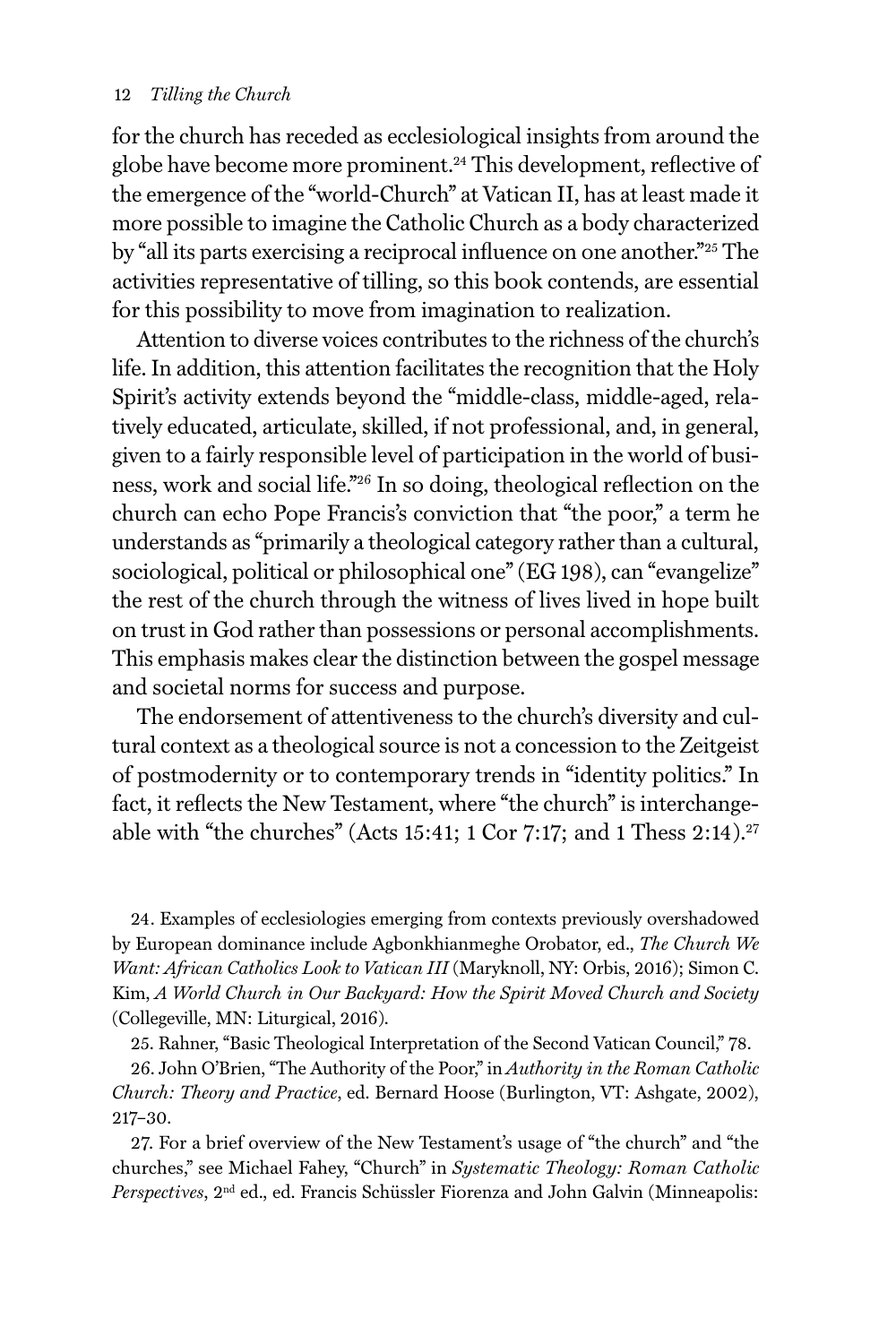The willingness to be attentive to the spectrum of voices in the church can be an expression of faith, an acknowledgment that "as the flesh of the church is the flesh of Christ in every age, the flesh of the church is marked (as was his flesh) by race, sex, gender, sexuality, and culture.<sup>"28</sup> The same willingness is essential if the church is to show itself in the world as other than a body "shut up within structures which give us a false sense of security" (EG 49).

The fact that the church is not identical in every time and place differentiates the ecclesial community from the processes of an assembly line. The same fact identifies ecclesiology as "an aspirational undertaking," one that is proper to a people "trying to build that ideal community of justice and righteousness which Christians refer to as the Kingdom of God."29 Different generations of believers, and even synchronous ecclesial communities, address this task in unique ways, ways peculiar to their own context and interpretations of their mission.

Diversity within the one ecclesial community highlights that "what Church is, unfolds in and through the drama of salvation mediated in the lives of engaged individuals and communities," rather than being "found all packaged as it were, within a doctrinal system."30 To anticipate an aspect of a later chapter, this emphasis does not mandate the rejection of ecclesial tradition, but rather drives the effort, itself a form of tilling, to appropriate the tradition creatively in circumstances different from its origin. The circumstances might differ, but every generation in the church shares with every other one the gift of the same Holy Spirit.

The existence of the church as a community of different voices, as well as the lack of predictability in the church's own life and its

Fortress, 2011), 328–31; for more detailed studies of particular churches, see Raymond Brown, *The Churches the Apostles Left Behind* (Ramsey, NJ: Paulist, 1984), and Frederick Cwiekowski, *The Church: Theology in History* (Collegeville, MN: Liturgical Press, 2018).

<sup>28.</sup> M. Shawn Copeland, "Marking the Body of Jesus, the Body of Christ," in *The Strength of Her Witness: Jesus Christ in the Global Voices of Women*, ed. Elizabeth Johnson (Maryknoll, NY: Orbis, 2016), 280.

<sup>29.</sup> Gerard Mannion, "Ecclesiology and Postmodernity: A New Paradigm for the Roman Catholic Church?," *New Blackfriars* 85 (2004): 305.

<sup>30.</sup> John O'Brien, "Ecclesiology as Narrative," *Ecclesiology* 4 (2008): 151.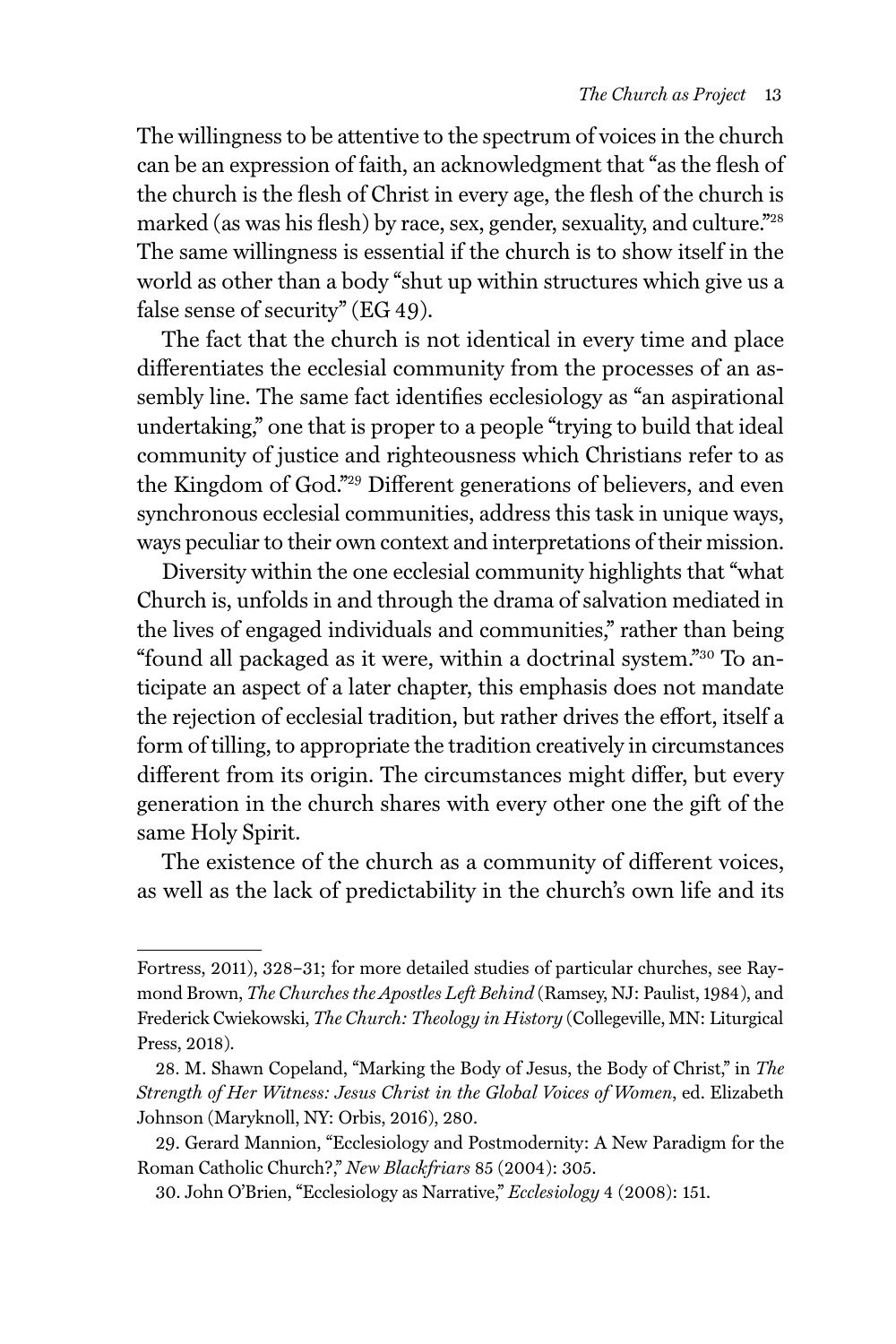### 14 *Tilling the Church*

participation in the world, are formative factors for ecclesiology. They indicate how important it is that theological analyses of "the church" are able to hold together both the diversity and unity of the Christian community, an outcome that is at least conceivable since both qualities reflect the presence of grace. No less crucially, the same factors argue convincingly against the existence of a "blueprint" at the disposal of the church.

A blueprint would create the impression that there is a "single right way to think about the church," a way applicable to every situation in every era, regardless of the circumstances of time, place, and people.<sup>31</sup> Without a blueprint, theological reflection on the church must respond to the embodiments of the Christian community in its manifold contexts: "Critical theological analysis of those contexts, and the present shape and activity of the church within them, should therefore be one of the central tasks of ecclesiology."32 To depict the reality of its subject accurately, then, a portrait of the church must do justice to the ways in which members of the church live their faith, rather than impose a theological superstructure that detaches them from any historical and social context.

Since the church does not have a blueprint guiding it through the uncertainties of history, Nicholas Healy insists that the ecclesial community must be willing to learn from the wisdom of "social psychology, organizational and network theories, phenomenology, leadership and educational theories."33 As mentioned above, these sources of insight into human behavior can inform and expand the church's self-

31. Nicholas M. Healy, *Church, World and the Christian Life* (Cambridge: Cambridge University Press, 2000), 38. Healy develops his thesis concerning the blueprint in a number of other publications, which include "Ordinary Theology, Theological Method and Constructive Ecclesiology," in *Exploring Ordinary Theology: Everyday Christian Believing and the Church*, ed. Jeff Astley and Leslie Francis (Burlington, VT: Ashgate, 2013), 13–21, and "Ecclesiology, Ethnography, and God: An Interplay of Reality Descriptions," in *Perspectives on Ecclesiology and Ethnography*, ed. Pete Ward (Grand Rapids, MI: Eerdmans, 2012), 182–99.

32. Healy, *Church, World and the Christian Life*, 39.

33. Nicholas M. Healy, "Ecclesiology and Practical Theology," in *Keeping Faith in Practice: Aspects of Catholic Pastoral Theology*, ed. James Sweeney et al. (London: SCM, 2010), 117.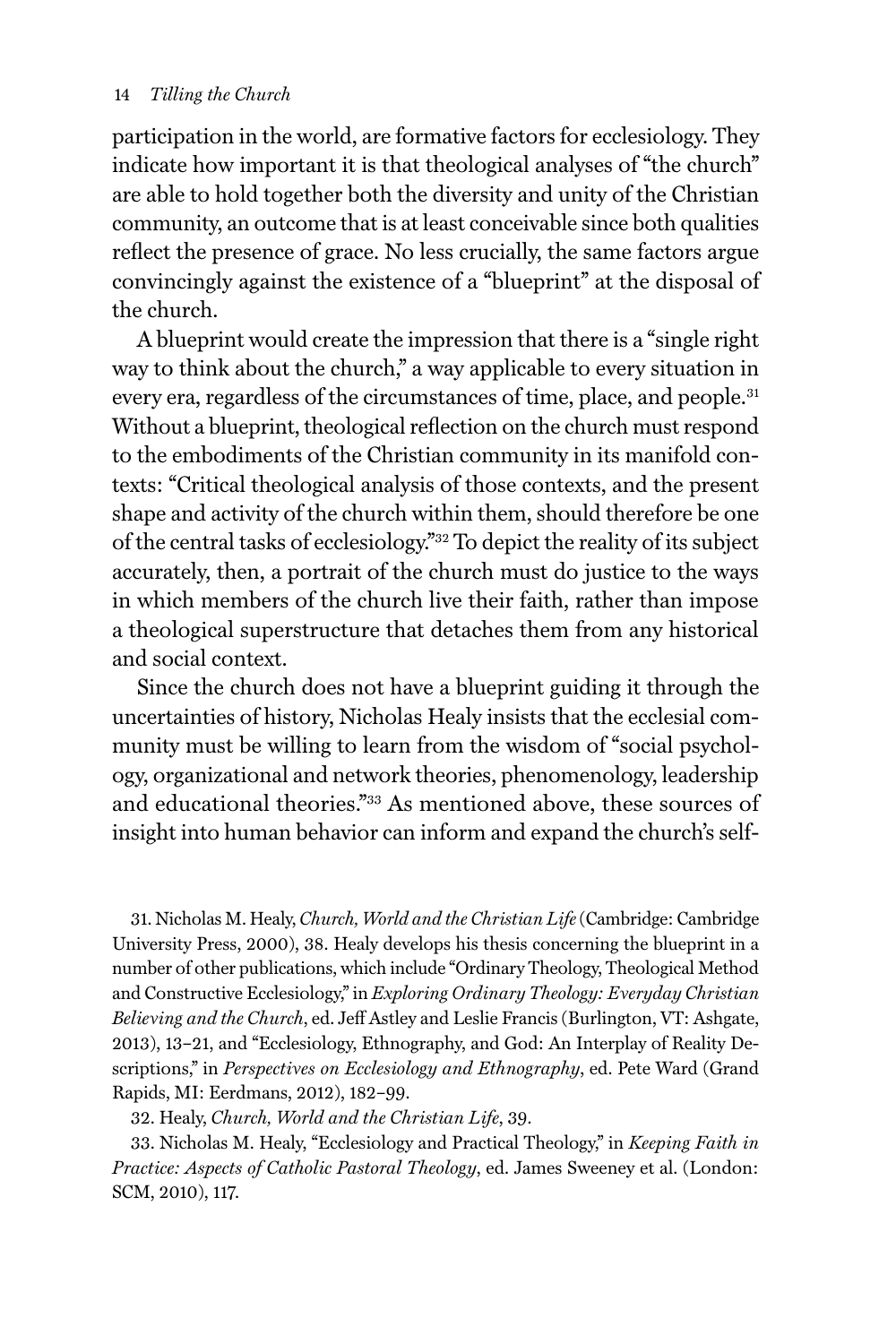understanding, including the way it might frame and enact its mission in various contexts. If theology perceives the church as transcending history by following a design that could claim Jesus himself as its architect, it is likely to neglect the contributions that human wisdom, which is itself graced, might make to the church's realization in history.

A church that locates its identity in isolation from history leaves little room for the articulation of "rich, critically informed descriptions of church life that point to areas for improvement—better leadership, more appropriate practices, more engaged and fruitful internal social dynamics, greater openness to other churches or the surrounding society, or growth in membership."34 A blueprint would inoculate the community against any obligation to question whether or not its self-understanding and forms of presence in the world were authentic appropriations of what the Spirit enables. Equally, a blueprint would likewise render irrelevant the ambiguities and failures of the church's own history, as well as the need for critical reflection on "the praxis of the church [and] the history of ecclesiology itself and the ways they have shaped that praxis."<sup>35</sup> In terms central to this book, the blueprint would obscure the unfinished state of the church, and so obviate any need for tilling.

The desire to separate reflection on the church from any hint of an ecclesial blueprint can extend to a disinclination to use metaphors in the work of ecclesiology. Here, so the critique runs, the concern is that metaphors for the church tend to reduce boundless complexity to a single, often simple image, while also being "too idealistic, disconnected from the church we actually experience, providing widely diverging views of what the church 'should' look like."36 It is certainly true that uncritical appropriation of "you are a chosen race, a royal priesthood, a holy nation, God's own people" (1 Pet 2:9), to say nothing of "perfect society," could convey both flawlessness and completeness, qualities not easily reconcilable with a church that is to walk "by faith, not by sight" (2 Cor 5:7).

35. Neil Ormerod, *Re-Visioning the Church: An Experiment in Systematic-Historical Ecclesiology* (Minneapolis: Fortress, 2014), 5.

36. Brian Flanagan, "The Limits of Ecclesial Metaphors in Systematic Theology," *Horizons* 35 (2008): 47.

<sup>34.</sup> Ibid., 117.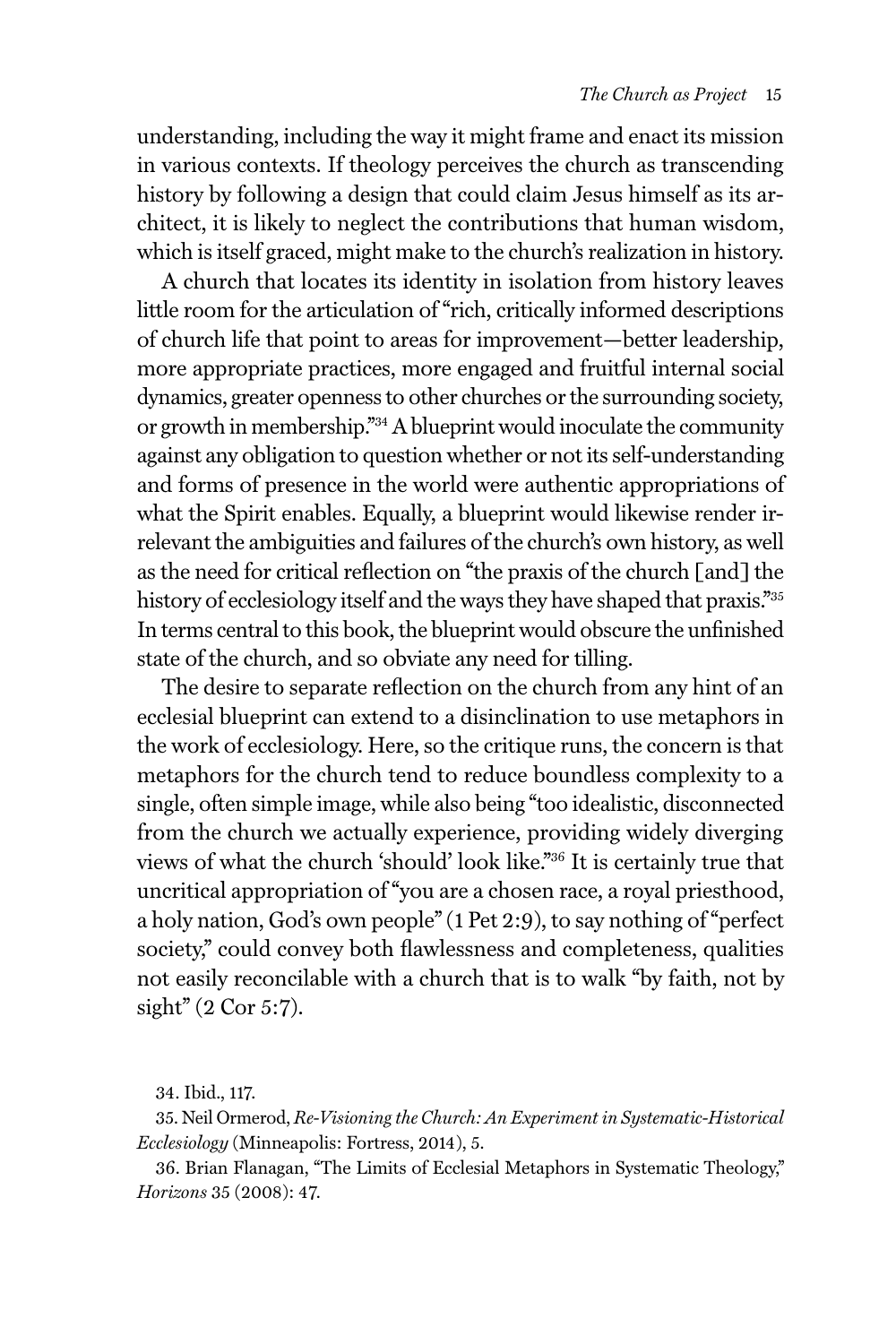#### 16 *Tilling the Church*

Metaphors, on the other hand, can give a focus to particular aspects of the church. They can do so without erasing the church's complexity or status as a project, and without implying that the church is immune to the impact of history, including its own history. As ecclesial communities in multiple contexts confront their own limitations and failures; as they engage in the messy, often angst-ridden, processes of discerning, dialogue, and decision-making; and as they seek to articulate a faithful response to the Holy Spirit when new questions arise, metaphors for the church can play a positive role. Without imposing a "one-size-fits-all" approach that prevents local adaptations, metaphors can help communities to articulate their goals, while also being a stimulus for them to inquire into their own reception of the gospel, and representation of it. With the aim of indicating how metaphors can be helpful, this volume will make use of "mystery," "sacrament," and "pilgrim," all common metaphors for analysis of the church that feature in the documents of Vatican II.

If members of the church—to say nothing of theologians—did not need to grapple with how best to embody faithfulness to grace, they could dwell untroubled in "transcendental contentment," enjoying the serenity reflective of immunity to the uncertainties of history and the flux of societies.<sup>37</sup> From a different but no less significant standpoint, a community of believers exempt from the need for decision-making would never experience the excitement inherent in that activity. The joy that can be manifest in decision-making reflects the grace that facilitates an ongoing conversion to deeper faithfulness to Christ and the Spirit—"it has seemed good to the Holy Spirit and to us" (Acts 15:28). The same grace promotes the ongoing commitment to mission, even when missionary endeavors are "unsuccessful," at least by standards that Henry Ford would be likely to endorse.

The current approaches in ecclesiology are consistent with the identification of the church as a tillable body, an unfinished project. Both the developments in perceptions of the church and the range of cultural influences that the ecclesial community must navigate suggest that the unity of the church's faith, the vitality of its worship, and the fruitful-

<sup>37.</sup> Roger Haight, *Christian Community in History*: *Ecclesial Existence*, vol. 3 (New York: Continuum, 2008), 35.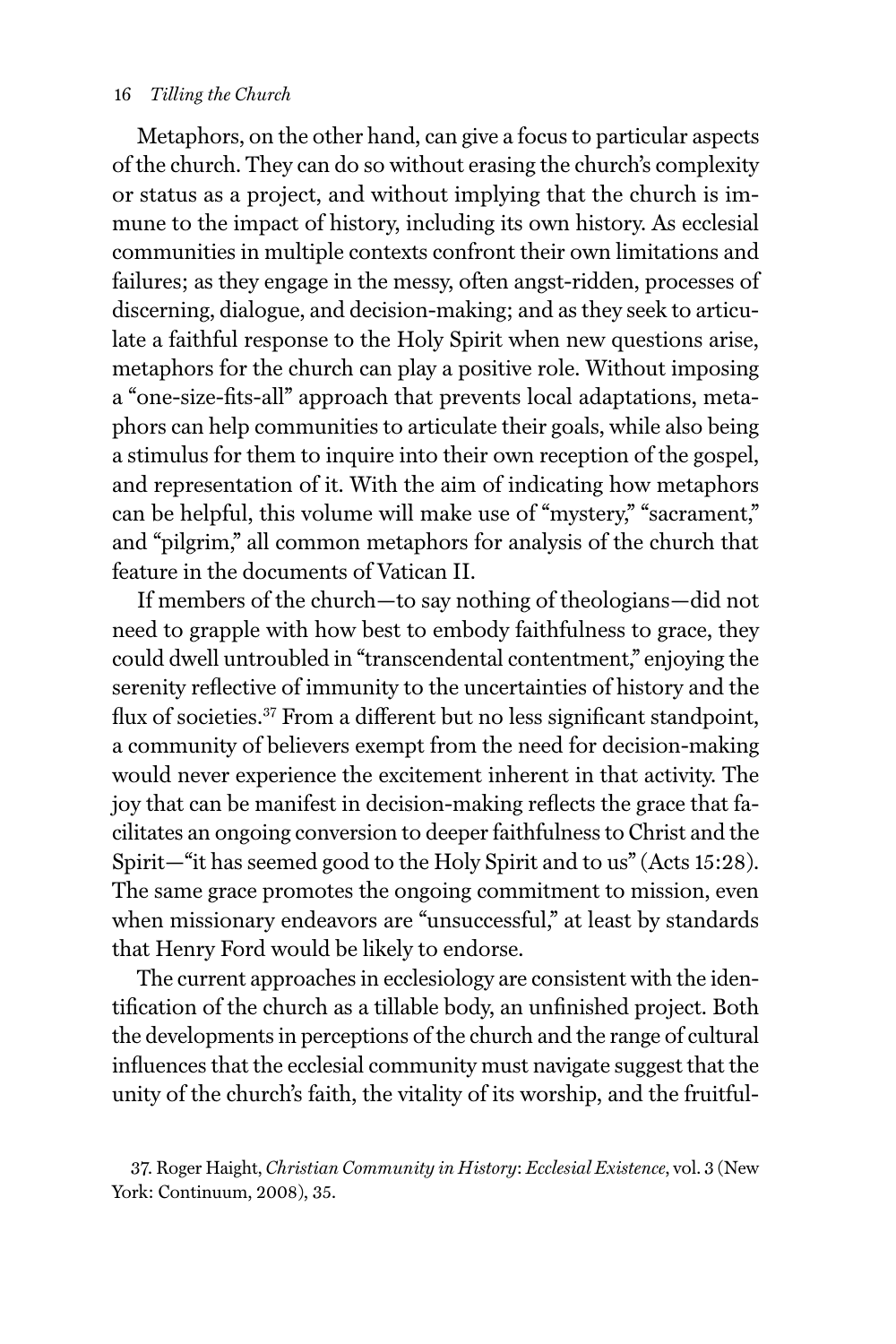ness of its service in the world are themselves ongoing tasks, rather than "one-and-done" activities. Since no element of the church's life and mission is set in concrete, impervious to questions, doubts, and possibilities, theological reflection on the church can do justice to its subject only by being itself an open-ended exercise.

As this review of contemporary ecclesiology concludes, it is important to acknowledge that this volume is not a study of a specific group in the church that exists in a particular social setting. Yet, as mentioned in the introduction, the book is alert to cultural context and sensitive to the danger of the divorce between ecclesiology and the flow of history. As necessary as this sensitivity is, the next section of this chapter will argue that doing justice to the uniqueness of the church requires attention not only to the contextual experiences of the human community—the "horizontal" reality of the church—but also to God's activity—the "vertical" reality of the church—and, most critically, to the interweaving of the two dimensions. The ambit and approach of theological reflection on the church must seek to be faithful to both, and to the relationship between them, a relationship that, reflecting the incarnational tendency of grace, is itself inseparable from life in the world.

# **Theology and the Tillable Church**

The diversity of ecclesial communities within the contemporary Catholic Church and the general sociological turn in ecclesiology are forms of tilling that expose the church's humanity. These developments remind members of the church that they do not possess a blueprint providing untroubled passage through turbulent times. Such reminders reinforce the grounding of the church in history and culture. Nevertheless, the project that is the church is not one that sociological categories alone can guide, and certainly not determine. The ecclesial community's profession of faith proclaims the church to be a work of grace, of God's relationship to humanity in Jesus Christ through the Holy Spirit. Theological reflection on the church, if it is to be adequate to this dimensions of its subject, must maintain a focus on God's action, no less than human action. Most importantly, theology must maintain its alertness to the inextricable link between the two.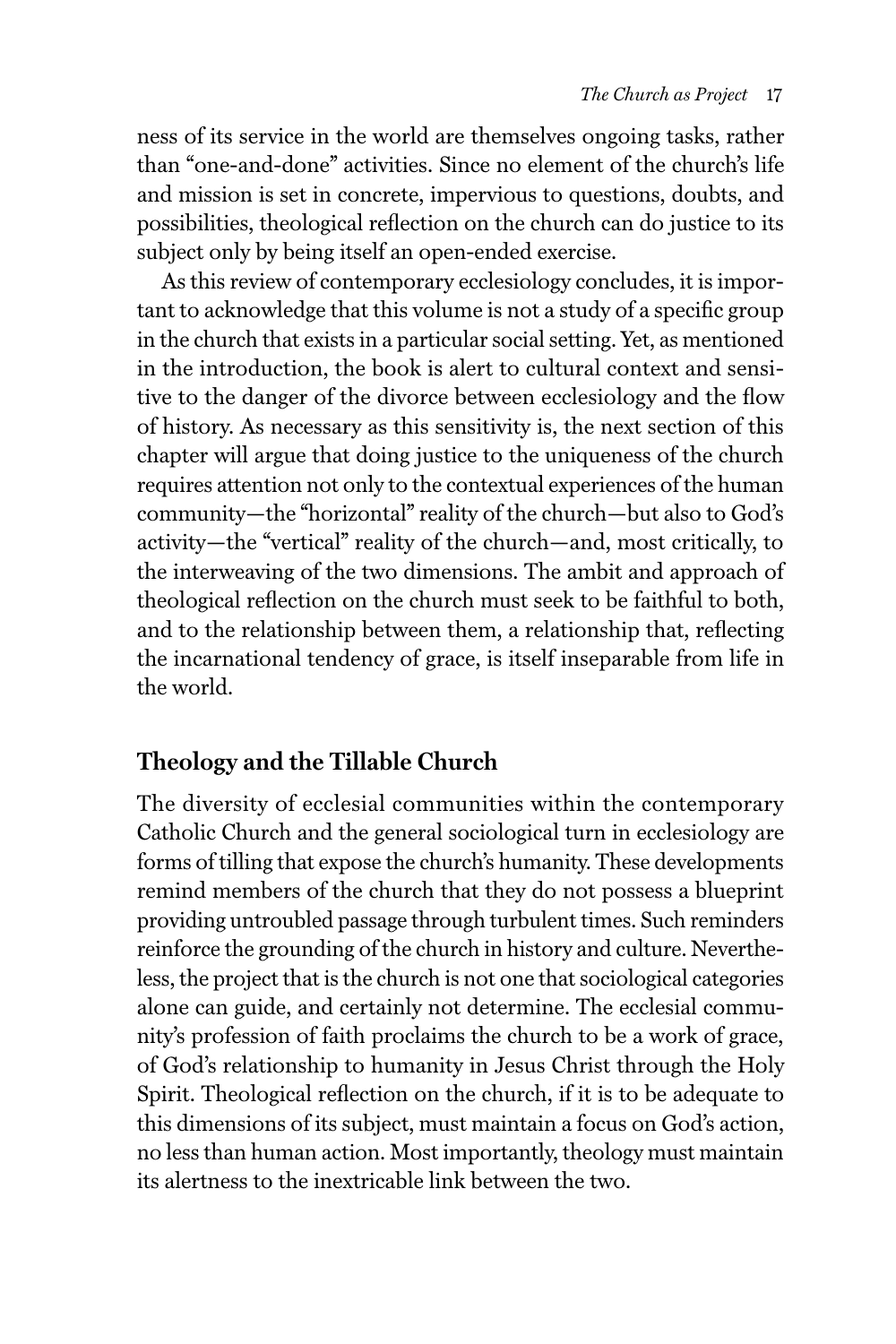# **The Art of Faithfulness**

Art engages with life's breadth and depth. As "a product of that human transcendentality by which, as spiritual and free beings, we strive for the totality of all reality," art gives imaginative expression to what eludes humanity's definitive grasp.<sup>1</sup> Through creativity in music and literature, as well as human movement and various visual media, artists resist resignation to the seeming randomness of the events that punctuate history. The work of artists embodies quintessentially human qualities that include an appreciation of beauty and a sensitivity to suffering. Art also reflects humanity's quest for hope amid all that enchants, baffles, and at times overwhelms everyday life. Whether striving to express joy or protesting against injustice, artists testify to the human project of meaning-making that arises in the present but looks to the future. Interpreted theologically, these characteristics of art identify it as a graced expression of transcendence, and so as a response to humanity's encounter with the mystery of God.<sup>2</sup>

**6**

1. Karl Rahner, "Art Against the Horizon of Theology and Piety," in *Theological Investigations*, vol. 23, trans. J. Donceel and H. Riley (New York: Crossroad, 1992), 165.

2. David Tracy argues that if art rejects transcendence, it can become "ersatz religion"; see David Tracy, "A Correlational Model of Practical Theology Revisited," in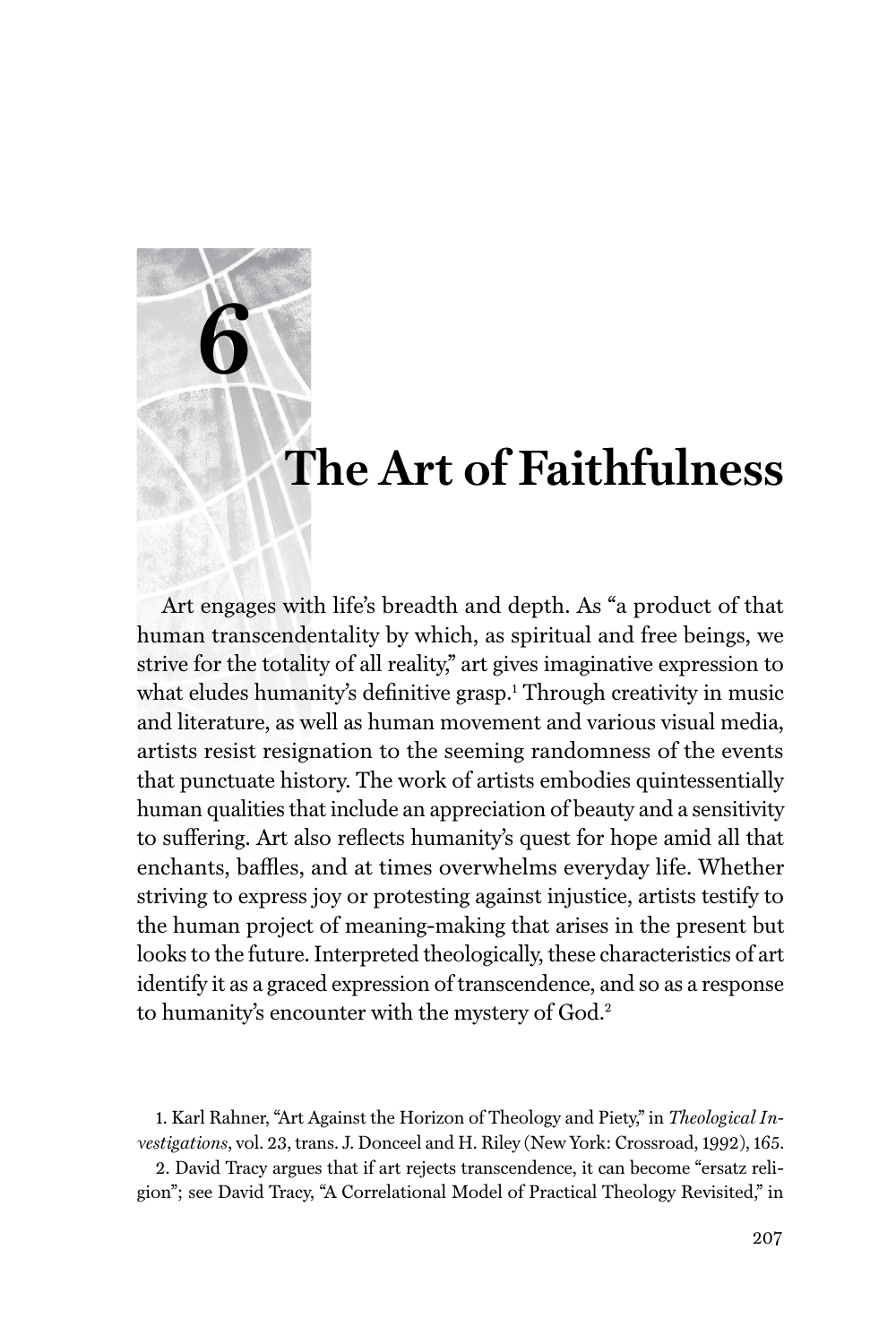F. Scott Fitzgerald depicts the art of the novelist in terms indicative of humanity's capacity for transcendence. Fitzgerald identifies the motive for writing as the effort to gain perspective on experiences that are "so great and moving that it doesn't seem at the time that anyone else has been so caught up and so pounded and dazzled and astonished and beaten and broken and rescued and illuminated and rewarded and humbled in just that way ever before."<sup>3</sup> Since these experiences exceed the existing instruments of meaning-making, they call for a response that is creative enough to match the magnitude of the stimulus. The novelist writes not to reduce what has occurred to something more manageable, but in the hope of gaining insight into extraordinary experiences by sharing them and their effects with readers.

The grappling with experience that Fitzgerald describes contrasts with efforts to "solve" life's complexity, whether through privileging the quantifiable above all else or, more radically, seeking to corral the uncontrollable within the limits of a single worldview. Rather than remove from life all that is unwieldy, art, as David Tracy contends, "encounters me with the surprise, impact, even the shock of reality itself. In experiencing art, I recognize a truth I somehow know but I know that I did not really know except through the recognition of the essential compelled by the work of art."4 In this way, art challenges the temptation to domesticate or conceal those aspects of life that remain stubbornly resistant to neatness and the familiar.

Nor is art itself one-dimensional. Within any genre of art there are shared elements—all writers, for instance, use words—but each genre is also home to what can seem to be an infinite variety of styles—Charlotte Brontë, Toni Morrison, and F. Scott Fitzgerald himself, are all cherished writers but their works are not interchangeable. This diversity reflects the talent and imagination unique to each artist, but also the individual backgrounds of artists, and the cultural and historical settings that form the context for their artistic undertakings.

*Invitation to Practical Theology: Catholic Voices and Visions*, ed. Claire Wolfteich (Mahwah, NJ: Paulist, 2014), 84.

<sup>3.</sup> F. Scott Fitzgerald quoted in *The Short Stories of F. Scott Fitzgerald: A New Collection*, ed. Matthew Bruccoli (New York: Simon and Schuster, 1995), 13.

<sup>4.</sup> David Tracy, *The Analogical Imagination: Christian Theology and the Culture of Pluralism* (London: SCM, 1981), 111–12.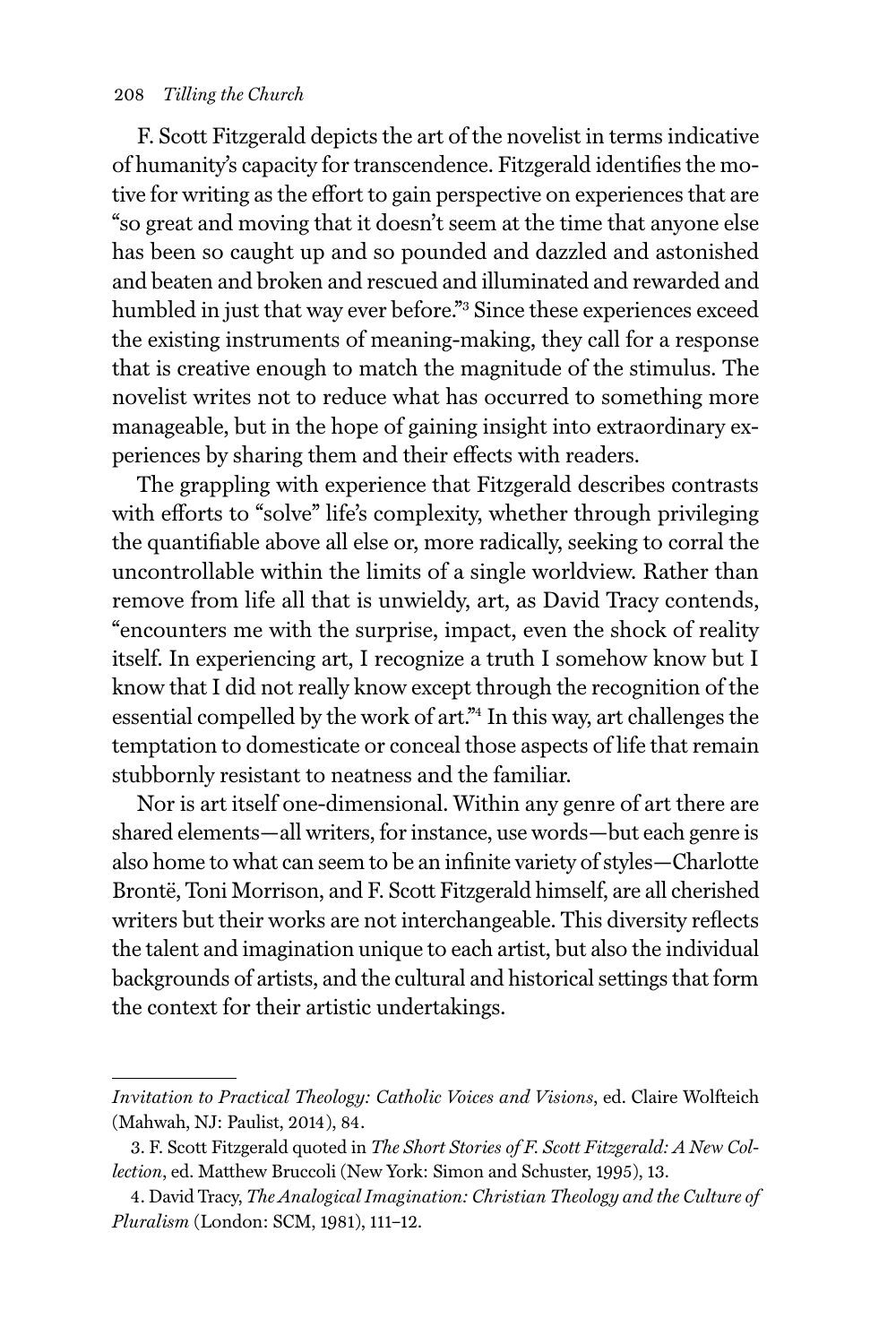Art has flourished in hostile environments, but freedom is significant for the flowering of the human imagination. Mandates directing artists to conform to an officially sanctioned ideology usually result in uninspiring products that give little evidence of the beauty revelatory of the human capacity for transcendence.<sup>5</sup> Equally, an assembly line approach to manufacturing art is unlikely to result in stirring works.

Creativity in art owes much to the "stuff" of art itself: the words, music, and other "ingredients" proper to the manifold forms of art are malleable rather than fixed, so they invite and enable imaginative engagement. The meeting of human imagination, historical circumstances, and the raw materials at the disposal of artists does not result in mere repetition of what already exists. As the history of multiple forms of art attests, the whole artistic endeavor is an area rich with possibilities for innovation.

As crucial as is the link between art and creativity, not all innovations find ready acceptance into the artistic canon. The rejection of certain offerings reflects the judgment that a particular work is simply not art. This judgment can be a response to "the shock of the new," the unease that is a common reaction to a confrontation with unorthodox styles and objects, ones that do not tally with the prevailing norms.<sup>6</sup> At a deeper level, denying legitimacy to certain approaches gives voice to the conviction that art has boundaries, boundaries that permit no transgressions. This assessment aligns with the way in which the application of "God-given" to an element of the church's life often identifies it as beyond the possibility of change.

Boundaries can be a mixed blessing. For artists, there is always a danger that the space inside the lines is too narrow or constrained to be compatible with the freedom to experiment that feeds the liveliness of

5. Proof for this claim abounds in the variety of art produced at the direction of both fascist and communist dictators in the twentieth century; see, for example, Michael Kater, *The Twisted Muse: Musicians and Their Music in the Third Reich* (New York: Oxford University Press, 1997), and Igor Golomstock, *Totalitarian Art in the Soviet Union, the Third Reich, Fascist Italy and the People's Republic of China* (New York: Icon, 1990).

6. The Australian art critic Robert Hughes uses this term as part of his description of the reception, and non-reception, of modern art; see his *The Shock of the New: The Hundred-Year History of Modern Art*—*Its Rise, Its Dazzling Achievements, Its Fall*, rev. ed. (New York: Knopf, 1991).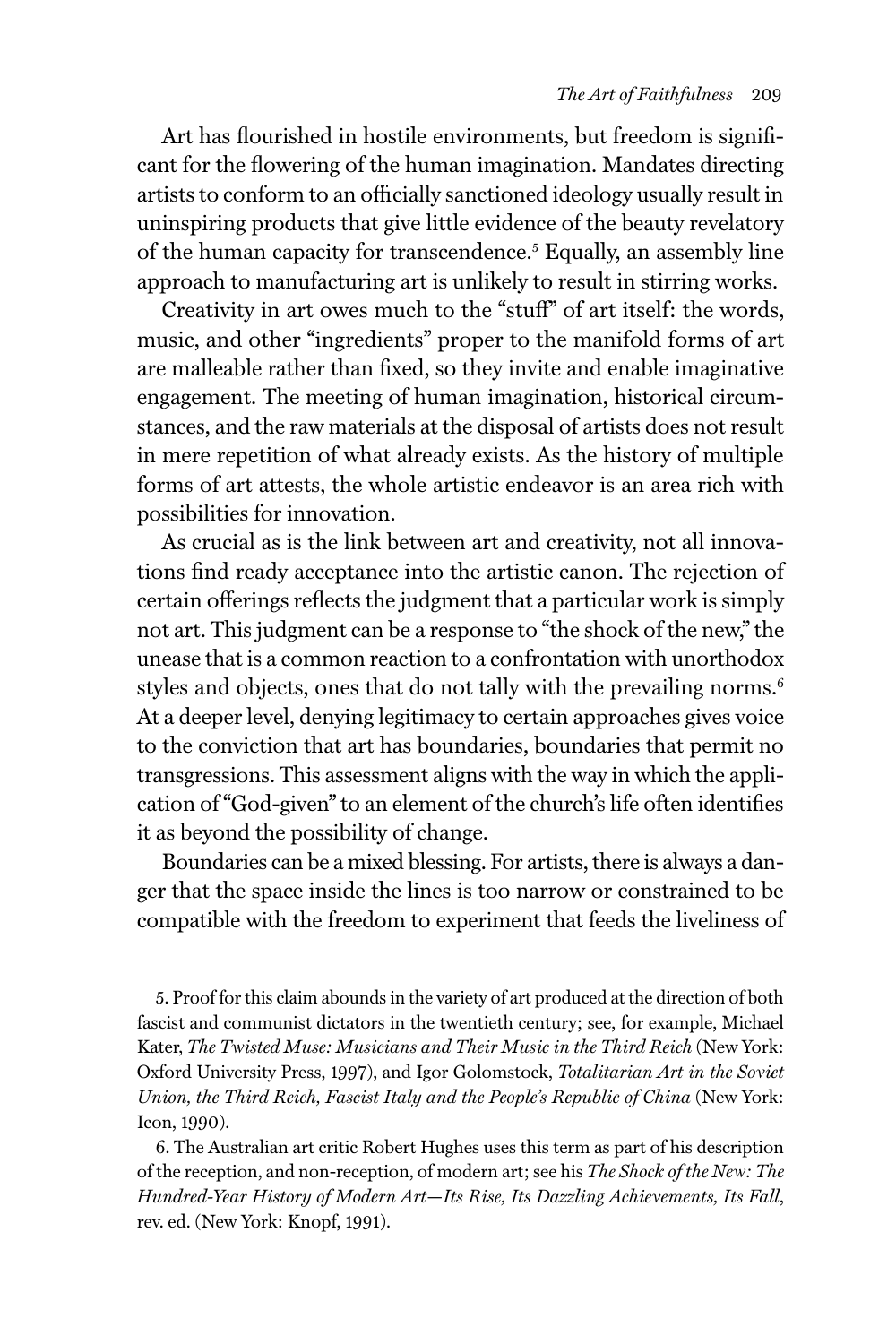art. This rigidity implies that the best of all art resides in past achievements rather than in possible futures. More fruitful are those boundaries that are flexible enough to support rather than inhibit creativity. Such borders are sympathetic to the history of art as a history of variety and change. Boundaries that help to distinguish good art from its pretenders embody the wisdom from the past, while being able to accommodate the present and future. This wisdom is other than the product of either laws or actuarial calculations: it is the inheritance of an affinity with art, an affinity that expresses the same imagination and insight at work in the creation of art.

This chapter applies an appreciation of artistry to the life of the pilgrim church, especially to its decision-making in matters of faith and practice. In so doing, this chapter builds on chapter 5's argument that the Spirit-formed capacity of the church's inherited faith fuels the eschatological orientation of the ecclesial community. Viewed through this lens, even "God-given" is not an absolute barrier to movement. The present chapter explores a particular task that the pilgrim church confronts regularly: the need to determine the right relationship between the old and the new, the relationship that does justice to both preservation and innovation by enabling faithful continuity in the midst of change.

The thesis of this chapter is that the faithfulness of the church, especially in decisions about change, is more a matter of graced creativity than of adherence to precedent, obedience to authority, or submission to "popular opinion" within the ecclesial community. At the same time, faithful artistry in the church differs from a disregard of precedent, disdain for authority, or rejection of the graced experiences and insights of members of the church, for which "popular opinion"—or, more accurately, as a later section of the chapter will discuss, *sensus fidei*—can act as a synonym. This paradox illuminates ecclesial artistry as a response to the Holy Spirit, who as "life, movement, color, radiance, restorative stillness in the din" initiates and supports creativity in the church.7

<sup>7.</sup> Elizabeth Johnson, *She Who Is: The Mystery of God in Feminist Theological Discourse* (New York: Crossroad, 1993), 129.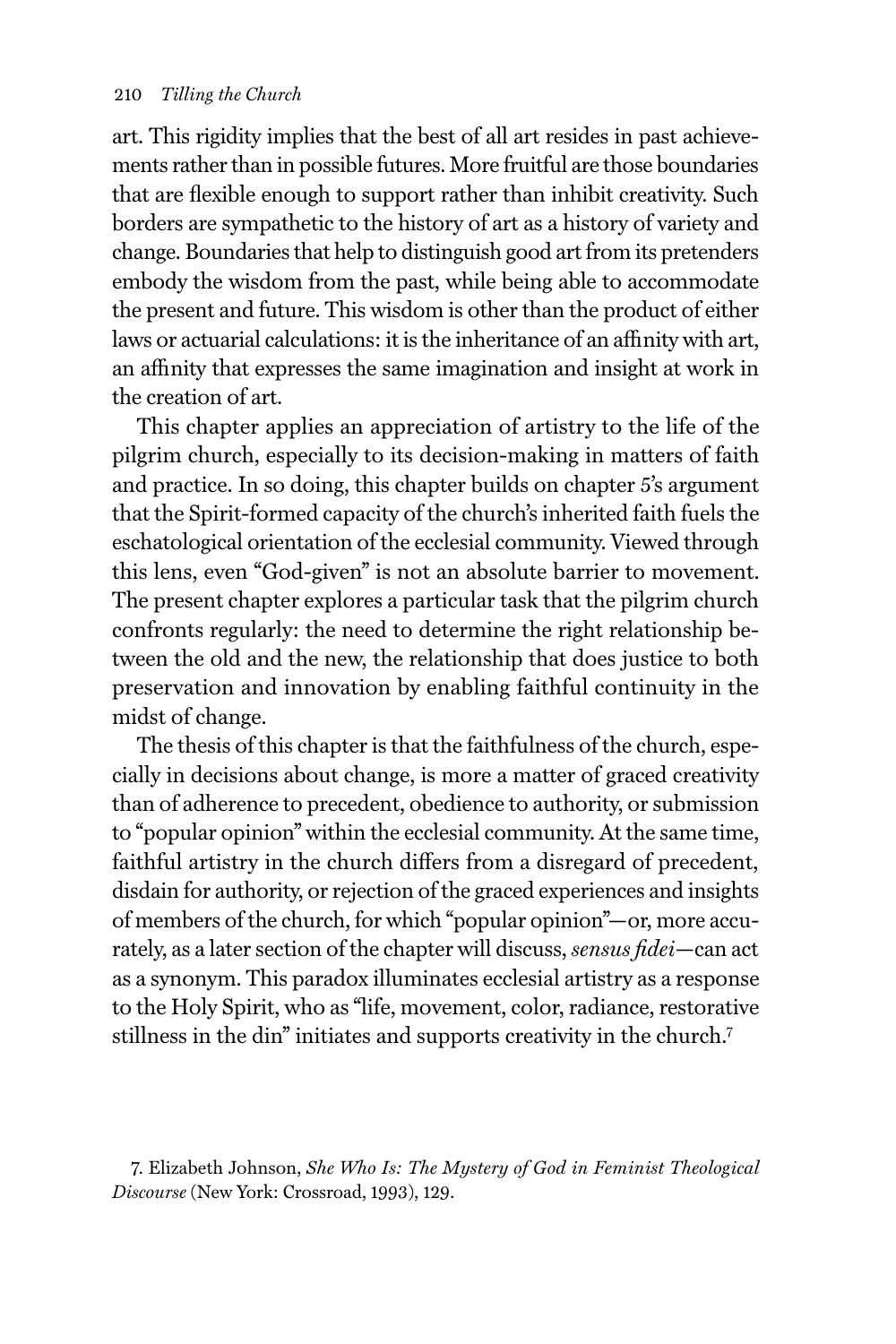# **Tilling as Art**

The analogy to art highlights that appropriate tilling of the church differs from the application of a theoretical construct drawn from general principles, including theological ones. Still, the focus on artistry does not negate the important role of theological reflection in the church. Without this reflection, the embrace or rejection of change could only ever be a spontaneous affection, one likely to go in either direction on any given day. By illuminating the relationship between revelation, the dynamics of grace in history, and the possibilities for the authentic transmission of faith, theology contributes to the ecclesial community's determination of how to receive the tradition faithfully, respond to present needs, and support the church's orientation to the future.

If theology cannot prescribe the most appropriate way for the community to respond to a particular challenge, it can clarify a framework for such decisions. The framework that this chapter will present is duly attentive to the church's living tradition of faith, but also to its ongoing need for conversion and its engagement with the graced world. Those elements are a dimension of the unfinished reality of the church, which includes, too, the complex and fluid relationships within the one community of faith, a community whose authenticity is inseparable from remaining open to the fulfillment of God's reign.

Theology can also indicate the criteria that have guided authentic change throughout Christian history. These criteria are not exotic or obscure, but constellate around service to the church's mission and communion, both of which are necessary for the ecclesial community's faithfulness in its relationship to God. Theology and the church's history affirm the legitimacy of change as at least a possibility for the church, the difficulties and anxieties that accompany specific changes notwithstanding. Acknowledgment of this possibility is unlikely to eliminate future arm wrestling over individual proposals for changes, but does suggest that the willingness to grapple with those proposals can itself be an expression of faith in the Holy Spirit's presence to the church.

Without a formula for change that is able to guarantee the rightness of its conclusions, change is inevitably an ill-defined process in the life of ecclesial communities. The life of the ecclesial community, then, is not a series of seamless transitions from one well-ordered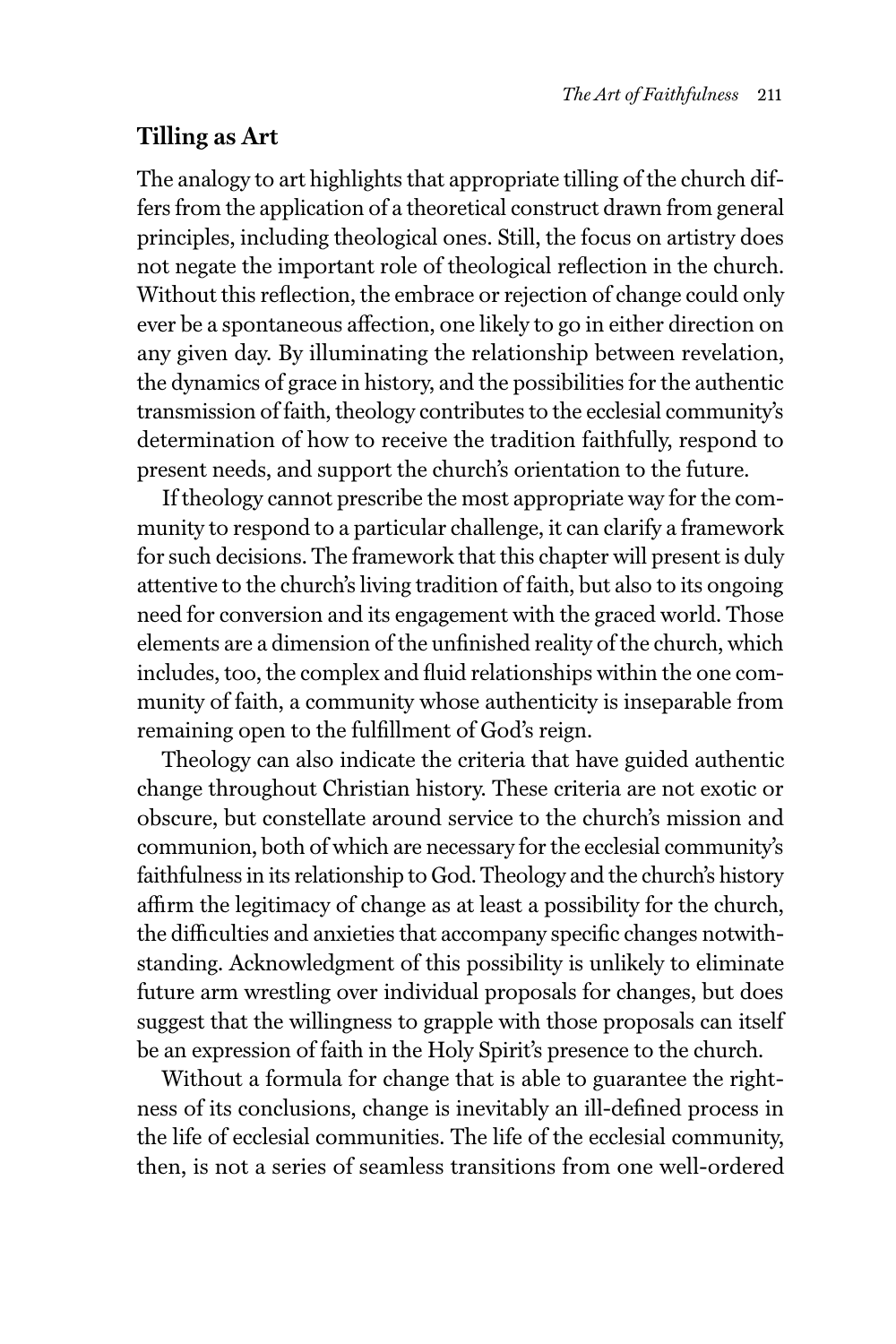state to another. Indeed, the church's history would confirm Ladislas Orsy's opinion that "change has always caused problems in the Church; it still does."8 Orsy's sobering appraisal, especially its use of "always," makes plain that problems associated with determining the faithfulness of the church are not unique either to any particular period of ecclesiastical history or to any single aspect of ecclesial life. Faithful change, in short, is messy.

Authentic change in the church, consistent with all that "tilling" suggests, preserves rather than fractures the continuity of the church's faith, addresses present deficits in the realization of the church's mission and communion, and maintains the church's orientation to God's ever-new future. The many strands of that task suffice to endorse Karl Rahner's view that maintaining continuity and identity amid change in the church, far from being a matter of calculation, is "an object of believing hope and of that faithfulness which dares to commit itself on the basis of hope."9 In light of the magnitude of the challenge, it is scarcely surprising that the Christian community experiences a major measure of angst as it makes choices, especially when it is impossible to anticipate every consequence of all decisions.

The lack of precision in matters touching on faithful change in the church reflects the complexity endemic to human interactions with the grace of the Holy Spirit. It reflects, too, the particularity of the historical settings in which the ecclesial community makes its decisions about change. Assessed positively, the lack of precision is less a matter of regret than yet another witness to the freedom that grace confers on the church. The forms of tilling that aid the mission of the church express this graced freedom in ways that have an affinity with all that gives the church its specificity.

The affinity with art that empowers judgments about "good" and "poor" art, no less than the affinity with all that gives the church its specificity, resonates with John Henry Newman's argument for the "il-

8. Ladislas Orsy, *The Evolving Church and the Sacrament of Penance* (Denville, NJ: Dimension Books, 1978), 12.

9. Karl Rahner, "Basic Observations on the Subject of the Changeable and Unchangeable Factors in the Church," in *Theological Investigations*, vol. 14, trans. D. Bourke (New York: Seabury, 1976), 7.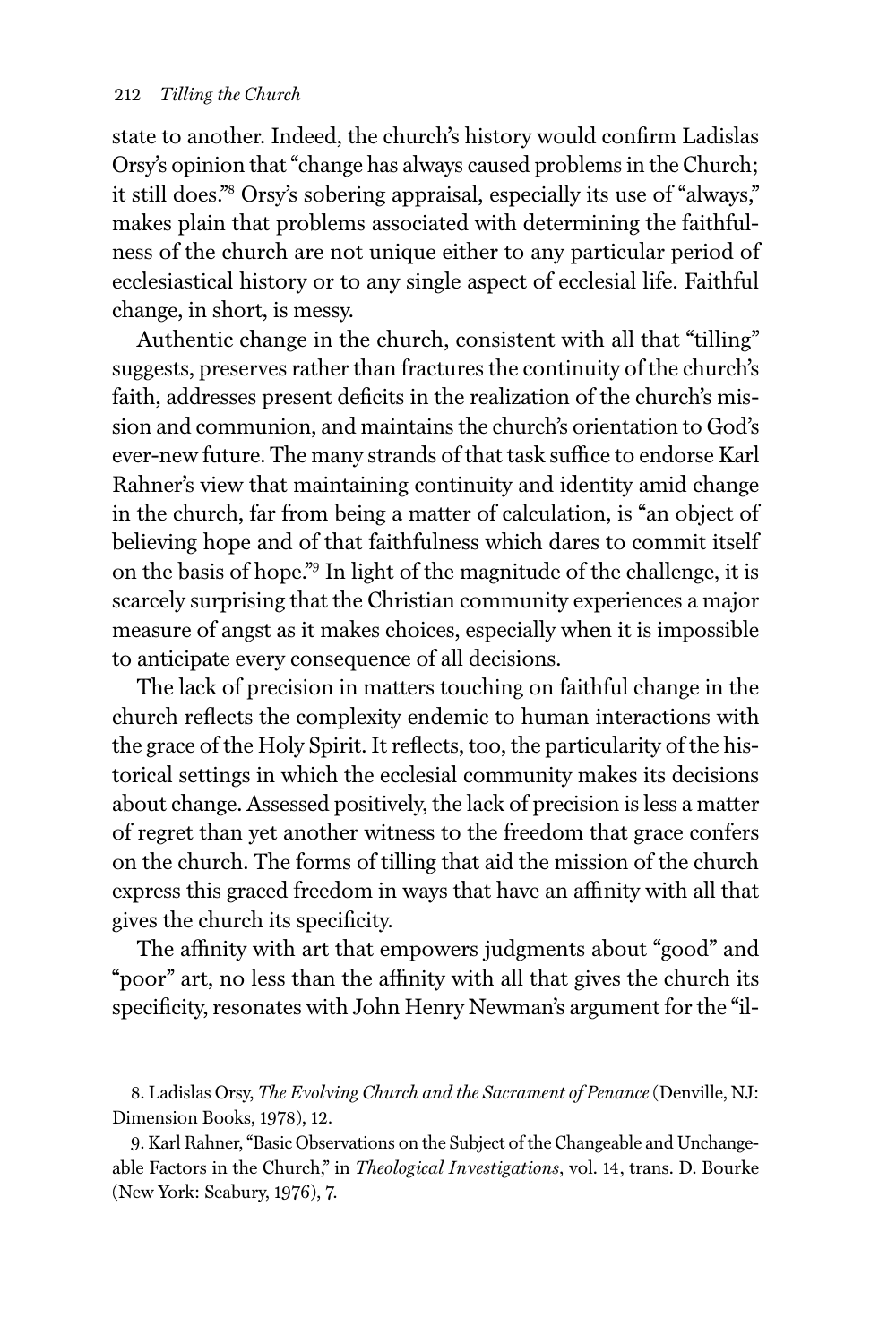lative sense." As Newman explains it, the illative sense enables human beings to have "certitude" about their beliefs. He emphasizes that certitude "is not a passive impression made upon the mind from without, by argumentative compulsion, but in all concrete questions it is an active recognition of propositions as true." 10 Certitude, then, involves the knower, not simply what is known; it is personal without being idiosyncratic.

The illative sense involves a being-at-one-with the particular theme that is the subject of belief. Newman proposes that it is possible for people to be certain about their judgments and the accuracy of their conclusions on the basis of "a sort of instinct or inspiration, not an obedience to external rules of criticism or of science."11 This instinct takes arguments into account, but is more than the conclusion of a logical process: it "determines what science cannot determine, the limits of converging probabilities and the reasons sufficient for a proof."12 Consistent with being a human reality, the instinct itself is not static but develops over a lifetime of practice.

The being-at-one-with that is critical for the illative sense applies, Newman suggests, to expertise in enterprises as diverse as ship-building, gymnastics, and singing.13 It applies, too, to matters of faith. In relation to faith in God, the trustworthiness of the illative sense does not derive from philosophical or theological expertise, but from "due devotion" to God.14 The latter refines decision-making through the discipline of a life attentive to the movement of grace. Certainty, then, is the product of faith as much as it is a measure of faith. As such, the certainty of faith requires an ongoing conversion to grace, a theme that has been a major emphasis of this volume. This requirement distinguishes faith from self-assertion and from efforts to conform God to the convictions of individuals and groups.

10. John Henry Newman, *An Essay in Aid of a Grammar of Assent* (1870; repr., Notre Dame, IN: University of Notre Dame Press, 1979), 271.

11. Ibid., 280. 12. Ibid., 282. 13. Ibid., 280. 14. Ibid., 276.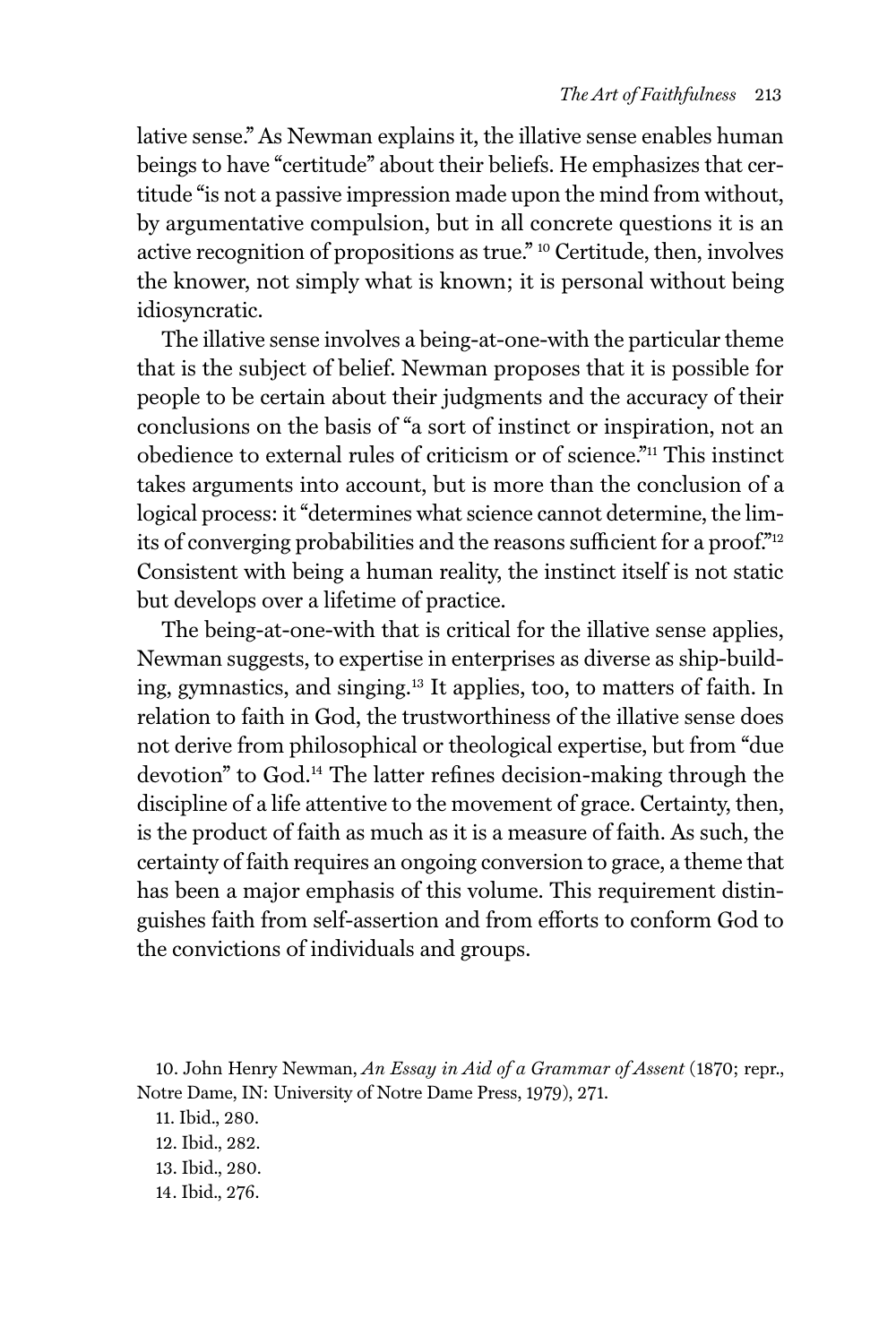# **Index**

Abraham, 98, 119 abuse, sexual, 5, 83–84 actualism, existential, 168–69 *Ad Gentes*, 128, 136, 138–39 *Adam Bede* (Eliot), 63 *aggiornamento*, 34, 223 alienation, 83–84, 92 ambiguity, 70, 77–80 *Amoris Laetitia*, 222 analogy of faith, 199 analogy of tradition, 228 *anamnesis*, 185–88 apostolic era, 178–79, 181–82, 190 apostolic succession, 189–90 apostolicity, 178–80; and discipleship, 189–91; and Holy Spirit, 191; and permanence, 180–85 art, 207–10, 250; and tilling of church, 211–17 ascension, the, 115–16 assembly lines, 1–2, 43 Augustine, St, 46 authenticity, 20–21, 40, 78, 150–51, 175–76 authoritarianism, 233 authority, 2, 236–37, 248, 249–50

Badcock, Gary, 18 *Barchester* series (Trollope), 81–82 becoming, 224–25 beliefs, 213 Benedict XVI, Pope, 118 Bevans, Stephen, 140 Bible. *See* Scripture bishops, 201–2, 234, 248–49 Blondel, Maurice, 33, 169–70, 196–97 blueprint (ecclesiology), 14–15 Burkhard, John, 241

*Camino de Santiago*, 100–101 Catholic Church: depictions of, 2–4; Eurocentrism in, 8–9; and global insights, 11–12; as perfect society, 26–29; selfunderstanding in, 8; and state, 26–27. *See also* church catholicity, 37; and church as communion, 153–62; and Holy Spirit, 153–55 causality, 43–44; quasi-formal, 44–45 centralization, 173, 233 certainty, 213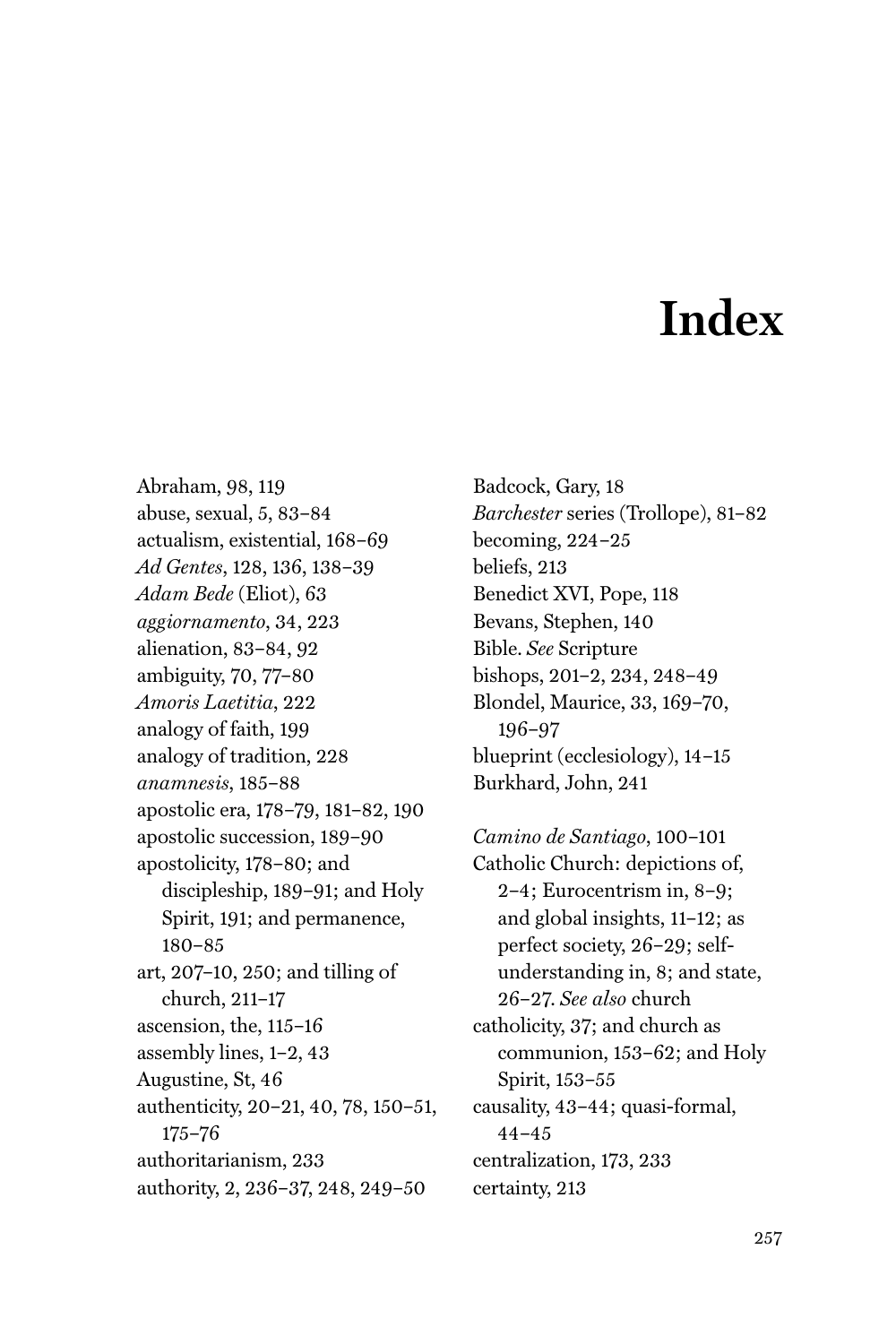- change, 81–82, 93, 135–36, 163–65, 173–74; and faithfulness, 194–96, 197, 210, 212; freedom for, 223; and Holy Spirit, 165, 176–77; ingredients for, 215–16; and pilgrimage, 104–5; and reception, 222–29; tension in, 222–23; and theology, 211; and tradition, 200–203
- Chaucer, 100
- Chauvet, Louis-Marie, 76–77, 158, 159–61, 186
- Christology: Catholic, 32–34; tasks of, 66–67
- *Christus Vivit*, 145
- church: attractiveness of, 92; and churches, 12; as datum of experience, 4–10; dynamism of, 108–9; early, 131–33; equilibrium in, xvii; as event, 3; foundations of, xxi, 41, 223–24; as gift, 172; health of, xv–xvi; instituting of, 123, 126, 181; metaphors for, xiv, 15–16, 35–36, 72; as museum, 175–76; as open system, 150–53; orientation of, 20, 121, 174, 224– 25; as project, 4; as unfinished, 19, 24. *See also* Catholic Church
- churches, 6–7, 12
- clericalism, 30
- common good, 90–91
- communion, 157–59
- community, Christian. *See* church
- community, ecclesial. *See* church
- compassion, 226
- complacency, 4, 83–84, 152, 255
- conflict, xx
- confusion, 235
- Congar, Yves: on catholicity, 37, 154; on church as human and

divine, 18, 106; on Holy Spirit, 198; on reception, 218, 236–37; on reform, 165; on tradition and gospel, 203 congruence, 228 constitutions, civil, 179–80 continuity, 228 control, 87–88 conversion, 97; and church, xiv–xv, 3, 24, 47, 86, 147; and grace, xii, 106–7; and hope, 116–17; and self-limitation, 50–51. *See also* self-criticism Copeland, M. Shawn, 204, 244 Council, Second Vatican. *See* Vatican II Council of Trent, 192–93 covenants, 64–66, 91 creation: and God, 42–46, 53–61; history of, 42–43; and incarnation, 69; and love, 46; and Trinity, 53–54 creativity, 207, 209, 214; and church, xxi, 45–46, 175, 184, 215; and human freedom, 48–49; and reception, 220–22, 235–36; of reign of God, 144 Cruz, Gemma Tulud, 243 culture, 5–10, 15, 92–94 culture wars, 164 customs, 150

death, 59–60, 111–13 decision-making, 16, 103, 211–17 deconversion, 83–84 defensiveness, 226 *Dei Verbum*, 64, 67, 126, 172, 191, 201–2, 220 dialogue, 7, 139–41, 244–47 disaffiliation, 83–84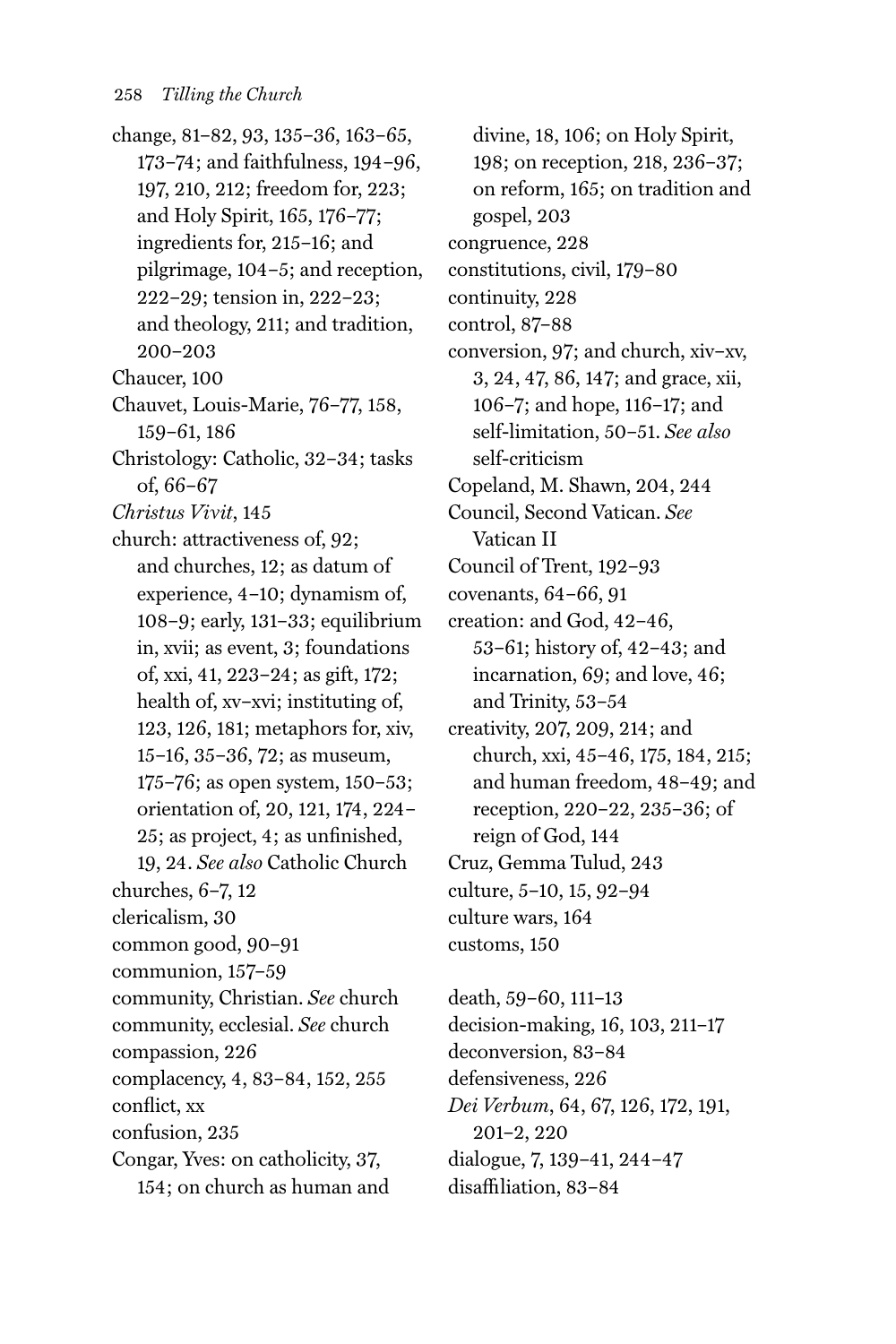discernment, xxii–xxiii, 93–94, 127– 28, 132–33, 177; and dialogue, 247; and faithfulness, 238–40; and grace, 122; and mysticism, 240 discipleship, 129, 144, 189–91 diversity, xxiii–xxiv, 12–14, 105, 148–49, 154–56, 215, 248 division, xviii, 6–7 doctrines, 229–33 doctrinification, 235–36 dogma, 197, 199 Drey, Johann Sebastian, 194, 197 Dulles, Avery, 190

ecclesiality, 78

*Ecclesiam Suam*, 139 ecclesiologies: and abstraction, 9–10, 11–12; as aspirational, 13; New Testament, 35–36; notions governing, 9–10; sacramental, 74; tasks of, 22–23, 85; traditionspecific, 6–7; trends in, 10–17; Tridentine, 26–31; Vatican II, 31–32, 34–35, 37–38 ecology, integral, xi–xii, 89, 90 ecumenism, 8, 231–32 Eliot, George, 63 enclaves, 156 encounter, 149 Espin, Orlando, 226, 235 Eucharist, 105, 158, 161, 186–87 Eurocentrism, 8–9 *Evangelii Gaudium*: on complacency, 152, 255; and descriptions of church, 11, 13; on diversity, 248; on God's love, 142; on grace, xxi–xxii, 138, 147; on Holy Spirit, 102, 130; and ignored questions, 4; on memory

in church, 171; and mission, 150; on newness, 175; and peripheries, 149; on the poor, 12; on whole greater than part, 247 evangelization, 12, 80, 137–38 extrinsicism, 33

failure, 118–19, 120, 243–44 faith: as act, 230; analogy of, 199; articulation of, 238; and certainty, 213; and church, 91–92; as communal, 89–94, 183–84; and control, 87–88; and dogma, 197, 199; dynamics of, 86–97; elements of, 86; and grace, 22; as a grammar for life, 88–89; and hope, 87, 110–11; inculturation of, 227; as a journey, 96–97; and knowledge, 87; as a lens, 88–89; as listening, 88; and love, 87–88; orientation of, 94–96; and pilgrimage, 100– 109; and purpose of life, 86–89; questions about, 235–36; and reason, 86–88; and re-ordering, 86–87; statements of, 229–33; symbols of, 232; and tradition, 201; transmission of, 199. *See also sensus fidei* faithful, the, 201–2. *See also* people

of God

faithfulness, xiv–xv, 85, 152, 170, 214; and change, 194–96, 197, 210, 212, 228; and discernment, 238–40; and diversity, 215; and tradition, 197, 205. *See also sensus fidei*

*fides qua*: and *fides quae*, 85n8 Fiorenza, Francis Schüssler, 144, 238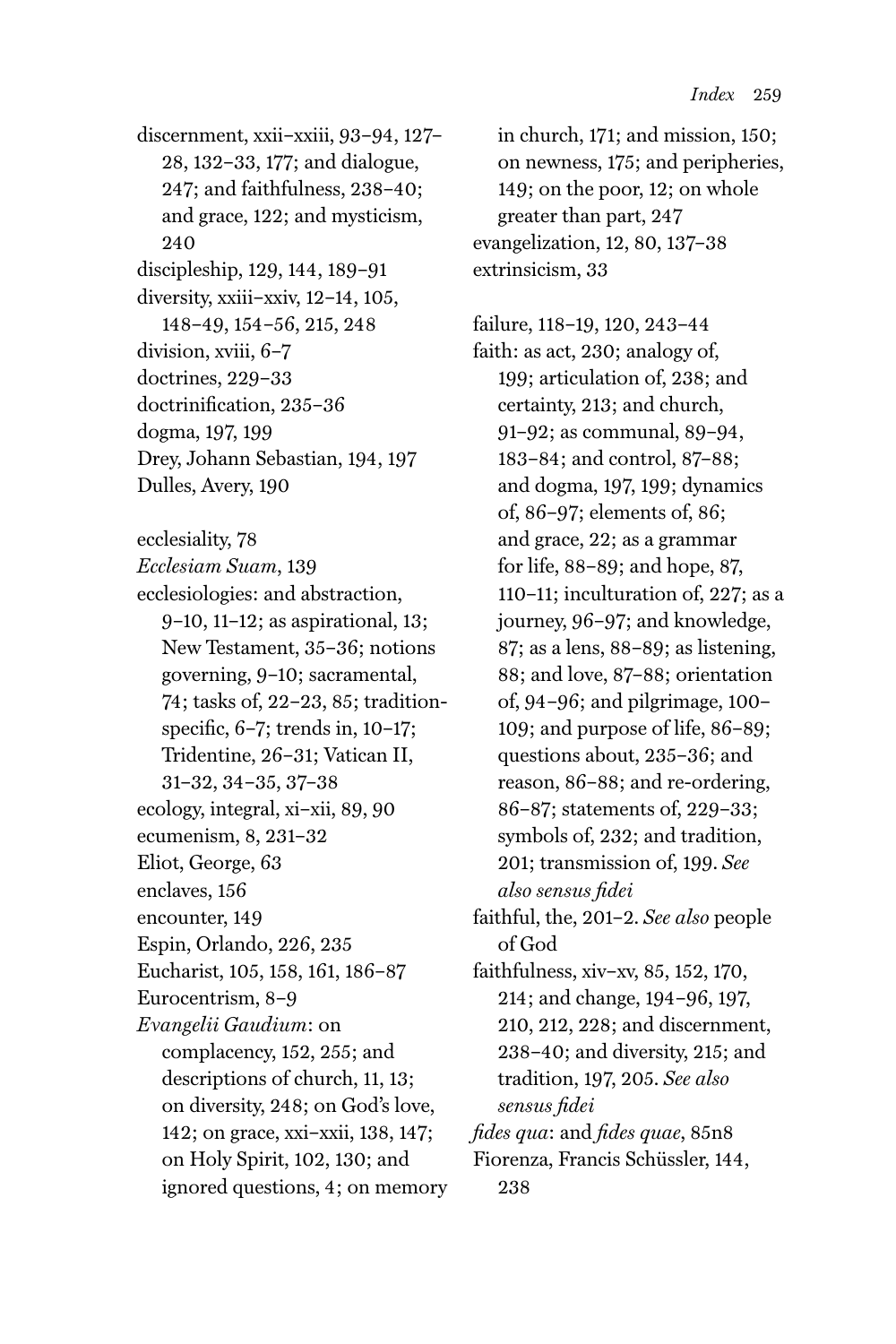- Fitzgerald, F. Scott, 208 Ford, Henry, 1-2, 16 forgiveness, 182 Francis, Pope. *See Amoris Laetitia*; *Christus Vivit*; *Evangelii Gaudium*; *Fratelli Tutti*; *Gaudete et Exsultate*; *Laudato Si'*; *Lumen Fidei Fratelli Tutti*, 40, 49, 50, 110–11, 140, 148 freedom, human, 24, 209–10; and creativity, 48–49; and creatureliness, 45–46; and grace, 40–49; and hope, 118; orientation of, 46–47; and selfdisposal, 47–48; and sinfulness, 49–51; and societal health, 39– 40. *See also* liberation Fuellenbach, John, 147, 149
- future, the: and church, 26, 94–96, 136, 251–56; and God, 65; and hope, 119–20, 121–22; and memory, 187–88; and past and present, 166–71, 188; and theology, 21–22

*Gaudete et Exsultate*, 235, 239, 240 *Gaudium et Spes*, xix, xxii, 93, 101– 2, 103, 149, 245 God: as artist, 214; and church, 25–26, 34–38, 82; and creation, 42–46, 54–61; experience of, 90, 92–93; and future, 65; and humanity, 55–59, 64–70, 114–15; love of, 58–59; mystery of, 23–24, 57–59, 60–61; people of, 37, 64–66, 91, 94–95, 97, 152; presence of, 59, 93; purposes of, 93; reign of, xvi, 21, 41, 103, 112, 141–50; responses to, 90;

self-communication of, 61–66, 76, 170 good, common, 90–91 gospel, 203–4 grace, xiii, xv, xxi–xxii, 52, 147; and church, xvi–xxii, 17–24, 41, 83–86, 125–31, 138, 150–53, 159–60; and complexity, 85; and conversion, xii, 106–7; created and uncreated, 54–62, 146; and creation, 42–43; and discernment, 122; and faith, 22; and history, 18–19, 125–31; of hope, 117–22; and human freedom, 40–49; and humanity, xiii, xix, 64; incarnational tendency of, xiii, xix; and past, present, and future, 188; as unconditional, 40; and world, xix Graesslé, Isabelle, 108 Grantly, Theophilus, 81–82 Grenz, Stanley, 156 Gutiérrez, Gustavo, 142, 151, 161

Healy, Nicholas, 18–19, 79 hierarchology, 27–28, 30 Himes, Michael, 146 history, 5–10, 15, 92–94, 166–71; and church, 38, 103, 125–36, 168–71; and God's selfrevelation, 170; good or bad, 169; and grace, 18–19, 125–31 holiness, 30, 79

Holy Spirit, xx; and apostolicity, 191; and catholicity, 153–55; and change, 165, 176–77; and Christ, 126–27; and church, 31, 75–80, 100–102, 105, 108–9, 123–27, 131–33, 152–53; in history,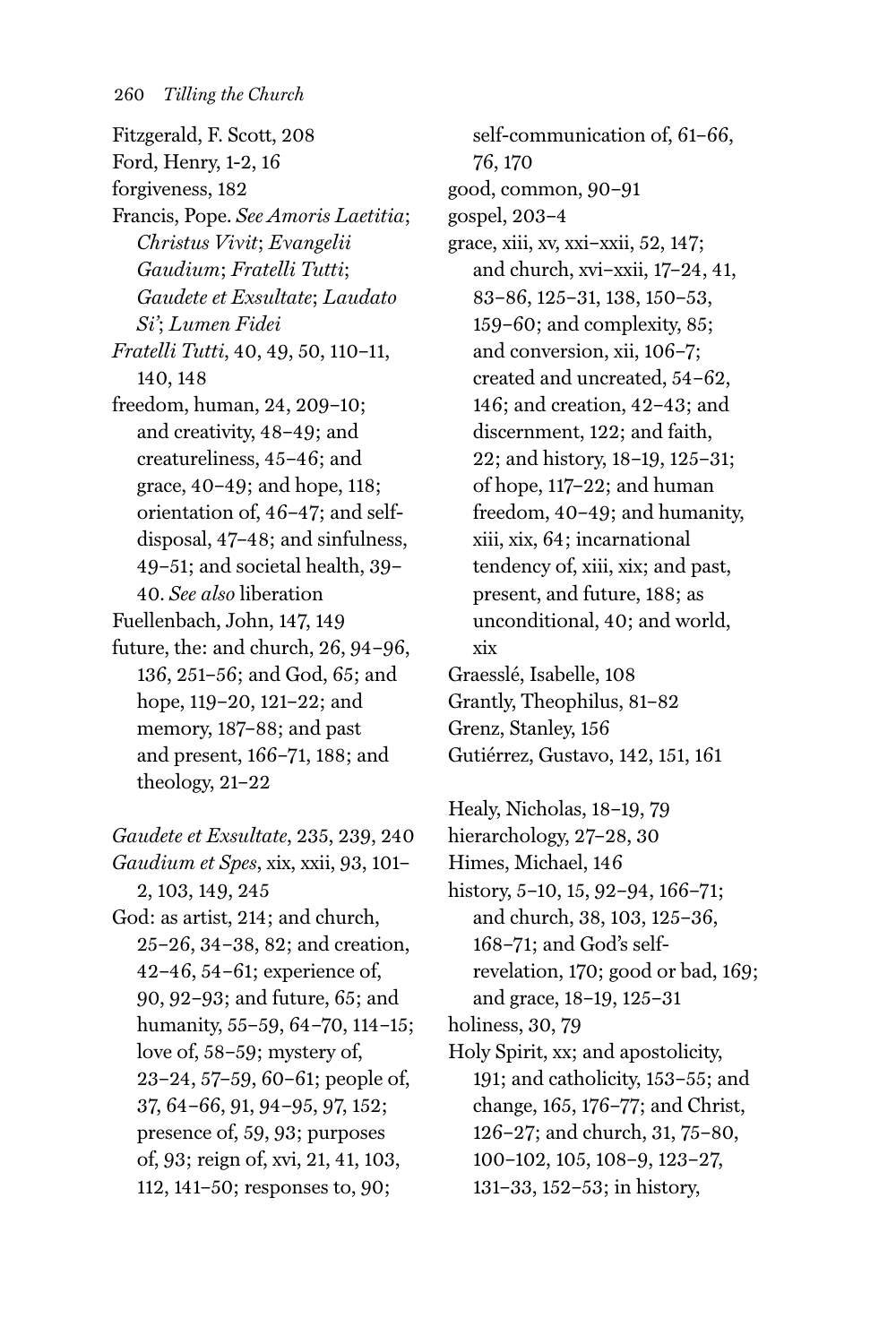125–26; and journeying, 99–100; listening to, 177; *modus operandi* of, 75; and paradox, 108; response to, 130; and Scripture, 201; and tradition, 198; and Trinity, 102–3

- hope, 147, 212, 228–29; and the ascension, 115–16; and church, 110, 116–17; and conversion, 116–17; and failure, 118–19, 120; and faith, 87, 110–11; and future, 119–20, 121–22; grace of, 117–22; and human freedom, 118; and justice, 121; and mission, 117; and paschal mystery, 111–17; and receptivity, 117–18; and reign of God, 142; and self-criticism, 116– 17; and sinfulness, 118–19; and tilling, 119; and waiting, 120–21 humanity: and God, 55–59, 64–70, 114–15; and grace, xiii, xix, 64; materiality of, 61
- ideologies, 164 idolatry, 66 illative sense, 212–13, 224, 240 images, 35–36 imagination, xxi incarnation, 69 inculturation, 149, 227 individualism, 49–50 innovations, 81, 93, 163–64, 168. *See also* change institutions, 134, 158–60 integral ecology, xi–xii, 89, 90 Israel, 64–66, 91, 94–95

Jeanrond, Werner, 175 Jesus Christ: ascension of, 115–16; and church, 25, 74, 75; death

of, 111–13; expectations about, 214; in gospels, 67–68; and Holy Spirit, 126–27; as human and divine, 114–15; journeying of, 98–99; perspectives on, 33–34; and reign of God, 112, 141–44; resurrection of, 113–15; as selfexpression of God, 66–70 John XXIII, Pope, 236 John Paul II, Pope: on communion, 157; on faith and reason, 86; on Holy Spirit, 34–35, 102, 123, 134; on inculturation, 149; on reign of God and church, 146; on sin, 161 Johnson, Elizabeth, 33, 67, 111–12 Jones, Serene, 202 journeying, 97–100 justice, 97–98, 121

*kairos*, 186

Kasper, Walter, 95, 112, 114, 139, 152 Kelly, Anthony, 115–16 Kilmartin, Edward, 222 kingdom of God. *See* reign of God knowledge, 87 Komonchak, Joseph, 74, 109

laity, the, 30–31, 242–43 Lakeland, Paul, 78 Lash, Nicholas, 60 *Laudato Si'*: on creation, 46; on destiny in God, xvi; on development, 252; and faith, 89; and physical environment, xvii, 44; on solidarity and spirituality, xii; on technology and economy, 167; on tilling, xi liberation, 151–52. *See also* freedom, human Linden, Ian, 140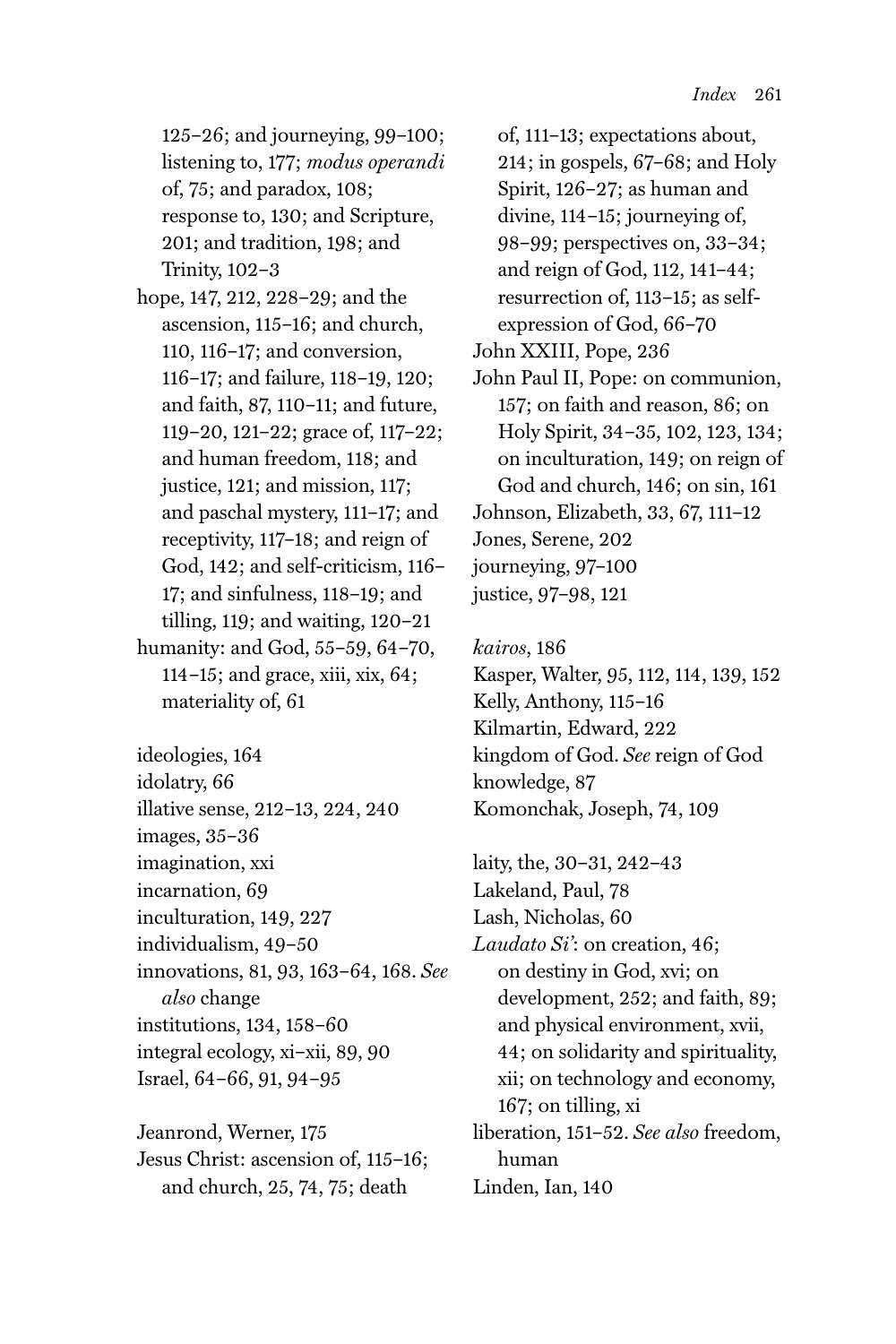listening, 88, 177 literature, 208, 218–20 liturgy, 185–88 Lohfink, Gerhard, 117, 144, 157, 188 love: and church, 71; and creation, 46; and faith, 87–88; of neighbor, 58–59; and reign of God, 142– 43; symbols of, 63 *Lumen Fidei*, 87, 88, 91, 94, 96–97 *Lumen Gentium*: on church as pilgrim, 101; on church order, 229, 233–34; on communion, 183; on faith and responsibility, 202; on holiness, 79; on Holy Spirit, 102, 105; and metaphors, xiv, 37; on mission, xix, 137; and reign of God, 25; on renewal, 160; on sacramentality, 72, 76; on saints, 106, 239; and *sensus fidei*, 247 marginalization, 7, 19–20

Mary, 98, 106, 123, 126 materiality, 61 meaning: excess of, 218–19; making of, 207–8 memory (church's): and *anamnesis*, 186; and future, 187–88; and mission, 189 Metz, Johann Baptist, 60, 151 ministries, 172 miracles, 141 mission, 16–17, 136–41, 150; and hope, 117; and memory, 189; and reception, 148 Möhler, Johann Adam, 194–95, 197 movement, 224–25. *See also* change Murray, Paul, 155 mysticism, 240

nature, 44 Newman, John Henry: on assent, 89; on authenticity, 234; on continuity and change, 176, 195– 97; on faith, 87; on illative sense, 212–13; and *sensus fidei*, 243–44 newness, 175, 188. *See also* creativity nones, 83–84 non-reception, 237 nostalgia, 168 O'Collins, Gerald, 53 O'Malley, John, 173 Orsy, Ladislas, 212 parables, 141 paradox, 46, 49, 57, 68, 76, 104, 108, 210 parishes, 156 paschal mystery, 111–17 past, the: and present and future, 166–71, 188; reverence for, 170– 71; value of, 168, 171–72 Paul VI, Pope, 139 Pentecost, 123–24 people of God, 37, 64–66, 91, 94– 95, 97, 152 *perichoresis*, xv peripheries, 149, 244 permanence, 180–85 pilgrimage: and change, 104–5; and church, 97–109, 122; elements of, 104–5; and faith, 100–109 Pius IX, Pope, 137 potential, obediential, 56, 64 Power, David, 186–87 progress, 166–67, 168 prophets, 95, 239

questioning, 235–36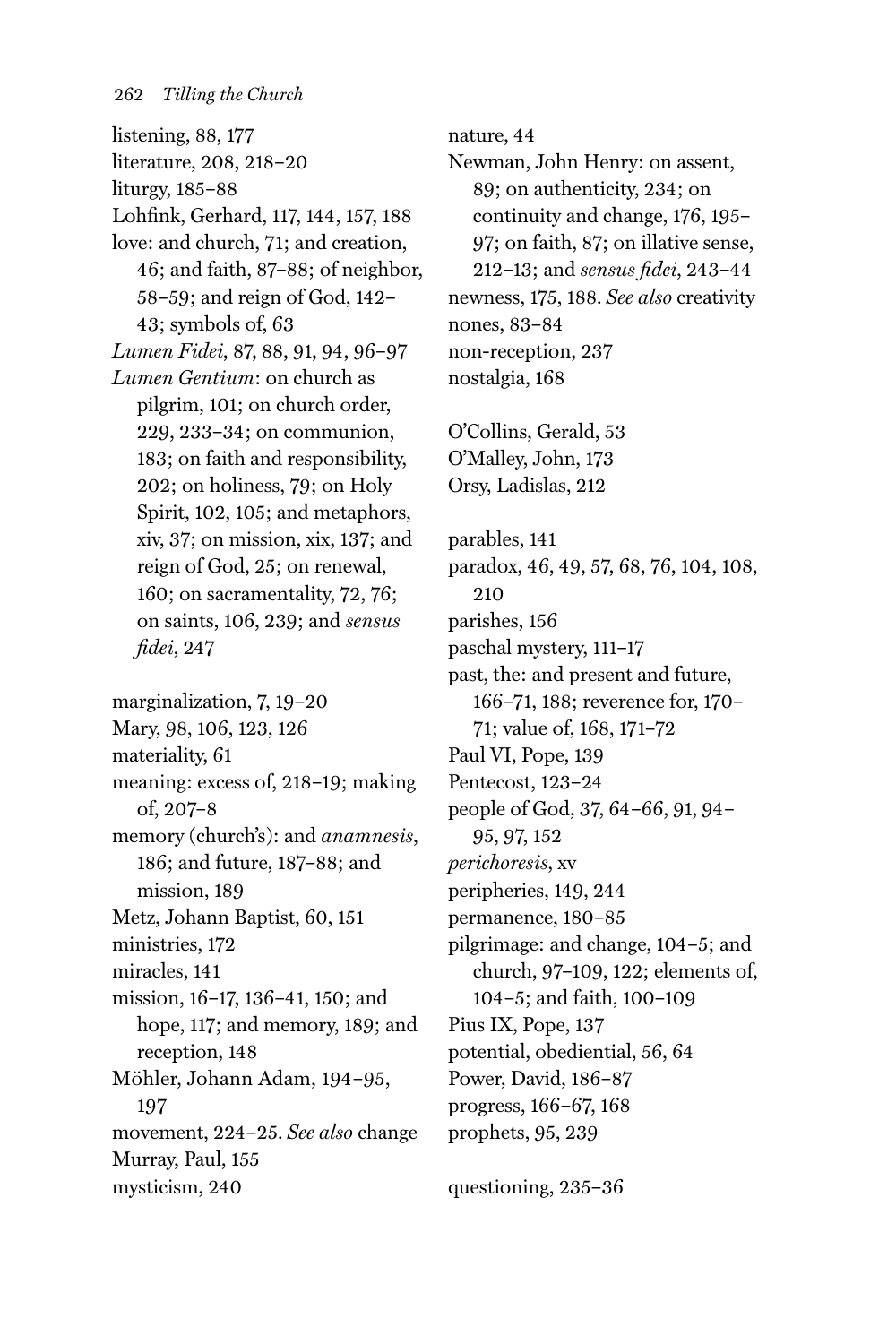Rahner, Karl, 151, 188, 212; on apostolicity, 181–82; on church's future, 254, 255; on church's identity, 227; on church's institutions, 158–59; on church's self-understanding, 162; on coming to faith, 77; on death, 113; on doctrine, 231, 237; on evangelization, 80; on faith, 87– 88, 243; on future, 96, 115, 254, 255; on God and humanity, 55– 59; on God's self-communication, 115; on grace, 52, 54–61; on grace and human freedom, 42–45; on historical revelation, 54; on individualism, 50; on Jesus, 68–69; on love of God and love of neighbor, 58–59; on mystery of God, 57–59; on presence of God, 59; on the resurrection, 114; on sacraments, 73; on self-criticism, 162; on self-disposal, 47; on sin, 49; on symbols, 61–62, 70 reason, 86–88 reception (from the past), 135–36, 184–85, 217–18; and *aggiornamento*, 223; and authority, 236–37; and change, 222–29; and creativity, 184, 220– 22, 235–36; and defensiveness, 226; facilitators of, 233–38; and mission, 148; obstacles to, 221–22, 233–38; positive, 222; potential for, 227; and reform, 204; and tension, 222–23

receptivity (to grace), 117–18 reconciliation, 7 reform, 204

reign of God, 21; and Christ, 112, 141–44; and church, xvi, 41, 103,

144–50; creativity of, 144; as gift, 141–42; and hope, 142; images for, 141; and love, 142–43 *ressourcement*, 31–32 resurrection, the, 113–15 revelation, 22, 51–54, 170; historical, 52, 54; and Scripture, 192; special, 62; theology of, 32 Rush, Ormond, 75, 102, 241, 246 sacramentality, 41; of church, 71–72, 73–74, 76–77, 145, 159–61; and structures, 159 sacraments, 70–74 *Sacrosanctum Concilium*, 105 saints, 106, 239 salvation, 96 Schillebeeckx, Edward, 34 Schneiders, Sandra, 126–27, 191 Schner, George, 60 Schroeder, Roger, 140 Scripture: and Holy Spirit, 201; interpretation of, 192–93, 220; and tradition, 192–93, 199, 201 Second Vatican Council. *See* Vatican II Segundo, Juan Luis, 71 self-criticism, xvii, 20–21, 29, 116–17, 146, 161–62, 176. *See also* conversion self-disposal, 47–48 selflessness, 90–91 self-limitation, 50–51 self-protection, 84–85 *sensus fidei*, 240–44 *sensus fidei fidelium*, 242 sexual abuse crisis, 5, 83–84 sinfulness: of church, 79; and hope, 118–19; and human freedom, 49–51; structural, 50